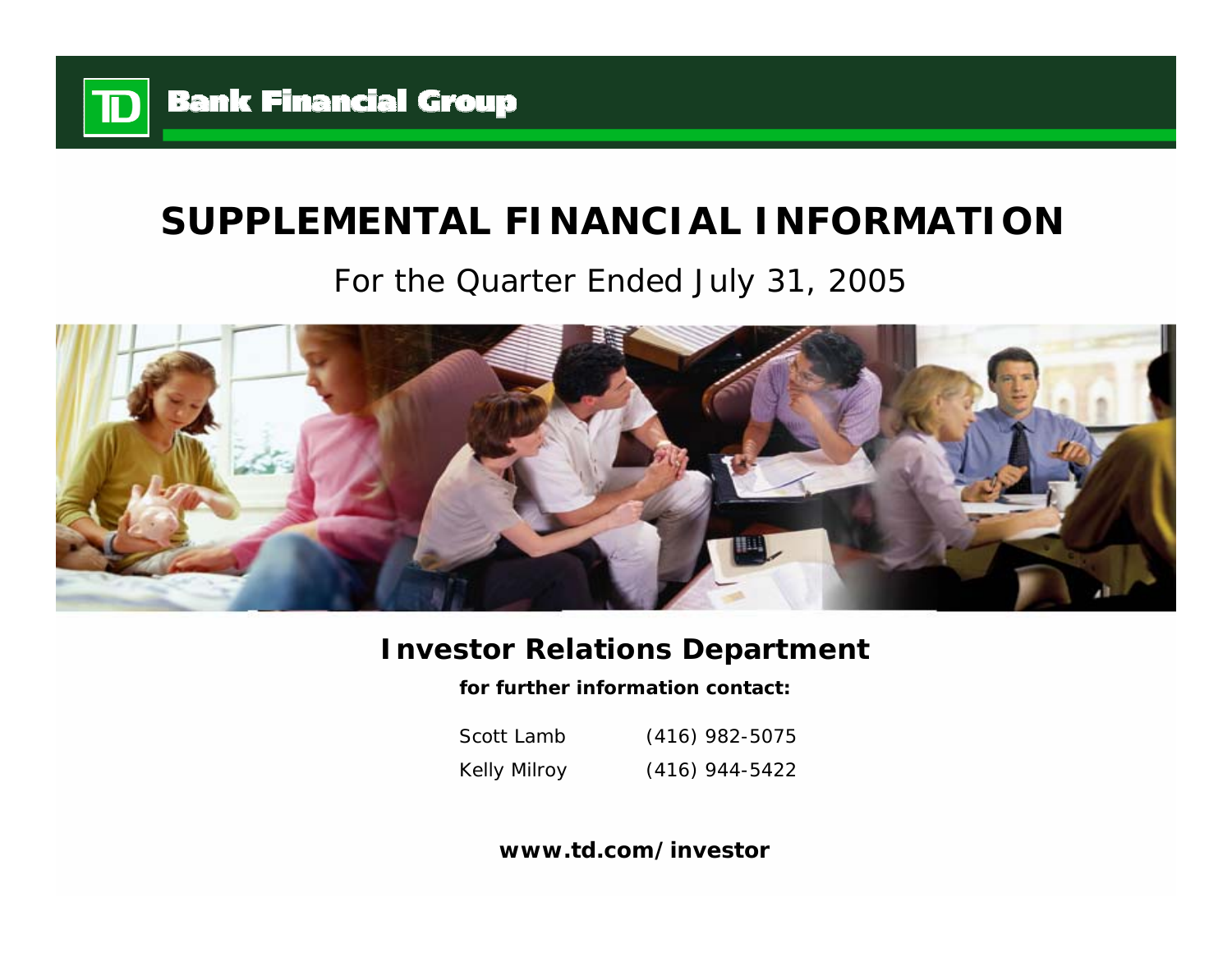$\mathbf{D}% _{T}=\mathbf{D}_{T}\!\left( \mathbf{1}_{T}% \mathbf{1}_{T}\mathbf{1}_{T}\mathbf{1}_{T}\mathbf{1}_{T}\mathbf{1}_{T}\mathbf{1}_{T}\mathbf{1}_{T}\mathbf{1}_{T}\mathbf{1}_{T}\mathbf{1}_{T}\mathbf{1}_{T}\mathbf{1}_{T}\mathbf{1}_{T}\mathbf{1}_{T}\mathbf{1}_{T}\mathbf{1}_{T}\mathbf{1}_{T}\mathbf{1}_{T}\mathbf{1}_{T}\mathbf{1}_{T}\mathbf{1}_{T}\mathbf{1}_{T}$ 

## **For the Quarter Ended July 31, 2005**

### **How the Bank Reports**

The supplemental information contained in this package is designed to improve the readers' understanding of TD Bank Financial Group's financial performance. This information should be used in conjunction with the Q3/05 Report to Shareholders and the Consolidated financial statements for the year ended October 31, 2004, which are prepared in accordance with Canadian generally accepted accounting principles (GAAP), as well at the Q3/05 Investor Presentation. The Bank refers to results prepared in accordance with GAAP as the "**reported basis**".

The Bank also utilizes earnings before the amortization of intangibles to assess each of its businesses and to measure overall Bank performance. To arrive at this measure, the Bank removes the amortization of intangibles from reported basis earnings. The majority of the Bank's intangible amortization relates to the TD Banknorth acquisition in March 2005 and the Canada Trust acquisition in fiscal 2000. The Bank excludes the amortization of intangibles as this approach is how the Bank manages the businesses internally. Consequently, the Bank believes that earnings before amortization of intangibles provides the reader with an understanding of the Bank's results that can be consistently tracked from period to period. As explained, earnings before amortization of intangibles is different from reported results determined in accordance with GAAP. Earnings before amortization of intangibles, return on equity (ROE), return on invested capital (ROIC), economic profit and other terms are not defined under GAAP and therefore may not be comparable to similar terms used by other issuers. A reconciliation between the Bank's earnings before amortization of intangibles and its reported results is provided on page 1.

### **Segmented Information**

For management reporting purposes, the Bank's operations are organized into the following four operating business segments: Canadian Personal and Commercial Banking, U.S. Personal and Commercial Banking, Wholesale Banking and Wealth Management. The Bank's other activities are grouped into the Corporate segment.

The Bank's management reporting process measures the performance of the segments based on our management structure and is not necessarily comparable with other financial services companies. Due to the complexity of the Bank, its management reporting model uses various estimates, assumptions, allocations and risk-based methodologies for funds transfer pricing, inter-segment revenues, income tax rates, capital, indirect expenses and cost transfers to measure business segment results. Transfer pricing of funds are generally applied at market rates. Inter-segment revenues are negotiated between each business segment and approximate the value provided by the distributing segment. Income tax expense or benefit is generally applied to each segment based on a statutory tax rate and may be adjusted for items and activities unique to each segment.

The Bank measures and evaluates the performance of each segment based on net income before amortization of intangibles, economic profit and return on invested capital. Each segment's invested capital represents the capital required for economic risks, including credit, market and operational risks, plus the purchased amounts of goodwill and intangible assets net of impairment write downs. Economic profit is net income before amortization of intangibles, less a charge for the cost of invested capital.

Net interest income, primarily within Wholesale Banking, is calculated on a taxable equivalent basis (TEB), which means that the value of the non-taxable or tax-exempt income (such as certain corporate dividends) is adjusted to its equivalent before tax value. Using TEB allows the Bank to measure income from all securities and loans consistently and makes for more meaningful comparison of net interest income with other financial services companies. The TEB adjustments are eliminated in the Corporate segment on page 8.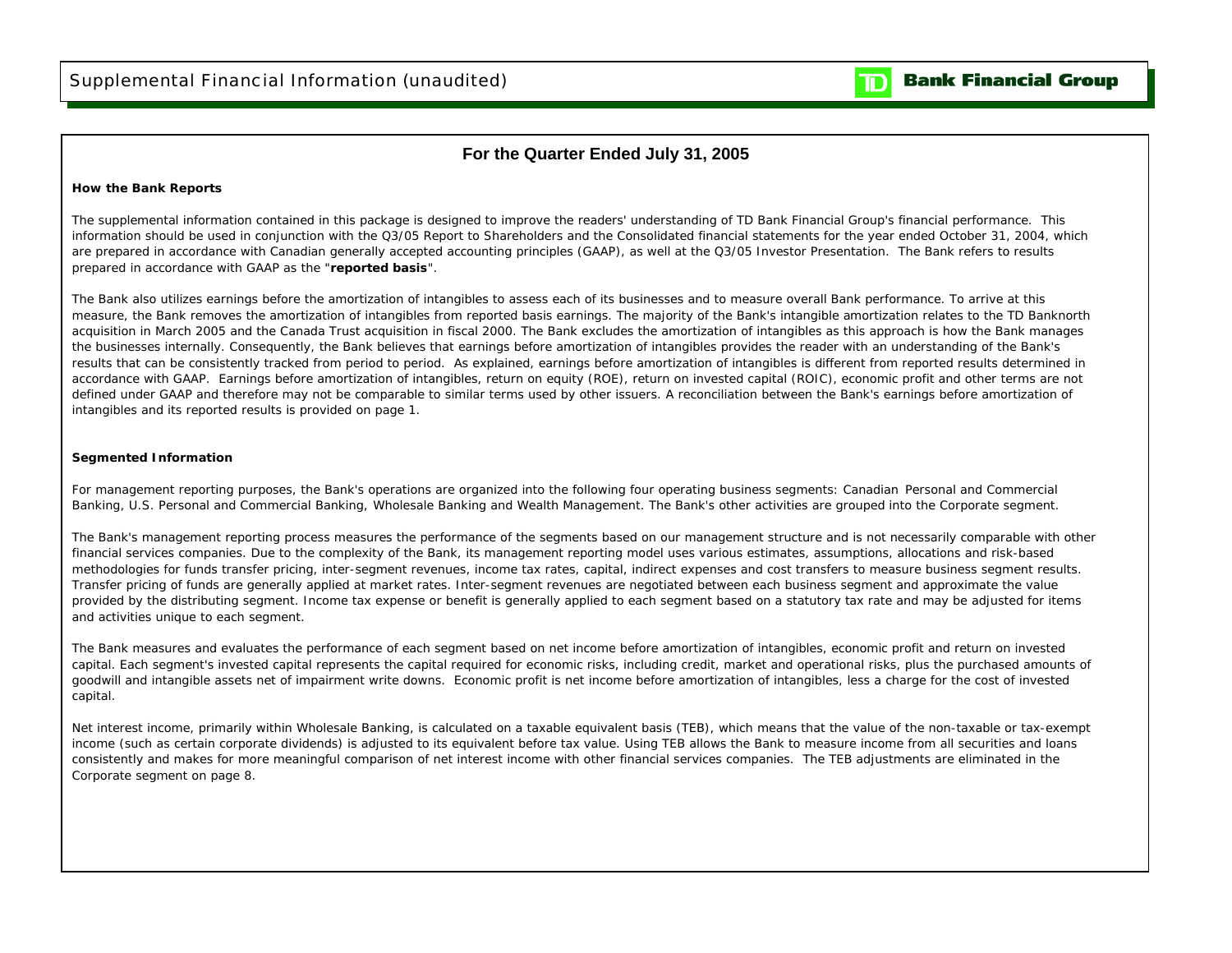### **Bank Financial Group**  $\mathbf{D}$

| For the Quarter Ended July 31, 2005<br><b>Table of Contents</b>            |              |
|----------------------------------------------------------------------------|--------------|
|                                                                            |              |
|                                                                            |              |
|                                                                            | Page         |
| <b>Highlights</b>                                                          | 1            |
| <b>Shareholder Value</b>                                                   | $\mathbf{2}$ |
| <b>Segmented Results Summary</b>                                           | 3            |
| <b>Canadian Personal and Commercial Banking Segment</b>                    | 4            |
| U.S. Personal and Commercial Banking Segment                               | 5            |
| <b>Wealth Management Segment</b>                                           | 6            |
| <b>Wholesale Banking Segment</b>                                           | 7            |
| <b>Corporate Segment</b>                                                   | 8            |
| Net Interest Income and Margin                                             | 9            |
| <b>Other Income</b>                                                        | 10           |
| <b>Non-Interest Expenses</b>                                               | 11           |
| <b>Balance Sheet</b>                                                       | 12           |
| <b>Investment Securities Surplus (Deficit) Over Book</b>                   | 13           |
| <b>Intangibles and Goodwill</b>                                            | 13           |
| <b>Restructuring Costs</b>                                                 | 13           |
| <b>Loan Securitization</b>                                                 | 14           |
| Impaired Loans by Business Line and General Allowance                      | 15           |
| Analysis of Change in Gross Impaired Loans and Allowance for Credit Losses | 16           |
| Analysis of Change in Shareholders' Equity and Non-Controlling Interest    | 17           |
| <b>Risk-Weighted Assets and Capital</b>                                    | 18           |

Certain comparative amounts have been reclassified to conform with current period presentation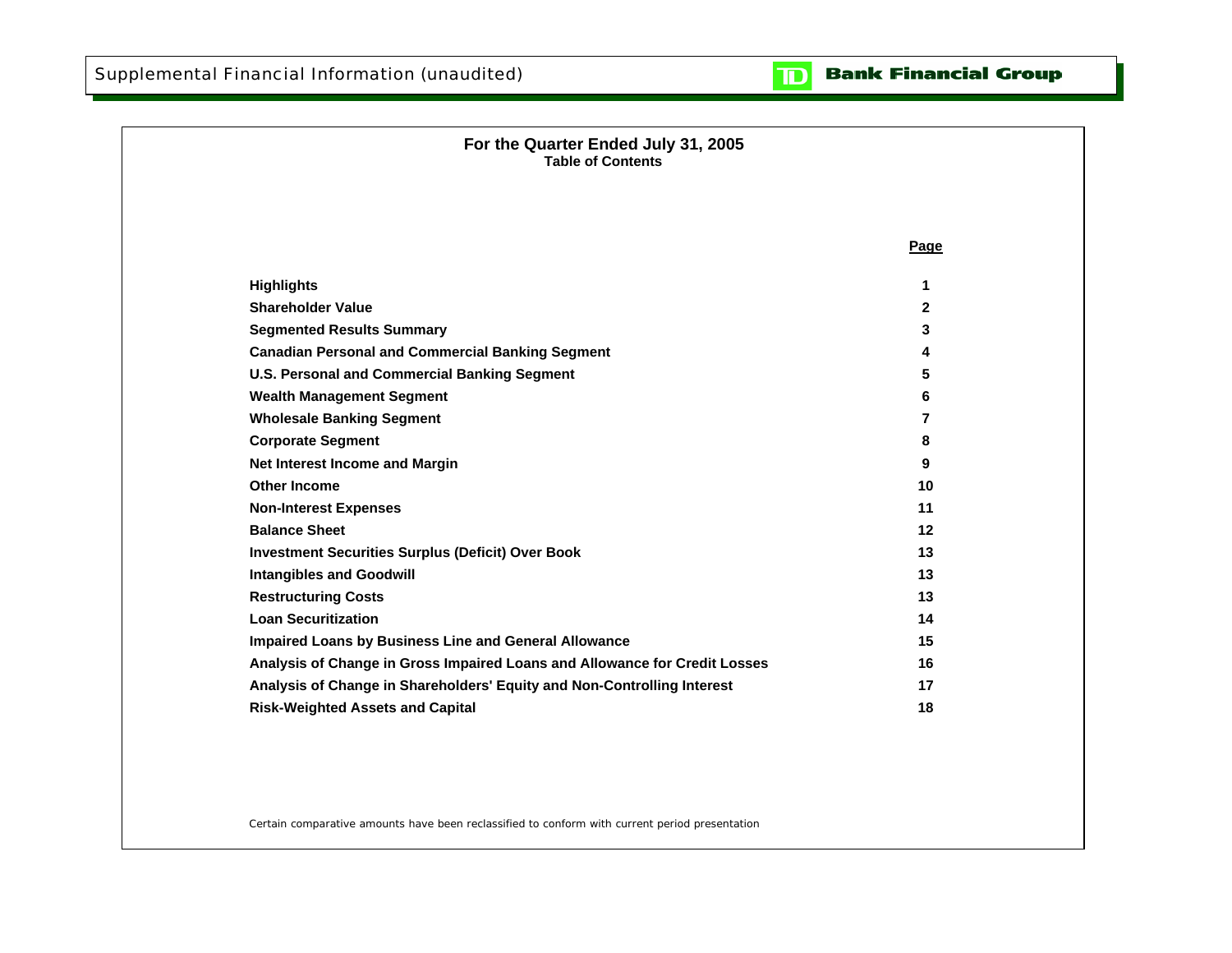<span id="page-3-0"></span>

| <b>Highlights</b>                                                                                                  |                                    |                            |                            |                            |                          |                          |                               |                               |                              | $\mathbf \mathbf D$        |                            | <b>Bank Financial Group</b>   |                               |                             |
|--------------------------------------------------------------------------------------------------------------------|------------------------------------|----------------------------|----------------------------|----------------------------|--------------------------|--------------------------|-------------------------------|-------------------------------|------------------------------|----------------------------|----------------------------|-------------------------------|-------------------------------|-----------------------------|
| <b>FOR THE PERIOD ENDED</b>                                                                                        | LINE<br>$\boldsymbol{\mathcal{H}}$ | Q3                         | 2005<br>Q <sub>2</sub>     | Q1                         | Q4                       | Q <sub>3</sub>           | 2004<br>Q <sub>2</sub>        | Q1                            | Q <sub>4</sub>               | 2003<br>Q3                 | 2005                       | Year to Date<br>2004          | 2004                          | <b>Full Year</b><br>2003    |
| <b>Income Statement (\$millions)</b>                                                                               |                                    |                            |                            |                            |                          |                          |                               |                               |                              |                            |                            |                               |                               |                             |
| Net interest income<br>(page 9)<br>Provision for credit losses<br>(page 16)<br>Other income<br>(page 10)           | -1<br>$\overline{2}$<br>3          | 1.563<br>\$<br>40<br>1,535 | 1,393<br>\$<br>20<br>1,517 | \$<br>1.411<br>10<br>1,395 | \$1,435<br>(73)<br>1,118 | \$1,452<br>(17)<br>1,181 | \$<br>1.441<br>(192)<br>1,284 | \$<br>1.445<br>(104)<br>1,300 | \$<br>1,335<br>(83)<br>1,094 | \$<br>1,358<br>59<br>1,193 | \$<br>4,367<br>70<br>4,447 | \$<br>4.338<br>(313)<br>3,765 | \$<br>5,773<br>(386)<br>4,883 | \$<br>5,437<br>186<br>4,424 |
| Net interest and other income<br>Non-interest expenses<br>(page 11)                                                | $\overline{4}$<br>5                | 3,058<br>2,434             | 2,890<br>1.923             | 2,796<br>1,811             | 2,626<br>1,762           | 2,650<br>1,755           | 2,917<br>2,109                | 2,849<br>1,755                | 2,512<br>1,785               | 2,492<br>1,697             | 8,744<br>6,168             | 8,416<br>5,619                | 11,042<br>7,381               | 9,675<br>7,592              |
| Income before provision for income taxes<br>Provision for income taxes<br>Non-controlling interest in subsidiaries | 6<br>$\overline{7}$<br>8           | 624<br>64<br>58            | 967<br>257<br>21           | 985<br>268                 | 864<br>177               | 895<br>231               | 808<br>211                    | 1,094<br>333                  | 727<br>135                   | 795<br>196                 | 2,576<br>589<br>79         | 2,797<br>775                  | 3,661<br>952                  | 2,083<br>603                |
| Net income - before amortization of intangibles<br>Amortization of intangibles, net of tax<br>(page 11)            | 9<br>10                            | 502<br>91                  | 689<br>90                  | 717<br>87                  | 687<br>92                | 664<br>99                | 597<br>107                    | 761<br>179                    | 592<br>112                   | 599<br>119                 | 1,908<br>268               | 2,022<br>385                  | 2,709<br>477                  | 1,480<br>491                |
| Net income - reported basis                                                                                        | 11                                 | 411                        | \$<br>599                  | 630<br>\$                  | \$<br>595                | \$<br>565                | \$<br>490                     | 582<br>-\$                    | \$<br>480                    | 480<br>\$                  | \$1,640                    | 1,637<br>\$                   | \$<br>2,232                   | 989<br>- \$                 |
| Per common share <sup>1</sup> and average number of shares                                                         |                                    |                            |                            |                            |                          |                          |                               |                               |                              |                            |                            |                               |                               |                             |
| Basic net income - reported basis                                                                                  | 12                                 | .58<br>\$                  | \$<br>.87                  | \$<br>.96                  | \$<br>.91                | \$<br>.87                | \$<br>.75                     | \$<br>.89                     | \$<br>.73                    | \$<br>.74                  | \$<br>2.39                 | 2.50<br>\$                    | \$<br>3.41                    | \$<br>1.52                  |
| - before amortization of intangibles<br>Diluted net income - reported basis                                        | 13<br>14                           | .71<br>.58                 | 1.00<br>.86                | 1.09<br>.95                | 1.05<br>.90              | 1.02<br>.86              | .91<br>.74                    | 1.16<br>.88                   | .91<br>.73                   | .92<br>.73                 | 2.79<br>2.38               | 3.09<br>2.48                  | 4.14<br>3.39                  | 2.28<br>1.51                |
| - before amortization of intangibles                                                                               | 15                                 | .70                        | .99                        | 1.08                       | 1.04                     | 1.01                     | .90                           | 1.15                          | .90                          | .91                        | 2.76                       | 3.06                          | 4.11                          | 2.26                        |
| Average number of common shares outstanding - basic (millions)                                                     | 16                                 | 707.6                      | 690.8                      | 656.6                      | 653.5                    | 653.1                    | 656.8                         | 654.8                         | 653.8                        | 651.3                      | 684.9                      | 654.9                         | 654.5                         | 649.8                       |
| - diluted                                                                                                          | 17                                 | 713.4                      | 696.1                      | 661.9                      | 658.2                    | 657.4                    | 662.0                         | 660.0                         | 658.3                        | 655.3                      | 690.4                      | 659.7                         | 659.4                         | 653.9                       |
| <b>Balance sheet (\$billions)</b>                                                                                  |                                    |                            |                            |                            |                          |                          |                               |                               |                              |                            |                            |                               |                               |                             |
| <b>Total assets</b>                                                                                                | 18                                 | 368.4<br>\$                | \$.<br>359.5               | \$<br>333.3                | \$<br>311.0              | \$<br>309.2              | \$<br>312.3                   | \$<br>316.2                   | \$<br>273.5                  | 302.2<br>\$                | \$<br>368.4                | \$<br>309.2                   | \$<br>311.0                   | \$<br>273.5                 |
| Total common equity                                                                                                | 19                                 | 15.8                       | 15.6                       | 13.2                       | 12.7                     | 12.4                     | 12.2                          | 12.0                          | 11.6                         | 11.4                       | 15.8                       | 12.4                          | 12.7                          | 11.6                        |
| Investment securities - surplus over book <sup>2</sup> (\$millions)                                                | 20                                 | 733                        | 550                        | 537                        | 418                      | 321                      | 405                           | 412                           | 369                          | 298                        | 733                        | 321                           | 418                           | 369                         |
| <b>Capital and Risk Metrics (\$billions)</b>                                                                       |                                    |                            |                            |                            |                          |                          |                               |                               |                              |                            |                            |                               |                               |                             |
| Risk-weighted assets                                                                                               | 21                                 | 130.5<br>\$                | \$<br>127.6                | \$<br>103.0                | \$<br>100.3              | 99.7<br>\$               | \$<br>102.3                   | \$<br>110.1                   | \$<br>108.2                  | \$<br>114.0                | \$130.5                    | \$<br>99.7                    | \$<br>100.3                   | 108.2<br>\$                 |
| Tier 1 capital                                                                                                     | 22                                 | 13.1                       | 12.8                       | 13.4                       | 12.6                     | 12.3                     | 12.2                          | 11.9                          | 11.3                         | 11.1                       | 13.1                       | 12.3                          | 12.6                          | 11.3                        |
| Tangible common equity <sup>3</sup>                                                                                | 23                                 | 9.1                        | 8.8                        | 9.6                        | 9.0                      | 8.5                      | 8.2                           | 8.0                           | 7.4                          | 7.2                        | 9.1                        | 8.5                           | 9.0                           | 7.4                         |
| Tier 1 capital ratio                                                                                               | 24                                 | 10.0 <sub>1</sub>          | 10.0%                      | 13.0 %                     | 12.6%                    | 12.3%                    | 11.9%                         | 10.9%                         | 10.5%                        | 9.7%                       | 10.0%                      | 12.3 <sub>9</sub>             | 12.6%                         | 10.5%                       |
| Total capital ratio                                                                                                | 25                                 | 13.3                       | 13.4                       | 17.2                       | 16.9                     | 16.8                     | 16.4                          | 15.5                          | 15.6                         | 13.9                       | 13.3                       | 16.8                          | 16.9                          | 15.6                        |
| Tangible common equity as a percentage of RWA                                                                      | 26                                 | 7.0                        | 6.9                        | 9.3                        | 9.0                      | 8.5                      | 8.0                           | 7.3                           | 6.9                          | 6.3                        | 7.0                        | 8.5                           | 9.0                           | 6.9                         |
| After tax impact of 1% increase in interest rates on                                                               |                                    |                            |                            |                            |                          |                          |                               |                               |                              |                            |                            |                               |                               |                             |
| Common shareholders' equity (\$millions)                                                                           | 27                                 | (66)<br>\$                 | (156)<br>\$                | (113)<br>\$                | \$<br>(124)              | \$<br>(120)              | (40)<br>\$                    | (32)<br>\$                    | (13)<br>\$                   | (45)<br>\$                 | \$<br>(66)                 | (120)<br>S                    | \$<br>(124)                   | (13)<br>- \$                |
| Annual net income (\$millions)                                                                                     | 28                                 | (19)                       | (6)                        | (12)                       | (17)                     | (14)                     | (4)                           | (9)                           | $\overline{4}$               | (10)                       | (19)                       | (14)                          | (17)                          | $\overline{4}$              |
| Net impaired loans (\$millions)                                                                                    | 29                                 | (928)                      | (928)                      | (625)                      | (646)                    | (617)                    | (567)                         | (584)                         | (641)                        | (643)                      | (928)                      | (617)                         | (646)                         | (641)                       |
| Net impaired loans as a % of net loans                                                                             | 30                                 | $(.6)$ <sup>9</sup>        | $(.6)$ %                   | (.5)%                      | (.5)%                    | (.5)%                    | (.4)%                         | (.5)%                         | (.5)%                        | (.5)%                      |                            | $(.6)$ %<br>(.5)%             | (.5)%                         | (.5)%                       |
| Provision for credit losses as a % of net average loans                                                            | 31                                 | .10                        | .06                        | .03                        | (.22)                    | (.05)                    | (.62)                         | (.33)                         | (.27)                        | .19                        | .07                        | (.33)                         | (.30)                         | .15                         |
| Rating of senior debt:<br>Moody's                                                                                  | 32                                 | АаЗ                        | Aa3                        | Aa3                        | Aa3                      | Aa3                      | Aa3                           | Aa3                           | Aa3                          | Aa3                        | Aa3                        | АаЗ                           | Aa3                           | Aa3                         |
| Standard and Poor's                                                                                                | 33                                 | $A+$                       | $A+$                       | $A+$                       | $A+$                     | $A+$                     | $A+$                          | $A+$                          | $A+$                         | $A+$                       | $A+$                       | $A+$                          | $A+$                          | $A+$                        |

<sup>1</sup> Earnings per share (EPS) is computed by dividing income by the weighted average number of shares outstanding during the period. As a result, the sum of the quarterly EPS figures may not equal the YTD EPS

 $^2$  Excludes debt security positions which are used as part of the Bank's Asset and Liability Management hedging activities and preferred shares that are hedged

<sup>3</sup> Tangible common equity is common shareholders' equity plus contributed surplus and non-controlling interest less net intangibles and goodwill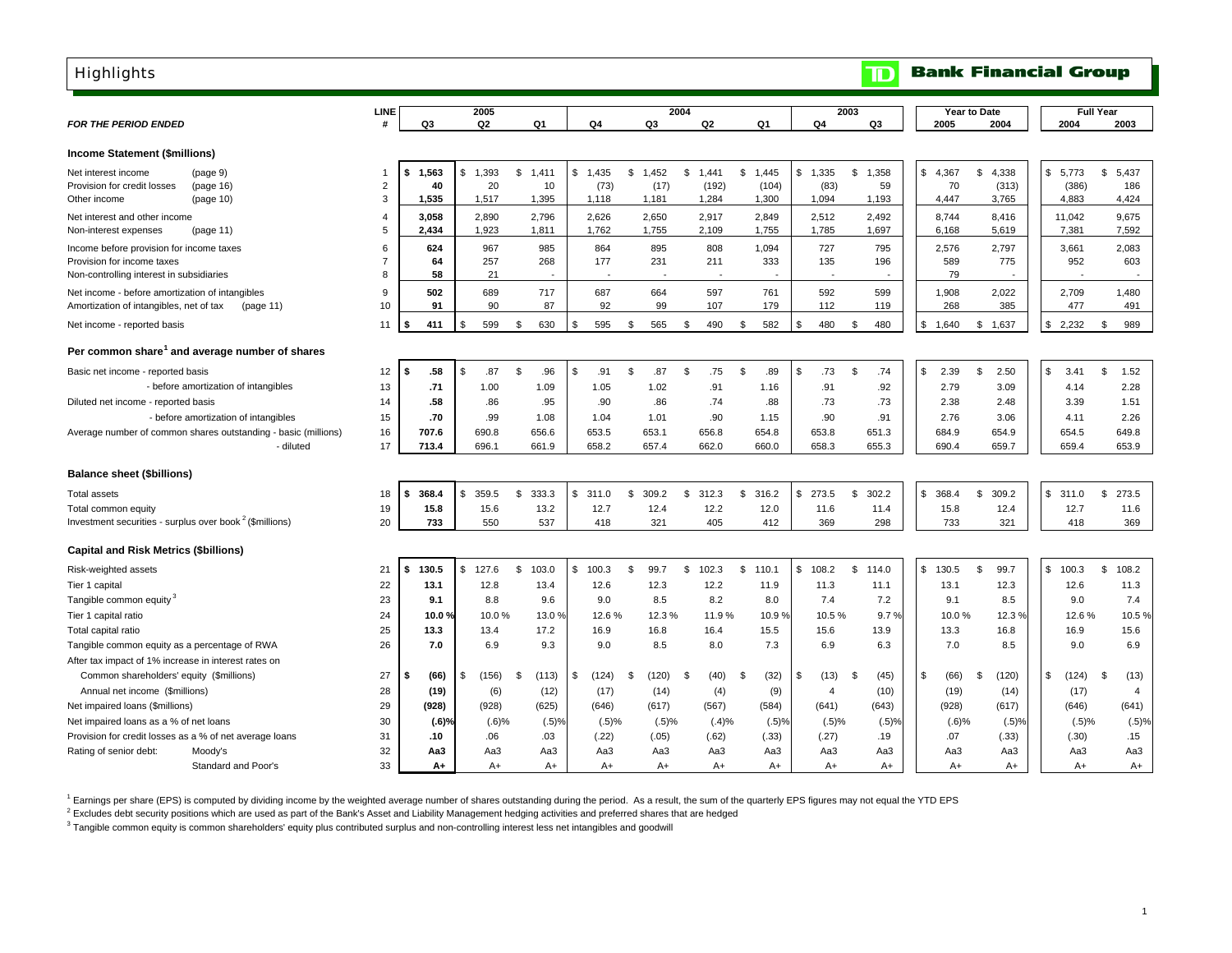### <span id="page-4-0"></span>Shareholder Value

|  |  | <b>TD</b> Bank Financial Group |
|--|--|--------------------------------|
|--|--|--------------------------------|

|                                                                                 | <b>LINE</b>    |    |        |                | 2005           |                |                |                          |                          | 2004 |                          |      |                          |                          | 2003        |    | Year to Date |                          |              | <b>Full Year</b> |             |
|---------------------------------------------------------------------------------|----------------|----|--------|----------------|----------------|----------------|----------------|--------------------------|--------------------------|------|--------------------------|------|--------------------------|--------------------------|-------------|----|--------------|--------------------------|--------------|------------------|-------------|
| <b>FOR THE PERIOD ENDED</b>                                                     |                |    | Q3     |                | Q <sub>2</sub> |                | Q <sub>1</sub> | Q <sub>4</sub>           | Q3                       |      | Q <sub>2</sub>           |      | Q <sub>1</sub>           | Q4                       | Q3          |    | 2005         | 2004                     |              | 2004             | 2003        |
|                                                                                 |                |    |        |                |                |                |                |                          |                          |      |                          |      |                          |                          |             |    |              |                          |              |                  |             |
| <b>Business performance (\$millions)</b>                                        |                |    |        |                |                |                |                |                          |                          |      |                          |      |                          |                          |             |    |              |                          |              |                  |             |
| Net income - reported basis                                                     | $\overline{1}$ | s. | 411    | $\mathfrak{L}$ | 599            | \$             | 630            | \$<br>595                | \$<br>565                | \$   | 490                      | \$   | 582                      | 480<br>\$                | 480<br>\$   | S. | 1,640        | \$<br>1,637              | \$           | 2,232            | \$<br>989   |
| Economic profit $1, 2$                                                          | $\overline{2}$ |    | 21     |                | 259            |                | 312            | 274                      | 259                      |      | 207                      |      | 376                      | 210                      | 227         |    | 592          | 842                      |              | 1,116            | (50)        |
| Total revenue                                                                   | 3              |    | 3.098  |                | 2.910          |                | 2.806          | 2.553                    | 2.633                    |      | 2,725                    |      | 2,745                    | 2,429                    | 2,551       |    | 8.814        | 8,103                    |              | 10,656           | 9,861       |
| Net interest income                                                             | $\overline{4}$ |    | 1,563  |                | 1,393          |                | 1,411          | 1,435                    | 1,452                    |      | 1,441                    |      | 1,445                    | 1,335                    | 1,358       |    | 4,367        | 4,338                    |              | 5.773            | 5,437       |
| Average common equity                                                           | 5              |    | 15,693 |                | 14,298         |                | 12,846         | 12,392                   | 12,195                   |      | 12,058                   |      | 11,665                   | 11,396                   | 11,107      |    | 14,255       | 11,944                   |              | 12,050           | 11,396      |
| Average invested capital <sup>3</sup>                                           | 6              |    | 18,952 |                | 17,464         |                | 15,926         | 15,383                   | 15,089                   |      | 14,849                   |      | 14,331                   | 13,900                   | 13,536      |    | 17,423       | 14,726                   |              | 14,884           | 13,792      |
| Return on Equity - reported basis                                               | $\overline{7}$ |    | 10.4%  |                | 17.2%          |                | 19.5%          | 19.1%                    | 18.4%                    |      | 16.5%                    |      | 19.8%                    | 16.7%                    | 17.1 %      |    | 15.4%        | 18.3%                    |              | 18.5%            | 8.7%        |
| - before amortization of intangibles                                            | 8              |    | 12.7   |                | 19.8           |                | 22.1           | 22.1                     | 21.7                     |      | 20.1                     |      | 26.0                     | 20.6                     | 21.4        |    | 17.9         | 22.6                     |              | 22.5             | 13.0        |
| Return on invested capital - before amortization of intangibles <sup>2, 3</sup> | 9              |    | 10.5   |                | 16.2           |                | 17.9           | 17.8                     | 17.5                     |      | 16.4                     |      | 21.1                     | 16.9                     | 17.6        |    | 14.6         | 18.3                     |              | 18.2             | 10.5        |
| Return on risk-weighted assets - before amortization of intangibles             | 10             |    | 1.54   |                | 2.45           |                | 2.80           | 2.80                     | 2.68                     |      | 2.36                     |      | 2.84                     | 2.19                     | 2.12        |    | 2.21         | 2.64                     |              | 2.68             | 1.35        |
| Efficiency ratio - reported basis                                               | 11             |    | 83.2   |                | 70.7           |                | 69.3           | 74.6                     | 72.4                     |      | 83.3                     |      | 70.1                     | 80.7                     | 73.8        |    | 74.6         | 75.3                     |              | 75.1             | 84.8        |
| - before amortization of intangibles                                            | 12             |    | 78.6   |                | 66.1           |                | 64.5           | 69.0                     | 66.7                     |      | 77.4                     |      | 63.9                     | 73.5                     | 66.5        |    | 70.0         | 69.3                     |              | 69.3             | 77.0        |
| Net interest margin                                                             | 13             |    | 2.05   |                | 2.05           |                | 2.10           | 2.22                     | 2.23                     |      | 2.27                     |      | 2.32                     | 2.19                     | 2.08        |    | 2.06         | 2.27                     |              | 2.26             | 2.16        |
| Average number of full-time equivalent staff <sup>4</sup>                       | 14             |    | 51,327 |                | 50,942         |                | 43,100         | 43,332                   | 43,491                   |      | 42,509                   |      | 42,032                   | 42,263                   | 42,607      |    | 50,849       | 42,679                   |              | 42,843           | 42,538      |
| Number of domestic retail outlets at period end <sup>5</sup>                    | 15             |    | 1.034  |                | 1,033          |                | 1,033          | 1,034                    | 1,033                    |      | 1,026                    |      | 1,031                    | 1,093                    | 1,162       |    | 1,034        | 1,033                    |              | 1,034            | 1,093       |
| Number of U.S. retail outlets at period end                                     | 16             |    | 424    |                | 424            |                | $\blacksquare$ | $\overline{\phantom{a}}$ | $\overline{\phantom{a}}$ |      | $\overline{\phantom{a}}$ |      | $\overline{\phantom{a}}$ | $\overline{\phantom{a}}$ |             |    | 424          | $\overline{\phantom{a}}$ |              |                  |             |
| Number of retail brokerage offices at period end                                | 17             |    | 332    |                | 332            |                | 259            | 256                      | 265                      |      | 265                      |      | 268                      | 270                      | 272         |    | 332          | 265                      |              | 256              | 270         |
| Common share performance                                                        |                |    |        |                |                |                |                |                          |                          |      |                          |      |                          |                          |             |    |              |                          |              |                  |             |
|                                                                                 |                |    |        |                |                |                |                |                          |                          |      |                          |      |                          |                          |             |    |              |                          |              |                  |             |
| Closing market price                                                            | 18             |    | 55.90  |                | 50.34          | $\mathfrak{L}$ | 48.15          | \$<br>48.98              | \$<br>44.30              | \$   | 44.48                    | S.   | 43.38                    | 43.86<br>s.              | 37.49<br>\$ | S. | 55.90        | \$<br>44.30              | $\mathbb{S}$ | 48.98            | \$<br>43.86 |
| Book value per common share                                                     | 19             |    | 22.25  |                | 22.06          |                | 20.06          | 19.31                    | 18.94                    |      | 18.63                    |      | 18.27                    | 17.64                    | 17.47       |    | 22.25        | 18.94                    |              | 19.31            | 17.64       |
| Closing market price to book value                                              | 20             |    | 2.51   |                | 2.28           |                | 2.40           | 2.54                     | 2.34                     |      | 2.39                     |      | 2.37                     | 2.49                     | 2.15        |    | 2.51         | 2.34                     |              | 2.54             | 2.49        |
| Price earnings ratio - reported basis                                           | 21             |    | 16.8   |                | 13.9           |                | 13.8           | 14.3                     | 13.7                     |      | 14.3                     |      | 22.7                     | 28.9                     | 83.3        |    | 16.8         | 13.7                     |              | 14.3             | 28.9        |
| - before amortization of intangibles <sup>6</sup>                               | 22             |    | 14.7   |                | 12.2           |                | 11.9           | 11.9                     | 11.2                     |      | 11.5                     |      | 16.1                     | 19.5                     | 30.0        |    | 14.7         | 11.2                     |              | 11.9             | 19.5        |
| Total market return on common shareholders' investment'                         | 23             |    | 29.6%  |                | 16.5%          |                | 14.2%          | 14.8%                    | 21.7%                    |      | 34.8%                    |      | 38.5%                    | 53.4%                    | 17.0%       |    | 29.6%        | 21.7%                    |              | 14.8%            | 53.4%       |
| Number of common shares outstanding (millions)                                  | 24             |    | 709.0  |                | 706.7          |                | 658.3          | 655.9                    | 653.0                    |      | 655.3                    |      | 657.6                    | 656.3                    | 653.4       |    | 709.0        | 653.0                    |              | 655.9            | 656.3       |
| Total market capitalization (\$billions)                                        | 25             |    | 39.6   | \$             | 35.6           | \$             | 31.7           | \$<br>32.1               | \$<br>28.9               | \$   | 29.1                     | \$   | 28.5                     | \$<br>28.8               | 24.5<br>-\$ | -S | 39.6         | \$<br>28.9               | \$           | 32.1             | \$<br>28.8  |
| <b>Dividend Performance</b>                                                     |                |    |        |                |                |                |                |                          |                          |      |                          |      |                          |                          |             |    |              |                          |              |                  |             |
| Dividend per common share                                                       | 26             | \$ | 0.40   | \$             | 0.40           | \$             | 0.36           | \$<br>0.36               | \$<br>0.34               | \$   | 0.34                     | - \$ | 0.32                     | 0.32<br>\$               | \$<br>0.28  | S. | 1.16         | \$<br>1.00               | \$           | 1.36             | \$<br>1.16  |
| Dividend yield <sup>8</sup>                                                     | 27             |    | 2.8%   |                | 2.9%           |                | 2.9%           | 2.9%                     | 3.0%                     |      | 2.7%                     |      | 2.8%                     | 2.9%                     | 3.1%        |    | 2.9%         | 3.0%                     |              | 3.0%             | 3.2%        |
| Common dividend payout ratio - before amortization of intangibles               | 28             |    | 56.4   |                | 40.8           |                | 32.9           | 34.2                     | 33.4                     |      | 37.5                     |      | 27.5                     | 35.3                     | 30.6        |    | 41.9         | 32.4                     |              | 32.9             | 50.9        |

<sup>1</sup> Economic profit is net income before the amortization of purchased intangibles, less a charge for the cost of Invested Capital. The rate charged for Invested Capital is 10.1% for 2005, 10.7% for 2004 and 10.9% for 2003

 $2$  Q2/03 includes a charge of \$26 million after-tax for the past amortization of goodwill that became impaired during the period

<sup>3</sup> Invested capital is common shareholders' equity plus the cumulative after-tax amount of purchased intangible assets amortized as of the reporting date

4 The March 2005 average full-time equivalent staff of 7,483 for TD Banknorth was used as a proxy for the Q2/05 average.

 $5$  Includes retail bank outlets, private client centre branches, and estates and trusts branches.

 $6$  Closing common share price divided by diluted net income per common share for trailing 4 quarters

 $^7$  Change in market price plus dividends paid in trailing 4 quarters as a percentage of the prior year's closing market price per common share

<sup>8</sup> Dividends per common share for trailing 4 quarters divided by average of high and low common share prices for the period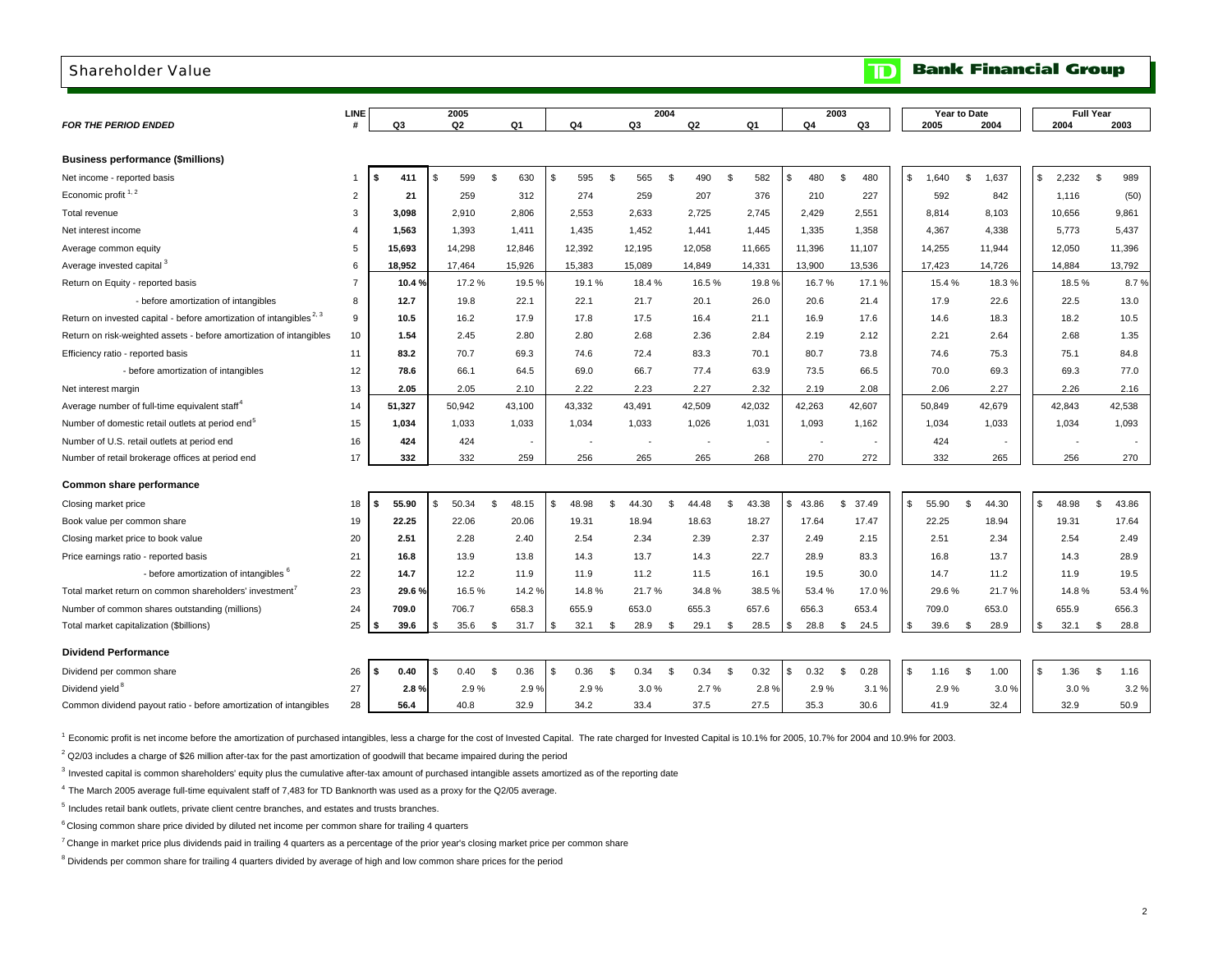# <span id="page-5-0"></span>Segmented Results Summary

**Bank Financial Group**  $\mathbf{D}$ 

**RESULTS OF OPERATIONS - before amortization of intangibles**

**(\$millions)**

|                                                                  | LINE |                   | 2005      |                |           |           | 2004 |       |           |                | 2003 |       |         | Year to Date |       |         | <b>Full Year</b> |       |
|------------------------------------------------------------------|------|-------------------|-----------|----------------|-----------|-----------|------|-------|-----------|----------------|------|-------|---------|--------------|-------|---------|------------------|-------|
| <b>FOR THE PERIOD ENDED</b>                                      | #    | Q3                | Q2        | Q1             | Q4        | Q3        |      | Q2    | Q1        | Q <sub>4</sub> |      | Q3    | 2005    |              | 2004  | 2004    | 2003             |       |
| <b>Net Income</b>                                                |      |                   |           |                |           |           |      |       |           |                |      |       |         |              |       |         |                  |       |
| Canadian Personal and Commercial Banking                         |      | 434<br>$\cdot$ \$ | 401<br>\$ | \$<br>424      | \$<br>381 | \$<br>372 | \$.  | 347   | \$<br>350 | \$<br>318      | S.   | 326   | \$1,259 | \$1,069      |       | \$1,450 | \$1,242          |       |
| U.S. Personal and Commercial Banking                             | 2    | 70                | 19        |                |           |           |      |       | $\sim$    |                |      |       | 89      |              |       |         |                  |       |
| Wealth Management                                                | 3    | 99                | 99        | 98             | 63        | 76        |      | 102   | 111       | 100            |      | 78    | 296     |              | 289   | 352     |                  | (85)  |
| <b>Total Retail</b>                                              |      | 603               | 519       | 522            | 444       | 448       |      | 449   | 461       | 418            |      | 404   | 1.644   |              | 1.358 | 1.802   | 1.157            |       |
| <b>Wholesale Banking</b>                                         | 5    | 90                | 150       | 141            | 122       | 128       |      | 162   | 176       | 121            |      | 105   | 381     |              | 466   | 588     |                  | 240   |
| Corporate                                                        | 6    | (191)             | 20        | 54             | 121       | 88        |      | (14)  | 124       | 53             |      | 90    | (117)   |              | 198   | 319     |                  | 83    |
| <b>Total Bank</b>                                                |      | 502<br>l \$       | \$<br>689 | \$<br>717      | \$<br>687 | \$<br>664 | \$   | 597   | \$<br>761 | \$<br>592      | \$   | 599   | \$1,908 | \$2,022      |       | \$2,709 | \$1,480          |       |
| <b>Return on Invested Capital</b>                                |      |                   |           |                |           |           |      |       |           |                |      |       |         |              |       |         |                  |       |
| Canadian Personal and Commercial Banking                         | 8    | 23.3%             | 22.5%     | 23.0%          | 21.1%     | 20.6%     |      | 20.0% | 19.8%     | 18.8%          |      | 19.3% | 22.9%   |              | 20.2% | 20.4%   |                  | 18.5% |
| U.S. Personal and Commercial Banking                             | 9    | 5.5               | 4.5       | $\blacksquare$ |           | $\sim$    |      |       | $\sim$    | $\blacksquare$ |      |       | 5.3     |              |       |         |                  |       |
| Wealth Management                                                | 10   | 14.8              | 15.3      | 14.7           | 9.4       | 11.0      |      | 15.3  | 16.2      | 14.2           |      | 11.1  | 14.9    |              | 14.2  | 13.0    |                  | (3.6) |
| <b>Wholesale Banking</b>                                         | 11   | 13.6              | 24.6      | 22.9           | 20.9      | 22.1      |      | 27.5  | 27.9      | 19.2           |      | 16.1  | 20.4    |              | 25.8  | 24.7    |                  | 8.6   |
| <b>Total Bank</b>                                                | 12   | 10.5%             | 16.2%     | 17.9%          | 17.8%     | 17.5%     |      | 16.4% | 21.1%     | 16.9%          |      | 17.6% | 14.6%   |              | 18.3% | 18.2%   |                  | 10.5% |
| Percentage of Net Income Mix <sup>1</sup>                        |      |                   |           |                |           |           |      |       |           |                |      |       |         |              |       |         |                  |       |
| <b>Total Retail</b>                                              | 13   | 87%               | 78 %      | 79%            | 78 %      | 78 %      |      | 73 %  | 72%       | 78 %           |      | 79 %  | 81%     |              | 74 %  | 75 %    |                  | 83%   |
| <b>Wholesale Banking</b>                                         | 14   | 13                | 22        | 21             | 22        | 22        |      | 27    | 28        | 22             |      | 21    | 19      |              | 26    | 25      |                  | 17    |
| <b>Total Bank</b>                                                | 15   | 100 %             | 100 %     | 100 %          | 100 %     | 100 %     |      | 100 % | 100 %     | 100 %          |      | 100 % | 100 %   |              | 100 % | 100 %   |                  | 100 % |
| Percentage Geographic Contribution to Total Revenue <sup>2</sup> |      |                   |           |                |           |           |      |       |           |                |      |       |         |              |       |         |                  |       |
| Canada                                                           | 16   | 67 %              | 69%       | 77%            | 74 %      | 71 %      |      | 74 %  | 72%       | 76 %           |      | 71 %  | 71 %    |              | 73 %  | 73 %    |                  | 73 %  |
| <b>United States of America</b>                                  | 17   | 25                | 18        | 14             | 12        | 15        |      | 15    | 16        | 16             |      | 15    | 19      |              | 15    | 15      |                  | 16    |
| Other                                                            | 18   | 8                 | 13        | $\mathbf{Q}$   | 14        | 14        |      | 11    | 12        | 8              |      | 14    | 10      |              | 12    | 12      |                  | 11    |
| <b>Total Bank</b>                                                | 19   | 100%              | 100 %     | 100 %          | 100 %     | 100 %     |      | 100 % | 100 %     | 100 %          |      | 100 % | 100 %   |              | 100 % | 100 %   |                  | 100 % |

<sup>1</sup> Percentages exclude Corporate segment results.

 $2$  The taxable equivalent amounts (TEB) are not included.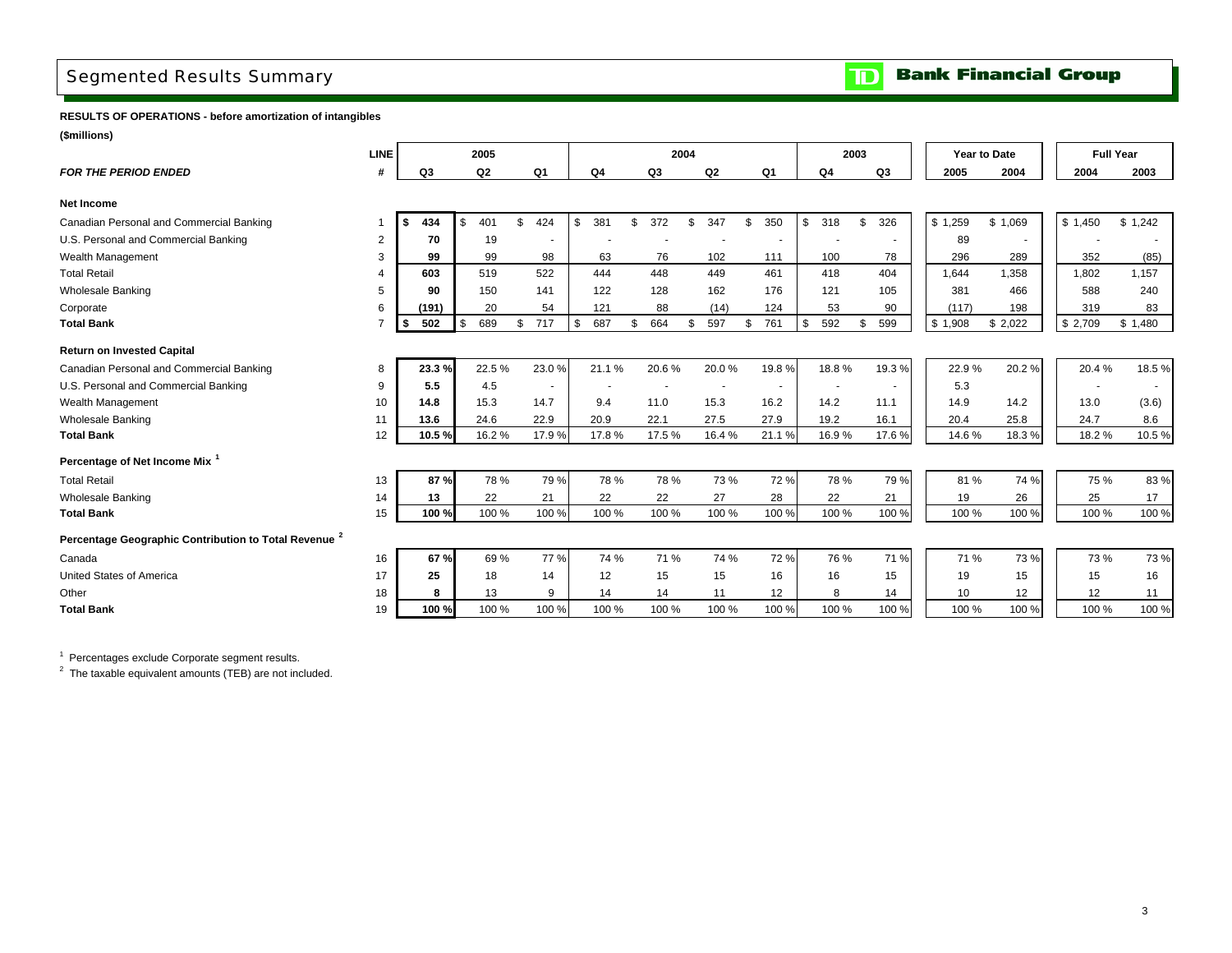### <span id="page-6-0"></span>Canadian Personal and Commercial Banking Segment

#### **Bank Financial Group**  $\overline{\mathbf{D}}$

#### **RESULTS OF OPERATIONS - before amortization of intangibles (\$millions)**

|                                                        | <b>LINE</b><br>2005 |    |        |                |                |                    |        |    |                |     | 2004   |     |                |    |         |         | 2003          |        |               | Year to Date |           |           | <b>Full Year</b> |        |
|--------------------------------------------------------|---------------------|----|--------|----------------|----------------|--------------------|--------|----|----------------|-----|--------|-----|----------------|----|---------|---------|---------------|--------|---------------|--------------|-----------|-----------|------------------|--------|
| <b>FOR THE PERIOD ENDED</b>                            |                     |    | Q3     |                | Q <sub>2</sub> |                    | Q1     |    | Q <sub>4</sub> |     | Q3     |     | Q <sub>2</sub> |    | Q1      | Q4      |               | Q3     |               | 2005         | 2004      | 2004      |                  | 2003   |
|                                                        |                     |    |        |                |                |                    |        |    |                |     |        |     |                |    |         |         |               |        |               |              |           |           |                  |        |
| Net interest income                                    |                     | \$ | 1,094  |                | 1,030          | $\mathfrak{L}$     | 1,089  | \$ | .091           | \$  | 1.033  | \$  | 1,001          |    | \$1,029 | \$1,015 | \$            | 1,022  |               | \$3,213      | \$3,063   | \$4,154   | \$4,051          |        |
| Other income                                           | $\overline{2}$      |    | 600    |                | 587            |                    | 574    |    | 523            |     | 537    |     | 520            |    | 486     | 475     |               | 466    |               | 1,761        | 1,543     | 2,066     |                  | 1,803  |
| Total revenue                                          | 3                   |    | 1.694  |                | 1.617          |                    | 1.663  |    | 1.614          |     | 1.570  |     | 1.521          |    | 1,515   | 1.490   |               | 1.488  |               | 4.974        | 4.606     | 6.220     |                  | 5,854  |
| Provision for credit losses                            | 4                   |    | 90     |                | 91             |                    | 95     |    | 88             |     | 92     |     | 87             |    | 106     | 128     |               | 105    |               | 276          | 285       | 373       |                  | 460    |
| Non-interest expenses                                  | 5                   |    | 956    |                | 925            |                    | 924    |    | 944            |     | 913    |     | 909            |    | 884     | 873     |               | 873    |               | 2.805        | 2,706     | 3.650     |                  | 3,463  |
| Net income before taxes                                | 6                   |    | 648    |                | 601            |                    | 644    |    | 582            |     | 565    |     | 525            |    | 525     | 489     |               | 510    |               | 1.893        | 1,615     | 2.197     |                  | 1,931  |
| Income taxes                                           | $\overline{ }$      |    | 214    |                | 200            |                    | 220    |    | 201            |     | 193    |     | 178            |    | 175     | 171     |               | 184    |               | 634          | 546       | 747       |                  | 689    |
| Net income                                             | 8                   | \$ | 434    |                | 401            | - \$               | 424    | \$ | 381            | \$  | 372    | \$  | 347            | S  | 350     | 318     | - \$          | 326    |               | \$1,259      | \$1,069   | \$1,450   | \$1,242          |        |
|                                                        |                     |    |        |                |                |                    |        |    |                |     |        |     |                |    |         |         |               |        |               |              |           |           |                  |        |
| Economic profit <sup>1</sup>                           | 9                   |    | 266    |                | 241            | $\mathcal{S}$      | 258    | \$ | 219            | \$. | 210    | \$. | 190            |    | 191     | 166     | \$            | 174    | $\mathfrak s$ | 765          | \$<br>591 | \$<br>810 | \$               | 639    |
| Average Invested Capital (\$billions)                  | 10                  |    | 7.4    |                | 7.3            |                    | 7.3    |    | 7.2            |     | 7.2    |     | 7.1            |    | 7.0     | 6.7     |               | 6.7    |               | 7.3          | 7.1       | 7.1       |                  | 6.7    |
| Return on Invested Capital                             | 11                  |    | 23.3%  |                | 22.5 %         |                    | 23.0%  |    | 21.1%          |     | 20.6%  |     | 20.0%          |    | 19.8%   | 18.8%   |               | 19.3%  |               | 22.9%        | 20.2%     | 20.4%     |                  | 18.5%  |
|                                                        |                     |    |        |                |                |                    |        |    |                |     |        |     |                |    |         |         |               |        |               |              |           |           |                  |        |
| Key performance indicators (\$billions)                |                     |    |        |                |                |                    |        |    |                |     |        |     |                |    |         |         |               |        |               |              |           |           |                  |        |
| Risk-weighted assets                                   | 12                  | \$ | 60     | $\mathfrak{L}$ | 59             | $\mathbf{\hat{s}}$ | 60     | \$ | 58             | \$  | 58     | \$  | 56             | \$ | 56      | 56      | $\mathcal{F}$ | 54     | \$            | 60           | \$<br>58  | \$<br>58  | \$               | 56     |
| Average loans - personal                               | 13                  |    | 100    |                | 98             |                    | 99     |    | 97             |     | 94     |     | 93             |    | 93      | 88      |               | 88     |               | 99           | 93        | 94        |                  | 87     |
| Average loans and acceptances - business               | 14                  |    | 17     |                | 17             |                    | 16     |    | 16             |     | 16     |     | 16             |    | 16      | 17      |               | 17     |               | 16           | 16        | 16        |                  | 17     |
| Average securitized loans                              | 15                  |    | 34     |                | 32             |                    | 30     |    | 29             |     | 29     |     | 27             |    | 26      | 26      |               | 23     |               | 32           | 28        | 28        |                  | 23     |
| Average deposits - personal                            | 16                  |    | 93     |                | 91             |                    | 90     |    | 90             |     | 89     |     | 87             |    | 87      | 85      |               | 84     |               | 92           | 88        | 88        |                  | 84     |
| Average deposits - business                            | 17                  |    | 32     |                | 31             |                    | 31     |    | 30             |     | 29     |     | 27             |    | 27      | 27      |               | 26     |               | 31           | 28        | 28        |                  | 26     |
| Margin on avg. earning assets incl. securitized assets | 18                  |    | 2.92%  |                | 2.95%          |                    | 3.02%  |    | 3.02%          |     | 3.00%  |     | 3.05%          |    | 3.11%   | 3.15%   |               | 3.23%  |               | 2.96%        | 3.05%     | 3.05%     |                  | 3.25%  |
| Efficiency ratio                                       | 19                  |    | 56.4%  |                | 57.2%          |                    | 55.6%  |    | 58.5%          |     | 58.2%  |     | 59.8%          |    | 58.3%   | 58.6%   |               | 58.7%  |               | 56.4%        | 58.7%     | 58.7%     |                  | 59.2%  |
| Average number of full-time equivalent staff           | 20                  |    | 29.358 |                | 28.795         |                    | 28,566 |    | 28,680         |     | 28,871 |     | 27.961         |    | 27,951  | 27,973  |               | 28.115 |               | 28,914       | 28.263    | 28.368    |                  | 28,053 |

 $1$  The rate charged for Invested Capital is 9%.

Canadian Personal and Commercial Banking comprises our personal and business banking in Canada as well as our global insurance operations (excluding the U.S.). Under the TD Canada Trust brand, the retail operations provide a full range of financial products and services to approximately 10 million personal and small business customers. Products and services are provided - anywhere, anytime - through telephone and internet banking, more than 2,400 automated banking machines and a network of 1,000 branches located across Canada. Under the TD Insurance and TD Meloche Monnex brands, the Bank offers a broad range of insurance products including home and automobile coverage, life and health insurance, as well as credit protection coverage on TD Canada Trust lending products. TD Commercial Banking serves the needs of Canadian businesses, customizing a broad range of products and services to meet their financing, investment, cash management, international trade and day-to-day banking needs.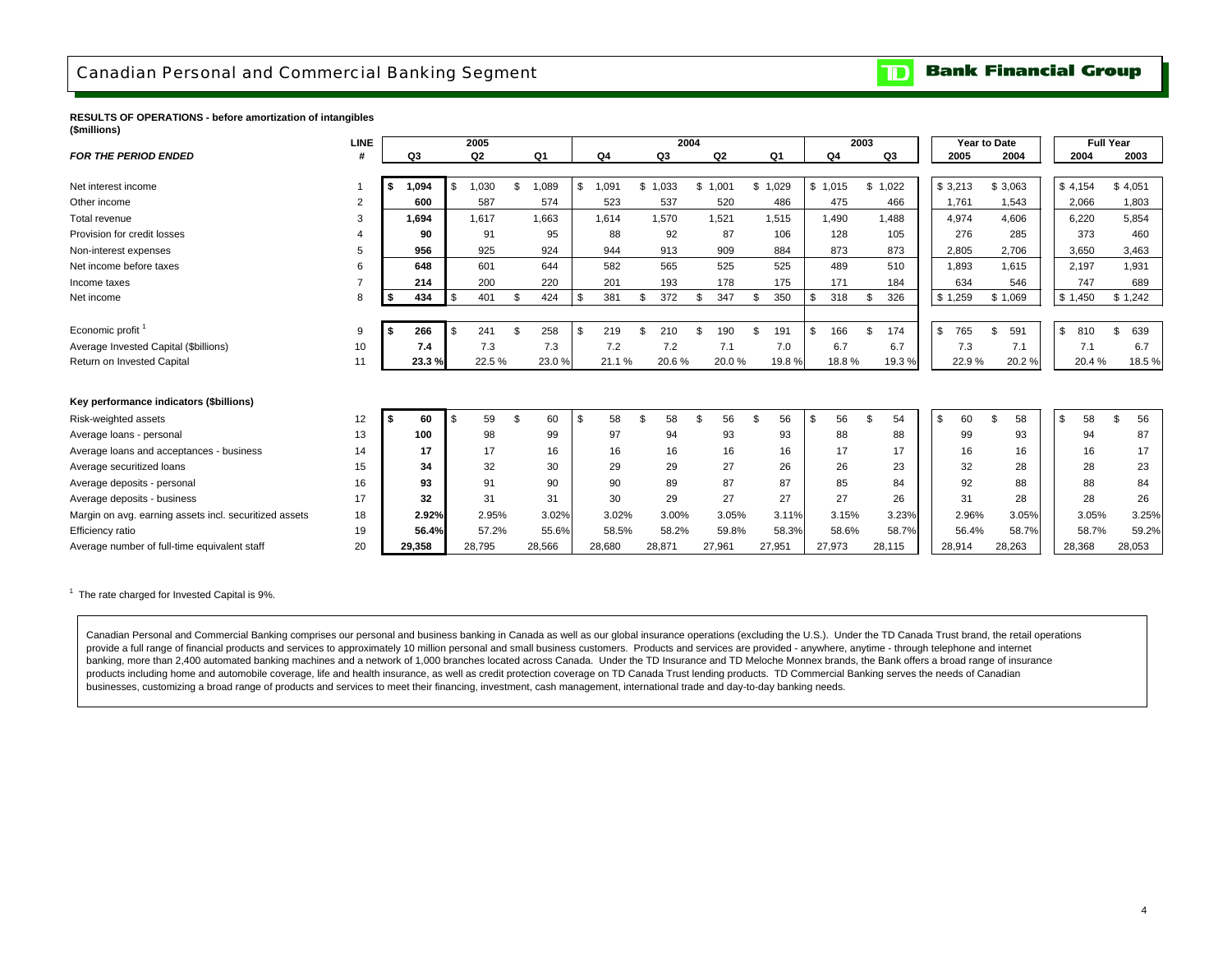## <span id="page-7-0"></span>U.S. Personal and Commercial Banking Segment

#### **RESULTS OF OPERATIONS - before amortization of intangibles (\$millions)**

|                                                           | <b>LINE</b>     | 2005       |            |    | Year to Date |
|-----------------------------------------------------------|-----------------|------------|------------|----|--------------|
| <b>FOR THE PERIOD ENDED</b>                               | #               | Q3         | Q2         |    | 2005         |
|                                                           |                 | 308        | \$<br>99   | \$ | 407          |
| Net interest income                                       | 1               | \$         |            |    |              |
| Other income                                              | 2               | 141        | 39         |    | 180          |
| Total revenue                                             | 3               | 449        | 138        |    | 587          |
| Provision for credit losses                               | 4               | 4          | (7)        |    | (3)          |
| Non-interest expenses                                     | 5               | 250        | 83         |    | 333          |
| Net income before taxes                                   | 6               | 195        | 62         |    | 257          |
| Income taxes                                              | 7               | 67         | 22         |    | 89           |
| Non-controlling interest in subsidiaries                  | 8               | 58         | 21         |    | 79           |
| Net income                                                | 9               | \$<br>70   | \$<br>19   | \$ | 89           |
| Economic profit (loss) <sup>1</sup>                       | 10 <sup>1</sup> | \$<br>(43) | \$<br>(20) | \$ | (63)         |
| Average Invested Capital (\$billions) <sup>2</sup>        | 11              | 5.0        | 5.1        |    | 5.0          |
| Return on Invested Capital                                | 12              | 5.5%       | 4.5%       |    | 5.3%         |
| Key performance indicators (\$billions)                   |                 |            |            |    |              |
| Risk-weighted assets                                      | 13              | \$<br>27   | \$<br>26   | \$ | 27           |
| Average loans <sup>2</sup>                                | 14              | 24         | 24         |    | 24           |
| Average deposits <sup>2</sup>                             | 15              | 28         | 28         |    | 28           |
| Margin on average earning assets                          | 16              | 4.12%      | 4.14%      |    | 4.12%        |
| Efficiency ratio                                          | 17              | 55.7%      | 60.1%      |    | 56.7%        |
| Average number of full-time equivalent staff <sup>2</sup> | 18              | 7,229      | 7,483      |    | 7,291        |

<sup>1</sup> The rate charged for Invested Capital is 9%.

<sup>2</sup> TD Banknorth's financial results are included on a one month lag basis. For comparability purposes, the Q2/05 average figures are based on the month of March 2005 results.

U.S. Personal and Commercial Banking comprises the Bank's U.S. based retail, commercial banking and insurance operations. Under the TD Banknorth brand, the retail operations provide a full service range of financial products and services through multiple delivery channels including, a network of branches throughout northern New England and upstate New York, telephone and internet banking and automated banking machines, allowing customers to have banking access virtually anywhere and anytime. TD Banknorth also serves the needs of New England businesses, customizing a broad range of products and services to meet their financing, investment, cash management, insurance, international trade and day-to-day banking needs.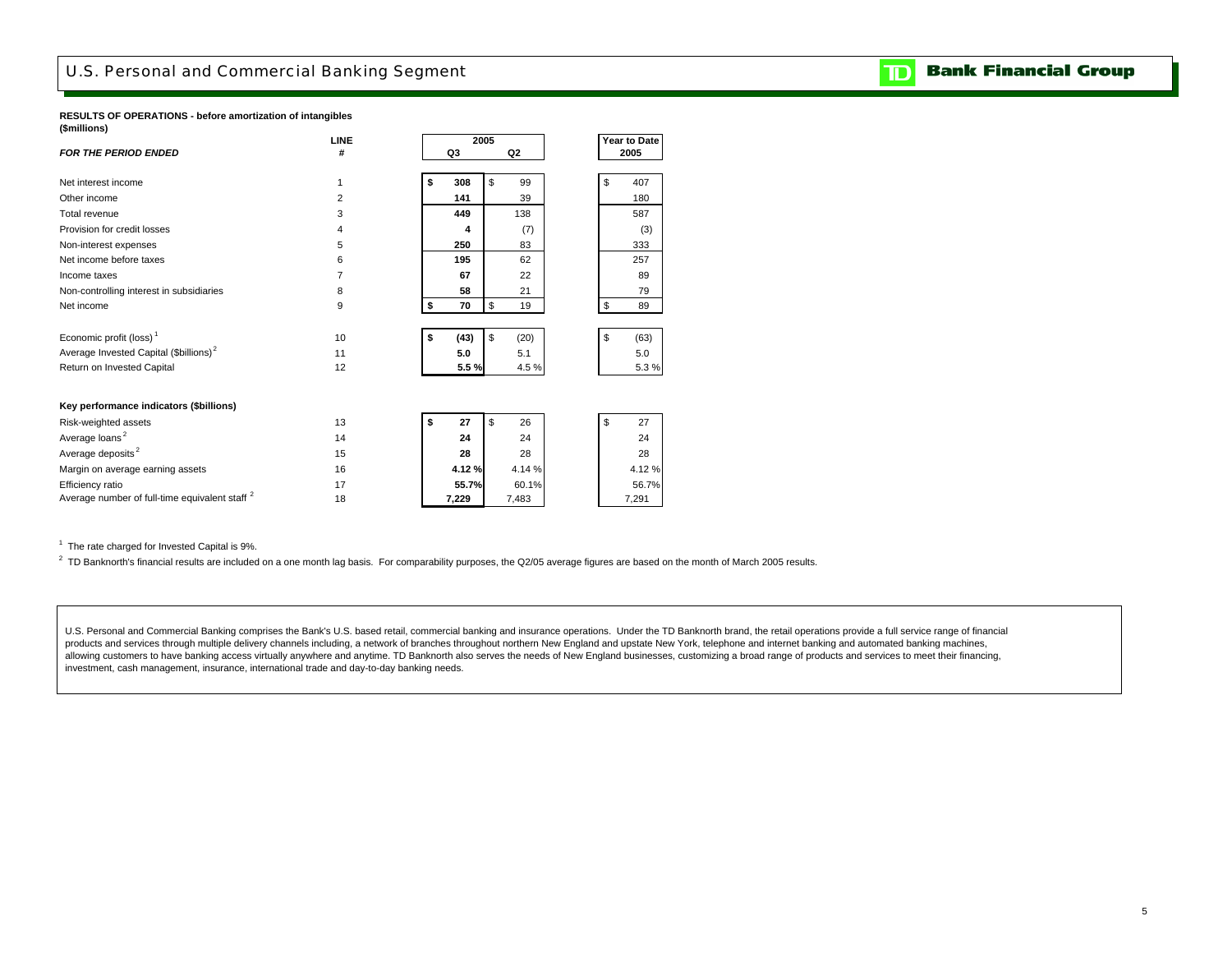## <span id="page-8-0"></span>Wealth Management Segment

**Bank Financial Group**  $\overline{\mathbf{D}}$ 

**RESULTS OF OPERATIONS - before amortization of intangibles (\$millions)**

|                                                   | <b>LINE</b>    |    |                | 2005           |     |        |            |    |       | 2004 |                |    |        |                | 2003 |       |                | Year to Date |                |       | <b>Full Year</b> |             |           |
|---------------------------------------------------|----------------|----|----------------|----------------|-----|--------|------------|----|-------|------|----------------|----|--------|----------------|------|-------|----------------|--------------|----------------|-------|------------------|-------------|-----------|
| <b>FOR THE PERIOD ENDED</b>                       | #              |    | Q3             | Q <sub>2</sub> |     | Q1     | Q4         |    | Q3    |      | Q2             |    | Q1     | Q <sub>4</sub> |      | Q3    |                | 2005         |                | 2004  | 2004             | 2003        |           |
|                                                   |                |    |                |                |     |        |            |    |       |      |                |    |        |                |      |       |                |              |                |       |                  |             |           |
| Net interest income                               |                | \$ | 167            | \$<br>156      | \$. | 145    | \$<br>130  | \$ | 127   | \$   | 121            | ፍ  | 114    | \$<br>113      | \$   | 109   | $\mathbb{S}$   | 468          | $\mathfrak{L}$ | 362   | \$<br>492        | 421<br>\$   |           |
| Brokerage commissions & other income              | $\overline{2}$ |    | 508            | 530            |     | 518    | 469        |    | 489   |      | 583            |    | 557    | 516            |      | 501   |                | 1,556        |                | 1,629 | 2,098            | 1,873       |           |
| Total revenue                                     | 3              |    | 675            | 686            |     | 663    | 599        |    | 616   |      | 704            |    | 671    | 629            |      | 610   |                | 2,024        |                | 1,991 | 2,590            | 2,294       |           |
| Restructuring costs                               | 4              |    | $\blacksquare$ |                |     | $\sim$ |            |    |       |      |                |    |        | $\blacksquare$ |      | 5     |                |              |                |       |                  | 26          |           |
| Goodwill impairment                               | 5              |    | $\blacksquare$ |                |     |        |            |    |       |      |                |    |        |                |      |       |                |              |                |       |                  | 274         |           |
| Other non-interest expenses                       | 6              |    | 531            | 530            |     | 508    | 502        |    | 502   |      | 544            |    | 499    | 473            |      | 490   |                | 1,569        |                | 1,545 | 2,047            | 1,934       |           |
| Total non-interest expenses                       | $\overline{7}$ |    | 531            | 530            |     | 508    | 502        |    | 502   |      | 544            |    | 499    | 473            |      | 495   |                | 1,569        |                | 1,545 | 2,047            | 2,234       |           |
| Net income before taxes                           | 8              |    | 144            | 156            |     | 155    | 97         |    | 114   |      | 160            |    | 172    | 156            |      | 115   |                | 455          |                | 446   | 543              | 60          |           |
| Income taxes                                      | 9              |    | 45             | 57             |     | 57     | 34         |    | 38    |      | 58             |    | 61     | 56             |      | 37    |                | 159          |                | 157   | 191              | 145         |           |
| Net income (loss)                                 | 10             | \$ | 99             | \$<br>99       | \$  | 98     | \$<br>63   | \$ | 76    | \$   | 102            | \$ | 111    | \$<br>100      | \$   | 78    | $\mathbf{s}$   | 296          | \$             | 289   | \$<br>352        | (85)<br>\$  |           |
|                                                   |                |    |                |                |     |        |            |    |       |      |                |    |        |                |      |       |                |              |                |       |                  |             |           |
| Economic profit (loss) <sup>1</sup>               | 11             | Ŝ. | 19             | \$<br>21       | \$  | 18     | \$<br>(18) | \$ | (7)   | \$   | 21             |    | 29     | \$<br>16       | \$   | (6)   | $\mathfrak{s}$ | 58           | £.             | 43    | \$<br>25         | (476)<br>\$ |           |
| Average Invested Capital (\$billions)             | 12             |    | 2.6            | 2.7            |     | 2.6    | 2.7        |    | 2.7   |      | 2.7            |    | 2.7    | 2.8            |      | 2.8   |                | 2.6          |                | 2.7   | 2.7              | 3.0         |           |
| Return on Invested Capital                        | 13             |    | 14.8%          | 15.3%          |     | 14.7%  | 9.4%       |    | 11.0% |      | 15.3%          |    | 16.2%  | 14.2%          |      | 11.1% |                | 14.9%        |                | 14.2% | 13.0%            |             | $(3.6)\%$ |
|                                                   |                |    |                |                |     |        |            |    |       |      |                |    |        |                |      |       |                |              |                |       |                  |             |           |
| Key performance indicators (\$billions)           |                |    |                |                |     |        |            |    |       |      |                |    |        |                |      |       |                |              |                |       |                  |             |           |
| Risk-weighted assets                              | 14             | Ŝ. |                | \$<br>9        | \$  | 9      | \$<br>9    | ድ  |       | \$   |                |    | 6      | \$<br>6        | \$   | 6     | $\mathbf{s}$   | 9            | \$             | 6     | \$<br>9          | \$          | 6         |
| Assets under administration                       | 15             |    | 322            | 302            |     | 298    | 279        |    | 283   |      | 287            |    | 284    | 259            |      | 251   |                | 322          |                | 283   | 279              | 259         |           |
| Assets under management                           | 16             |    | 130            | 124            |     | 123    | 117        |    | 118   |      | 114            |    | 113    | 107            |      | 105   |                | 130          |                | 118   | 117              | 107         |           |
| Personal margin loans                             | 17             |    | 6              | 6              |     | 6      | 6          |    | 6     |      | $\overline{7}$ |    | 6      | 5              |      | 5     |                | 6            |                | 6     | 6                |             | 5         |
| Discount brokerage average trades per day (000's) | 18             |    | 94             | 106            |     | 114    | 83         |    | 87    |      | 126            |    | 135    | 111            |      | 110   |                | 105          |                | 116   | 108              | 98          |           |
| Efficiency ratio                                  | 19             |    | 78.7%          | 77.3%          |     | 76.6%  | 83.8%      |    | 81.5% |      | 77.3%          |    | 74.4 % | 75.2%          |      | 81.1% |                | 77.5%        |                | 77.6% | 79.0%            | 97.4%       |           |
| Average number of full-time equivalent staff      | 20             |    | 7.935          | 8,150          |     | 8,068  | 8,012      |    | 8,074 |      | 8,158          |    | 7,843  | 7.747          |      | 7,800 |                | 8.046        |                | 8,024 | 8.021            | 7,830       |           |

<sup>1</sup> The rates charged for Invested Capital for the domestic Wealth Management, Canada Discount Brokerage, and US and International businesses are 10%, 10% and 14% for 2005, 10%, 10% and 14% for 2004, and 10%, 13% and 13% for 2003, respectively.

Wealth Management provides a wide array of investment products and services through different brands to a large and diverse retail and institutional client base around the world. Wealth Management is comprised of a number advisory, distribution and asset management businesses including TD Waterhouse and TD Mutual Funds and is one of Canada's largest asset managers. Through Wealth Management's discount brokerage channels, it serves customers in Canada, the United States and the United Kingdom. In Canada, Discount Brokerage, Financial Planning, Private Investment Advice and Private Client Services service the needs of different retail customer segments through all stages of their investing life cycle.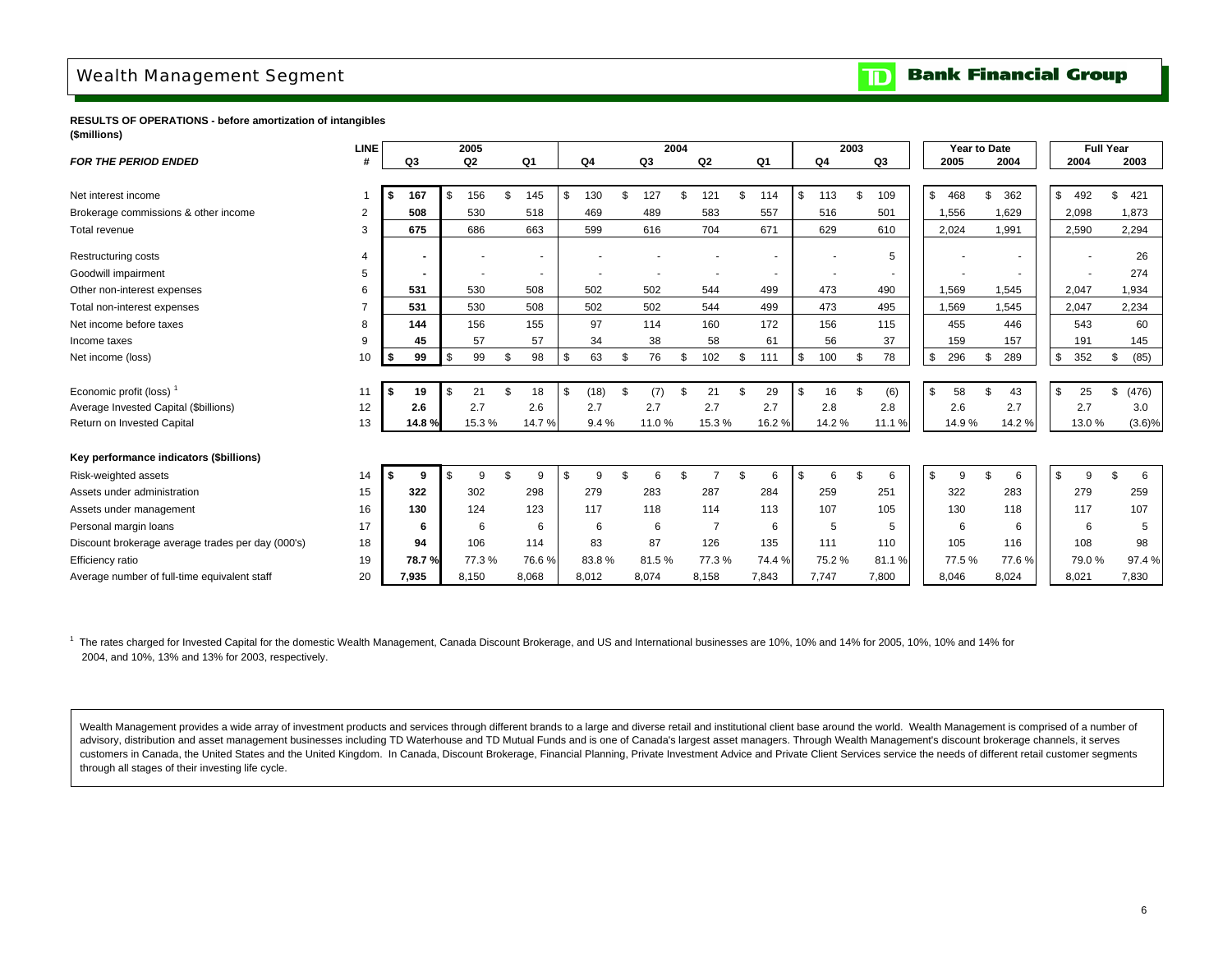# <span id="page-9-0"></span>Wholesale Banking Segment

**Bank Financial Group**  $\mathbf{D}$ 

**RESULTS OF OPERATIONS - before amortization of intangibles (\$millions)**

|                                                            | <b>LINE</b> |            | 2005                 |                |                |              |       |                | 2004 |                          |     |                |                | 2003 |        |               | Year to date |         |                | Full Year      |             |
|------------------------------------------------------------|-------------|------------|----------------------|----------------|----------------|--------------|-------|----------------|------|--------------------------|-----|----------------|----------------|------|--------|---------------|--------------|---------|----------------|----------------|-------------|
| <b>FOR THE PERIOD ENDED</b>                                | #           | Q3         | Q <sub>2</sub>       |                | Q <sub>1</sub> |              | Q4    | Q3             |      | Q2                       |     | Q1             | Q <sub>4</sub> |      | Q3     |               | 2005         |         | 2004           | 2004           | 2003        |
|                                                            |             |            |                      |                |                |              |       |                |      |                          |     |                |                |      |        |               |              |         |                |                |             |
| Net interest income (TEB)                                  |             | 164<br>\$  | \$<br>301            |                | 278<br>\$      | \$           | 349   | \$<br>417      | \$   | 426                      | \$  | 389            | \$<br>346      | \$   | 338    | \$            | 743          | \$1,232 |                | \$1,581        | \$1,335     |
| Trading and fee income                                     | 2           | 279        | 303                  |                | 292            |              | 115   | 118            |      | 156                      |     | 226            | 150            |      | 139    |               | 874          |         | 500            | 615            | 701         |
| Total revenue                                              | 3           | 443        | 604                  |                | 570            |              | 464   | 535            |      | 582                      |     | 615            | 496            |      | 477    |               | 1,617        |         | 1,732          | 2,196          | 2,036       |
| Provision for credit losses                                |             | 13         | 13                   |                | 13             |              | 12    | 12             |      | 10                       |     | $\overline{7}$ | 8              |      | 3      |               | 39           |         | 29             | 41             | 15          |
| Restructuring costs                                        | 5           | 15         | 22                   |                |                |              |       |                |      | (7)                      |     | $\sim$         |                |      |        |               | 37           |         | (7)            | (7)            | 66          |
| Goodwill impairment                                        | 6           |            |                      |                |                |              |       |                |      | $\overline{\phantom{a}}$ |     | $\sim$         |                |      |        |               |              |         |                |                | 350         |
| Other non-interest expenses                                |             | 281        | 343                  |                | 332            |              | 261   | 340            |      | 343                      |     | 352            | 323            |      | 307    |               | 956          |         | 1,035          | 1,296          | 1,273       |
| Total non-interest expenses                                | 8           | 296        | 365                  |                | 332            |              | 261   | 340            |      | 336                      |     | 352            | 323            |      | 307    |               | 993          |         | 1,028          | 1,289          | 1,689       |
| Net income before taxes                                    | 9           | 134        | 226                  |                | 225            |              | 191   | 183            |      | 236                      |     | 256            | 165            |      | 167    |               | 585          |         | 675            | 866            | 332         |
| Income taxes (TEB)                                         | 10          | 44         | 76                   |                | 84             |              | 69    | 55             |      | 74                       |     | 80             | 44             |      | 62     |               | 204          |         | 209            | 278            | 92          |
| Net income (loss)                                          | 11          | 90<br>\$   | 150<br><sup>\$</sup> |                | 141<br>\$      | \$           | 122   | \$<br>128      | \$   | 162                      | \$  | 176            | \$<br>121      | \$   | 105    | \$            | 381          | \$      | 466            | \$<br>588      | \$<br>240   |
|                                                            |             |            |                      |                |                |              |       |                |      |                          |     |                |                |      |        |               |              |         |                |                |             |
| Economic profit (loss) <sup>2</sup>                        | 12          | -\$        | 71<br>-\$            |                | \$<br>61       | \$           | 46    | 53             |      | 85                       | \$. | 94             | \$<br>39       |      | 20     | S.            | 136          | \$      | 232            | \$<br>278      | \$<br>(125) |
| Average Invested Capital (\$billions)                      | 13          | 2.6        | 2.5                  |                | 2.4            |              | 2.3   | 2.3            |      | 2.4                      |     | 2.5            | 2.5            |      | 2.6    |               | 2.5          |         | 2.4            | 2.4            | 2.8         |
| Return on Invested Capital                                 | 14          | 13.6%      |                      | 24.6%          | 22.9%          |              | 20.9% | 22.1%          |      | 27.5%                    |     | 27.9%          | 19.2%          |      | 16.1%  |               | 20.4%        |         | 25.8%          | 24.7%          | 8.6%        |
| Key performance indicators (\$billions)                    |             |            |                      |                |                |              |       |                |      |                          |     |                |                |      |        |               |              |         |                |                |             |
| Risk-weighted assets                                       | 15          | 32<br>\$   | 31<br>-\$            |                | 31<br>\$       | $\mathbb{S}$ | 30    | \$<br>32       | \$   | 35                       | \$. | 41             | \$<br>40       |      | 46     | \$            | 32           | \$      | 32             | \$<br>30       | \$<br>40    |
| <b>Trading securities</b>                                  | 16          | 73         |                      | 72             | 76             |              | 67    | 68             |      | 66                       |     | 72             | 55             |      | 65     |               | 73           |         | 68             | 67             | 55          |
| Average loans and customers' liabilities under acceptances | 17          | 9          |                      | $\overline{7}$ | 6              |              | 6     | $\overline{7}$ |      | $\overline{7}$           |     | $\overline{7}$ | 8              |      | 9      |               | 9            |         | $\overline{7}$ | $\overline{7}$ | 9           |
| Efficiency ratio                                           | 18          | 66.8%      |                      | 60.4%          | 58.2%          |              | 56.3% | 63.6%          |      | 57.7%                    |     | 57.2%          | 65.1%          |      | 64.4 % |               | 61.4%        |         | 59.4%          | 58.7%          | 83.0%       |
| Average number of full-time equivalent staff               | 19          | 3,043      | 2,970                |                | 3,017          |              | 3,049 | 2,955          |      | 2,837                    |     | 2,765          | 2,754          |      | 2,804  |               | 3,010        |         | 2,852          | 2,902          | 2,819       |
|                                                            |             |            |                      |                |                |              |       |                |      |                          |     |                |                |      |        |               |              |         |                |                |             |
| Trading related income (TEB) <sup>3</sup>                  |             |            |                      |                |                |              |       |                |      |                          |     |                |                |      |        |               |              |         |                |                |             |
| Interest rate and credit portfolios                        | 20          | 109<br>£.  | 127<br>\$            |                | \$.<br>160     | $\mathbb{S}$ | 76    | \$<br>136      | \$   | 176                      | \$  | 171            | \$<br>91       |      | 124    | \$            | 396          | £.      | 483            | \$<br>559      | \$<br>581   |
| Foreign exchange portfolios                                | 21          | 75         | 59                   |                | 60             |              | 49    | 55             |      | 61                       |     | 65             | 61             |      | 57     |               | 194          |         | 181            | 230            | 248         |
| Equity and other portfolios                                | 22          | (46)       |                      | 39             | 15             |              | (5)   | 11             |      | $\overline{7}$           |     | 82             | 50             |      | (35)   |               | 8            |         | 100            | 95             | 164         |
| TEB adjustment                                             | 23          | 64         | 94                   |                | 45             |              | 89    | 62             |      | 61                       |     | 46             | 44             |      | 58     |               | 203          |         | 169            | 258            | 165         |
| Total trading related income                               | 24          | 202<br>-\$ | 319<br>\$            |                | 280<br>\$      | \$           | 209   | \$<br>264      | \$   | 305                      | \$  | 364            | \$<br>246      |      | 204    | <sup>\$</sup> | 801          | \$      | 933            | \$1,142        | \$1,158     |

<sup>1</sup> Provision for credit losses includes the cost of credit protection incurred in hedging the lending portfolio.

<sup>2</sup> The rate charged for Invested Capital is 13%.

 $3$  Includes trading-related income reported in net interest income (line 1) and trading and fee income (line 2).

Wholesale Banking serves a diverse base of corporate, government, and institutional clients in key financial markets around the world. Under the TD Securities brand, Wholesale Banking provides a full range of capital marke and investment banking products and services that include; advice on corporate strategy and mergers and acquisitions; underwriting and distributing loan, debt and equity products; structuring tailored risk management solut and executing financial transactions.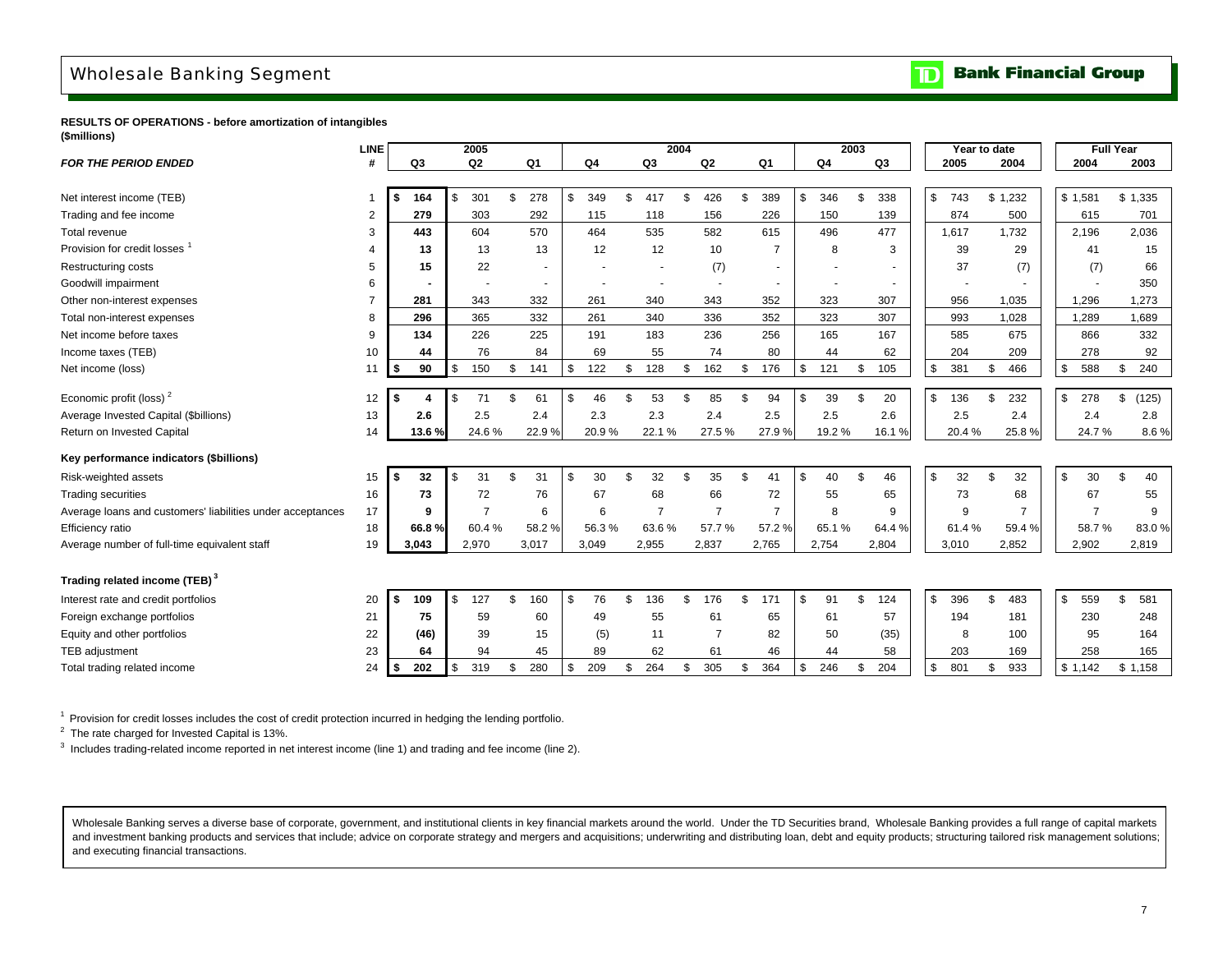## <span id="page-10-0"></span>Corporate Segment

#### **Bank Financial Group**  $\mathbf{D}$

**RESULTS OF OPERATIONS - before amortization of intangibles (\$millions)**

|                                                                     | <b>LINE</b> |                          | 2005        |                          |     |                |     |                          | 2004          |                          |    |                          |                |                          | 2003 |                          |                | <b>Year to Date</b>      |             |               |        | <b>Full Year</b> |       |
|---------------------------------------------------------------------|-------------|--------------------------|-------------|--------------------------|-----|----------------|-----|--------------------------|---------------|--------------------------|----|--------------------------|----------------|--------------------------|------|--------------------------|----------------|--------------------------|-------------|---------------|--------|------------------|-------|
| <b>FOR THE PERIOD ENDED</b>                                         | #           | Q3                       | Q2          | Q1                       |     | Q4             |     | Q3                       |               | Q2                       |    | Q1                       |                | Q4                       |      | Q3                       |                | 2005                     | 2004        |               | 2004   |                  | 2003  |
|                                                                     |             |                          |             |                          |     |                |     |                          |               |                          |    |                          |                |                          |      |                          |                |                          |             |               |        |                  |       |
| Net interest income <sup>1,2</sup>                                  |             | (170)                    | \$<br>(193) | \$<br>(101)              | \$. | (135)          | \$. | (125)                    | \$            | (107)                    | Ŝ. | (87)                     | $\mathfrak{L}$ | (139)                    | \$   | (111)                    | \$             | (464)                    | \$<br>(319) | \$            | (454)  | \$               | (370) |
| Other Income <sup>2</sup>                                           | 2           | 7                        | 58          | 11                       |     | 11             |     | 37                       |               | 25                       |    | 31                       |                | (47)                     |      | 87                       |                | 76                       | 93          |               | 104    |                  | 47    |
| Total revenue                                                       | 3           | (163)                    | (135)       | (90)                     |     | (124)          |     | (88)                     |               | (82)                     |    | (56)                     |                | (186)                    |      | (24)                     |                | (388)                    | (226)       |               | (350)  |                  | (323) |
| General allowance release                                           |             |                          |             | (35)                     |     |                |     | $\overline{\phantom{a}}$ |               | (67)                     |    |                          |                | (157)                    |      |                          |                | (35)                     | (67)        |               | (67)   |                  | (157) |
| Sectoral allowance release                                          | 5           | $\blacksquare$           |             | $\overline{\phantom{a}}$ |     | (155)          |     | (100)                    |               | (200)                    |    | (200)                    |                | (40)                     |      | (40)                     |                | $\overline{\phantom{a}}$ | (500)       |               | (655)  |                  | (80)  |
| Other provision for credit losses <sup>2</sup>                      | 6           | (67)                     | (77)        | (63)                     |     | (18)           |     | (21)                     |               | (22)                     |    | (17)                     |                | (22)                     |      | (9)                      |                | (207)                    | (60)        |               | (78)   |                  | (52)  |
| Total provision for credit losses                                   |             | (67)                     | (77)        | (98)                     |     | (173)          |     | (121)                    |               | (289)                    |    | (217)                    |                | (219)                    |      | (49)                     |                | (242)                    | (627)       |               | (800)  |                  | (289) |
| Non-interest expenses                                               | 8           | 401                      | 20          | 47                       |     | 55             |     | $\overline{\phantom{a}}$ |               | 320                      |    | 20                       |                | 116                      |      | 22                       |                | 468                      | 340         |               | 395    |                  | 206   |
| Net income before taxes                                             | 9           | (497)                    | (78)        | (39)                     |     | (6)            |     | 33                       |               | (113)                    |    | 141                      |                | (83)                     |      | 3                        |                | (614)                    | 61          |               | 55     |                  | (240) |
| Income taxes <sup>1</sup>                                           | 10          | (306)                    | (98)        | (93)                     |     | (127)          |     | (55)                     |               | (99)                     |    | 17                       |                | (136)                    |      | (87)                     |                | (497)                    | (137)       |               | (264)  |                  | (323) |
| Net income (loss)                                                   | 11          | \$<br>(191)              | \$<br>20    | \$<br>54                 | \$  | 121            | \$  | 88                       | \$            | (14)                     | \$ | 124                      | $\mathfrak{s}$ | 53                       | \$   | 90                       | \$             | (117)                    | \$<br>198   | \$            | 319    | \$               | 83    |
|                                                                     |             |                          |             |                          |     |                |     |                          |               |                          |    |                          |                |                          |      |                          |                |                          |             |               |        |                  |       |
| Non-Core Lending Portfolio Total Exposure (\$billions) <sup>3</sup> |             |                          |             |                          |     |                |     |                          |               |                          |    |                          |                |                          |      |                          |                |                          |             |               |        |                  |       |
| Investment grade                                                    | 12          | \$<br>.2                 | \$<br>.4    | \$<br>$.5\,$             | \$  | 6.6            | \$  | 1.0                      | \$            | 1.9                      | Ŝ. | 2.4                      | \$.            | 3.0                      | \$   | 4.0                      | \$             | $\cdot$ .2               | \$<br>1.0   | \$            | .6     | \$               | 3.0   |
| Non-investment grade                                                | 13          | .7                       | .6          | .8                       |     | 1.4            |     | 2.0                      |               | 3.1                      |    | 4.1                      |                | 5.0                      |      | 6.9                      |                | $\cdot$                  | 2.0         |               | 1.4    |                  | 5.0   |
| <b>Total Exposure</b>                                               | 14          | \$<br>.9                 | \$<br>1.0   | \$<br>1.3                | \$  | 2.0            | \$  | 3.0                      | \$            | 5.0                      | \$ | 6.5                      | \$             | 8.0                      | \$   | 10.9                     | $$\mathbb{S}$$ | .9                       | \$<br>3.0   | \$            | 2.0    | \$               | 8.0   |
|                                                                     |             |                          |             |                          |     |                |     |                          |               |                          |    |                          |                |                          |      |                          |                |                          |             |               |        |                  |       |
| Decomposition of material items in net income (\$millions)          |             |                          |             |                          |     |                |     |                          |               |                          |    |                          |                |                          |      |                          |                |                          |             |               |        |                  |       |
| Interest on income tax refunds                                      | 15          | \$                       | \$          | \$<br>$\overline{7}$     | \$  | 18             | \$  | 12                       | \$            | 20                       | \$ |                          | $\mathfrak{L}$ |                          | \$.  | 35                       | \$             | $\overline{7}$           | \$<br>32    | \$.           | 50     | \$               | 35    |
| Visa foreign exchange loss                                          | 16          |                          |             |                          |     |                |     |                          |               |                          |    | $\overline{\phantom{a}}$ |                | (39)                     |      |                          |                |                          |             |               |        |                  | (39)  |
| Impact of Hedging Relationships Guideline (AcG-13) <sup>4</sup>     | 17          | (12)                     | 33          | (10)                     |     | (11)           |     | (2)                      |               | (16)                     |    | (21)                     |                |                          |      |                          |                | 11                       | (39)        |               | (50)   |                  |       |
| Securitization gain/(loss)                                          | 18          | $\blacksquare$           | 5           | 6                        |     | (1)            |     | (4)                      |               | 10                       |    | 3                        |                |                          |      | 11                       |                | 11                       | 9           |               | 8      |                  | 12    |
| General allowance release                                           | 19          | $\overline{\phantom{a}}$ |             | 23                       |     | $\blacksquare$ |     | $\overline{\phantom{a}}$ |               | 43                       |    | $\overline{\phantom{a}}$ |                | 100                      |      | $\overline{\phantom{a}}$ |                | 23                       | 43          |               | 43     |                  | 100   |
| <b>Unallocated Corporate expenses</b>                               | 20          | (33)                     | (37)        | (55)                     |     | (9)            |     | (7)                      |               | (25)                     |    | (11)                     |                | (51)                     |      | (17)                     |                | (125)                    | (43)        |               | (52)   |                  | (111) |
| Deferred tax charge - commercial lease                              | 21          | $\overline{\phantom{a}}$ |             | $\overline{\phantom{a}}$ |     |                |     |                          |               |                          |    | $\overline{\phantom{a}}$ |                |                          |      |                          |                |                          |             |               | $\sim$ |                  | (30)  |
| Tax recovery (re: future tax adjustment)                            | 22          | $\blacksquare$           |             | $\overline{\phantom{a}}$ |     |                |     | $\overline{\phantom{a}}$ |               | $\overline{\phantom{a}}$ |    | 17                       |                | $\overline{\phantom{a}}$ |      |                          |                |                          | 17          |               | 17     |                  |       |
| Non-Core Lending Portfolio                                          | 23          | (185)                    | 35          | 36                       |     | 124            |     | 94                       |               | (40)                     |    | 139                      |                | 19                       |      | 59                       |                | (114)                    | 193         |               | 317    |                  | 92    |
| One-time Corporate Reorganization Tax Charge                        | 24          | $\blacksquare$           | (25)        | $\overline{\phantom{a}}$ |     |                |     |                          |               |                          |    |                          |                |                          |      |                          |                | (25)                     |             |               |        |                  |       |
| Other                                                               | 25          | 39                       | 9           | 47                       |     |                |     | (5)                      |               | (6)                      |    | (3)                      |                | 23                       |      | $\overline{2}$           |                | 95                       | (14)        |               | (14)   |                  | 24    |
| Net Income (loss)                                                   | 26          | \$<br>(191)              | \$<br>20    | \$<br>54                 | \$  | 121            | \$  | 88                       | <sup>\$</sup> | (14)                     | \$ | 124                      | \$             | 53                       | \$   | 90                       | \$             | (117)                    | \$<br>198   | $\mathfrak s$ | 319    | \$               | 83    |

<sup>1</sup> Includes the elimination of the taxable equivalent basis (TEB) adjustments reported in the Operating Segments and Non-Core Lending Portfolio results.

<sup>2</sup> The Operating Segments results are presented before the impact of asset securitization programs, which is reclassified in the Corporate segment.

<sup>3</sup> Exposure is committed authorized plus uncommitted utilized loan facilities and letters of credit and guarantees; net of specific allowances for credit losses, cash collateral and credit protection.

<sup>4</sup> The impact of the Hedging Relationships accounting guideline (AcG-13) results from the accounting asymmetry that occurs when hedges of interest rate risk, foreign exchange rates or credit exposures are effective for economic purposes but are marked-to-market for accounting purposes.

The Corporate Segment includes the Non-Core Lending Portfolio, the effects of asset securitization programs in the Canadian Personal & Commercial Banking Segment, treasury management, general provisions for credit losses, TEB revenue and income tax, corporate level tax benefits, and residual unallocated revenues, expenses and taxes.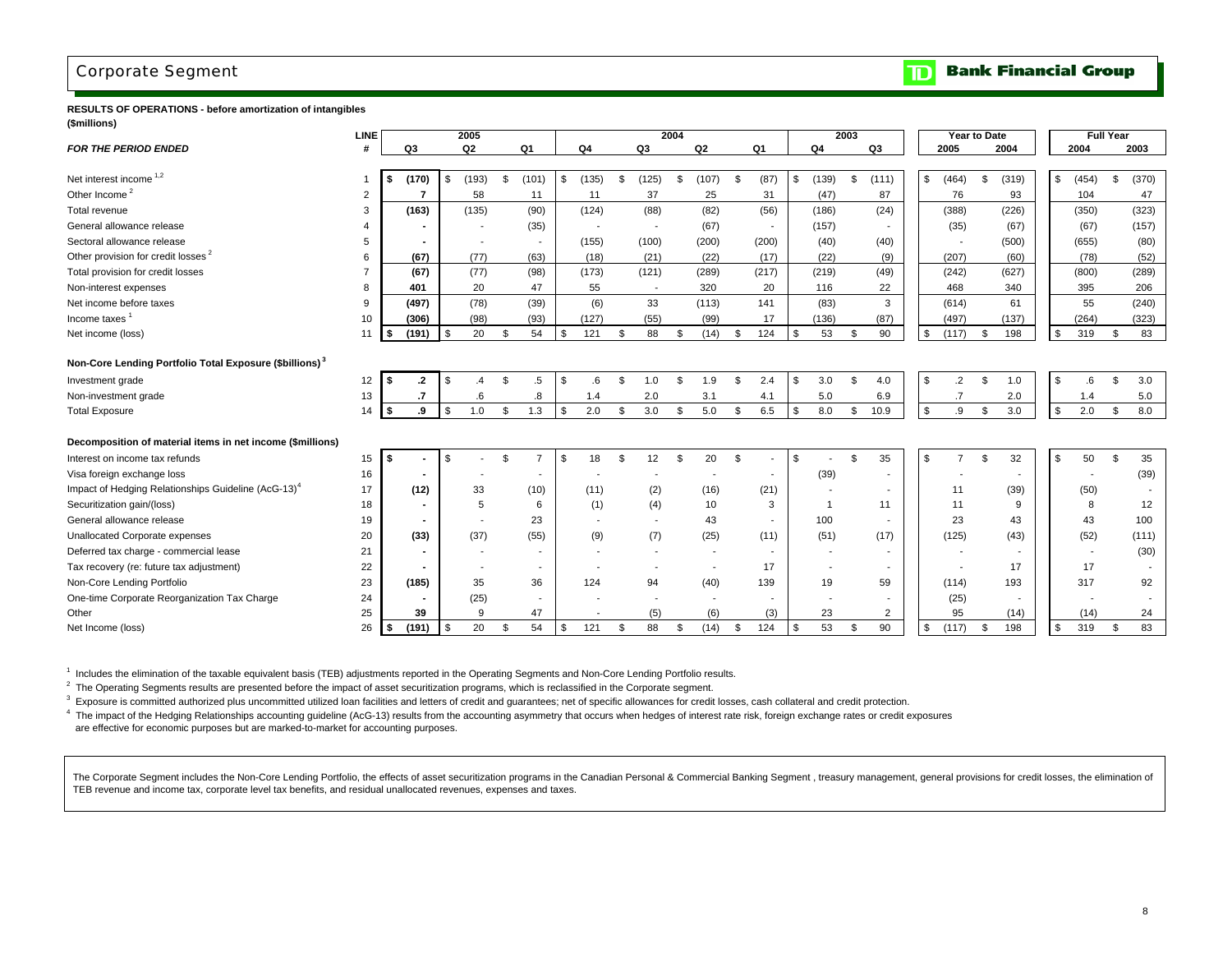# <span id="page-11-0"></span>Net Interest Income and Margin

| <b>TD</b> Bank Financial Group |
|--------------------------------|
|--------------------------------|

| (\$MILLIONS)                                                                         | LINE           |                | 2005                 |             |                       | 2004        |                |           |           | 2003      |           | Year to Date |                           | <b>Full Year</b> |
|--------------------------------------------------------------------------------------|----------------|----------------|----------------------|-------------|-----------------------|-------------|----------------|-----------|-----------|-----------|-----------|--------------|---------------------------|------------------|
| <b>FOR THE PERIOD ENDED</b>                                                          | #              | Q <sub>3</sub> | Q <sub>2</sub>       | Q1          | Q4                    | Q3          | Q <sub>2</sub> | Q1        | Q4        | Q3        | 2005      | 2004         | 2004                      | 2003             |
|                                                                                      |                |                |                      |             |                       |             |                |           |           |           |           |              |                           |                  |
| Interest income                                                                      |                |                |                      |             |                       |             |                |           |           |           |           |              |                           |                  |
| Loans                                                                                |                | 2,269<br>l \$  | 1,893<br>\$          | 1,832<br>\$ | $\mathbb{S}$<br>1,767 | \$<br>1.734 | \$1,693        | \$1,764   | \$1,749   | \$1,962   | \$5,994   | \$5,191      | \$6,958                   | \$7,542          |
| Securities                                                                           | 2              | 922            | 1,015                | 1,085       | 879                   | 910         | 906            | 962       | 839       | 819       | 3,022     | 2,778        | 3,657                     | 3,448            |
| Deposits with banks                                                                  | 3              | 109            | 105                  | 95          | 156                   | 107         | 122            | 132       | 71        | 59        | 309       | 361          | 517                       | 212              |
| Total interest income                                                                | $\overline{4}$ | 3,300          | 3,013                | 3,012       | 2,802                 | 2,751       | 2,721          | 2,858     | 2,659     | 2,840     | 9,325     | 8,330        | 11,132                    | 11,202           |
| Interest expense                                                                     |                |                |                      |             |                       |             |                |           |           |           |           |              |                           |                  |
| Deposits                                                                             | 5              | 1,388          | 1,223                | 1,108       | 1,009                 | 934         | 920            | 990       | 962       | 1,052     | 3,719     | 2,844        | 3,853                     | 4,202            |
| Subordinated notes and debentures                                                    | 6              | 82             | 83                   | 79          | 78                    | 76          | 78             | 80        | 94        | 59        | 244       | 234          | 312                       | 259              |
| Preferred shares and Capital Trust Securities                                        | $\overline{7}$ | 37             | 34                   | 29          | 40                    | 42          | 44             | 44        | 44        | 44        | 100       | 130          | 170                       | 179              |
| Other                                                                                | 8              | 230            | 280                  | 385         | 240                   | 247         | 238            | 299       | 224       | 327       | 895       | 784          | 1.024                     | 1,125            |
| Total interest expense                                                               | 9              | 1,737          | 1,620                | 1,601       | 1,367                 | 1,299       | 1,280          | 1,413     | 1,324     | 1,482     | 4,958     | 3,992        | 5,359                     | 5,765            |
| Net interest income                                                                  | 10             | 1,563          | 1,393                | 1,411       | 1,435                 | 1,452       | 1,441          | 1,445     | 1,335     | 1,358     | 4,367     | 4,338        | 5,773                     | 5,437            |
| <b>TEB Adjustment</b>                                                                | 11             | 75             | 98                   | 70          | 93                    | 63          | 62             | 64        | 62        | 58        | 243       | 189          | 282                       | 230              |
| Net interest income (TEB)                                                            | 12             | 1,638<br>- \$  | 1,491<br>\$          | 1,481<br>\$ | \$<br>1,528           | \$<br>1,515 | \$1,503        | \$1,509   | \$1,397   | \$1,416   | \$4,610   | \$4,527      | \$6,055                   | \$5,667          |
| Average total assets (\$billions)                                                    | 13             | 367<br>∣\$     | 343<br>\$            | 327<br>\$   | 312<br>\$             | 310<br>\$   | \$<br>316      | 304<br>\$ | 295       | 317<br>\$ | \$<br>346 | 310<br>\$    | \$<br>310                 | 308<br>\$        |
| Average earning assets (\$billions)                                                  | 14             | 302            | 279                  | 267         | 257                   | 258         | 258            | 248       | 242       | 259       | 283       | 255          | 255                       | 252              |
| Net interest margin as a % of average earning assets                                 | 15             | 2.05%          | 2.05%                | 2.10%       | 2.22 %                | 2.23%       | 2.27 %         | 2.32 %    | 2.19%     | 2.08 %    | 2.06%     | 2.27 %       | 2.26 %                    | 2.16 %           |
| Net interest margin (TEB) as a % of average earning assets                           | 16             | 2.15           | 2.19                 | 2.20        | 2.36                  | 2.33        | 2.37           | 2.42      | 2.29      | 2.17      | 2.18      | 2.37         | 2.37                      | 2.25             |
| Impact on NII from impaired loans<br>Reduction/(increase) in NII from impaired loans |                |                |                      |             |                       |             |                |           |           |           |           |              |                           |                  |
| Gross                                                                                | 17             | l S<br>7       | \$<br>6              | \$<br>12    | \$<br>8               | \$<br>9     | 15<br>\$       | \$<br>17  | 18<br>\$  | 30<br>\$  | \$<br>25  | 41<br>\$     | \$<br>49                  | \$<br>111        |
| Recoveries                                                                           | 18             | (2)            | (4)                  | (2)         | (2)                   | (1)         | (3)            | (2)       | (3)       | (2)       | (8)       | (6)          | (8)                       | (11)             |
| Net reduction/(increase)                                                             | 19             | l \$<br>5      | $\overline{2}$<br>\$ | \$<br>10    | \$<br>6               | \$<br>8     | 12<br>\$       | \$<br>15  | 15<br>\$. | 28<br>\$  | 17<br>\$  | 35<br>\$     | $\boldsymbol{\phi}$<br>41 | \$<br>100        |
| Effective tax rate - reported basis                                                  | 20             | 2.5%           | 25.6%                | 26.0%       | 17.6%                 | 24.0%       | 24.1%          | 37.0 %    | 13.0%     | 21.2%     | 20.6%     | 29.2%        | 26.5%                     | 24.6%            |
| Effective tax rate - before amortization of intangibles                              | 21             | 10.3           | 26.6                 | 27.2        | 20.5                  | 25.8        | 26.1           | 30.4      | 18.6      | 24.7      | 22.9      | 27.7         | 26.0                      | 28.9             |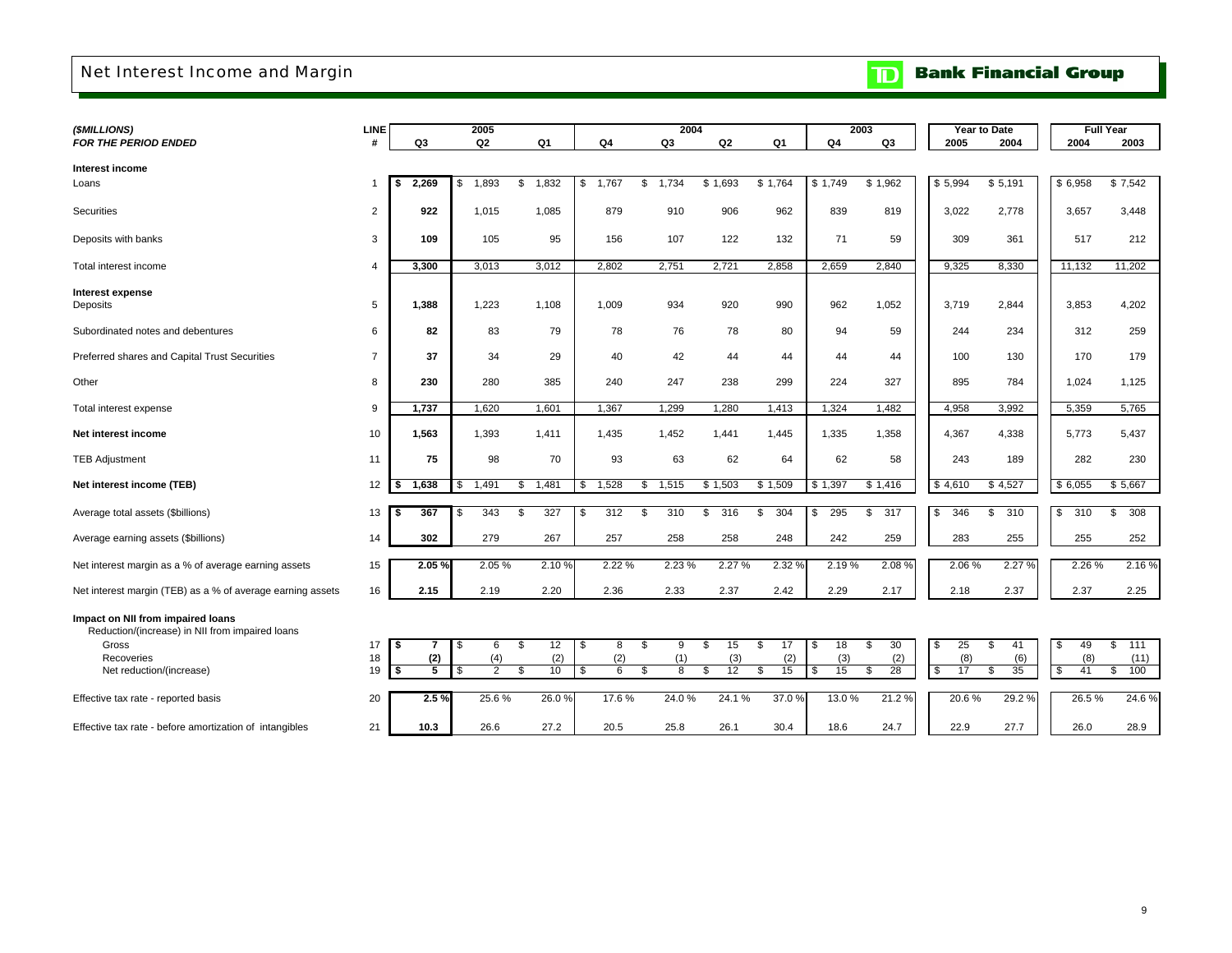### <span id="page-12-0"></span>Other Income

**Bank Financial Group**  $\mathbf{D}$ 

| (\$MILLIONS)                                          | <b>LINE</b>    |                            | 2005                     |                |                 | 2004        |               |       | 2003                     |               |      | Year to Date             |       | <b>Full Year</b>    |       |
|-------------------------------------------------------|----------------|----------------------------|--------------------------|----------------|-----------------|-------------|---------------|-------|--------------------------|---------------|------|--------------------------|-------|---------------------|-------|
| <b>FOR THE PERIOD ENDED</b>                           | #              | Q <sub>3</sub>             | Q <sub>2</sub>           | Q <sub>1</sub> | Q <sub>4</sub>  | Q3          | Q2            | Q1    | Q4                       | Q3            | 2005 |                          | 2004  | 2004                | 2003  |
|                                                       |                |                            |                          |                |                 |             |               |       |                          |               |      |                          |       |                     |       |
| TD Waterhouse fees and commissions                    |                | 199<br>\$                  | \$<br>$223$ \$           | 230            | \$<br>195<br>\$ | 209<br>\$   | 293 \$        | 288   | 270 \$<br>\$             | 253           | \$   | 652 \$                   | 790   | 985<br>\$<br>\$     | 957   |
| Full service brokerage and other securities services  | $\overline{2}$ | 210                        | 230                      | 222            | 174             | 164         | 215           | 185   | 164                      | 199           |      | 662                      | 564   | 738                 | 667   |
| Mutual fund management                                | 3              | 167                        | 154                      | 148            | 142             | 147         | 146           | 138   | 133                      | 127           |      | 469                      | 431   | 573                 | 508   |
| Credit fees                                           | 4              | 76                         | 85                       | 98             | 80              | 96          | 76            | 91    | 84                       | 113           |      | 259                      | 263   | 343                 | 415   |
| Net investment securities gains/(losses)              | 5              | 67                         | 47                       | 52             | 44              | 44          | 59            | 45    | 23                       | 18            |      | 166                      | 148   | 192                 | 23    |
| Trading income                                        | 6              | 80                         | 79                       | 76             | (75)            | (75)        | (55)          | 52    | (22)                     | (19)          |      | 235                      | (78)  | (153)               | 104   |
| Service charges                                       | $\overline{7}$ | 227                        | 171                      | 170            | 170             | 170         | 168           | 165   | 165                      | 168           |      | 568                      | 503   | 673                 | 641   |
| Loan securitizations                                  | 8              | 101                        | 100                      | 93             | 82              | 90          | 107           | 111   | 89                       | 60            |      | 294                      | 308   | 390                 | 250   |
| Card services                                         | 9              | 81                         | 61                       | 52             | 20              | 51          | 52            | 49    | 47                       | 74            |      | 194                      | 152   | 172                 | 252   |
| Insurance revenue (net of claims)                     | 10             | 217                        | 215                      | 184            | 175             | 164         | 143           | 111   | 119                      | 112           |      | 616                      | 418   | 593                 | 420   |
| Trust fees                                            | 11             | 33                         | 28                       | 17             | 18              | 20          | 23            | 17    | 15                       | 19            |      | 78                       | 60    | 78                  | 70    |
| Writedown of investment in JVs                        | 12             | $\blacksquare$             | $\overline{\phantom{a}}$ |                |                 |             |               |       | $\overline{\phantom{a}}$ |               |      | $\overline{\phantom{a}}$ |       | ٠                   | (39)  |
| Foreign exchange - non-trading                        | 13             | 35                         | 27                       | 24             | 45              | 29          | 28            | 27    | (31)                     | 26            |      | 86                       | 84    | 129                 | 48    |
| Gains/(Losses) on derivatives & loan sales (non-core) |                |                            |                          |                |                 |             |               |       |                          |               |      |                          |       |                     |       |
| not booked to sectoral                                | 14             | 1                          | $\overline{\phantom{a}}$ | (1)            | 19              | 40          | 15            | (3)   | (19)                     | (13)          |      |                          | 52    | 71                  | (113) |
| Other                                                 | 15             | 41                         | 97                       | 30             | 29              | 32          | 14            | 24    | 57                       | 56            |      | 168                      | 70    | 99                  | 221   |
| <b>Total other income</b>                             | 16             | $1,535$ $\sqrt{5}$<br>I \$ | $1,517$ \$               | $1,395$ \$     | 1,118<br>- \$   | 1,181<br>\$ | 1,284<br>- \$ | 1,300 | 1,094<br>\$              | 1,193<br>- \$ | \$   | 4,447<br>- \$            | 3,765 | 4,883<br>- \$<br>\$ | 4,424 |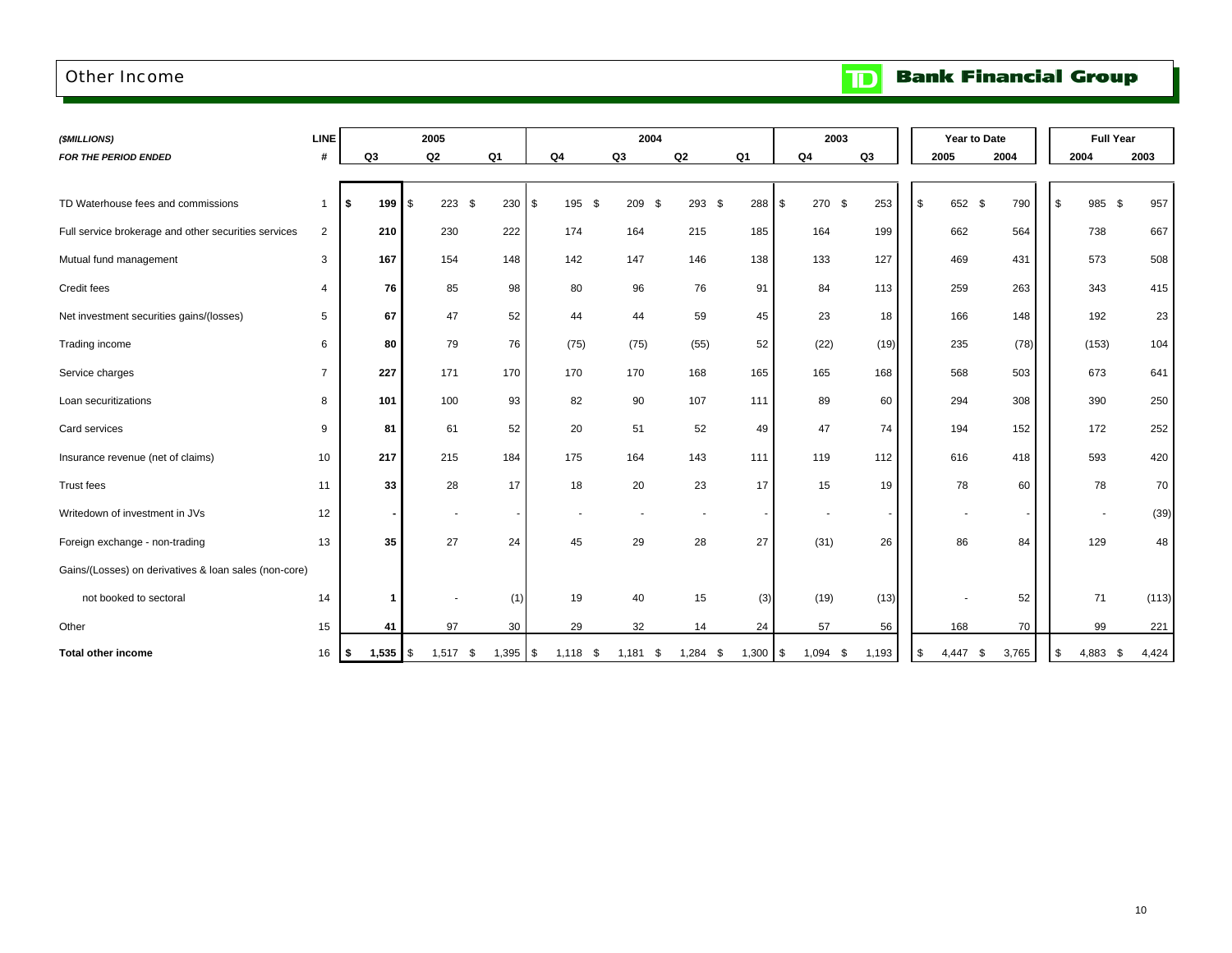# <span id="page-13-0"></span>Non-Interest Expenses

| (\$MILLIONS)                                         | <b>LINE</b>    |                |           | 2005             |        |       |            |            |                | 2004 |            |            | 2003           |                | Year to Date     |       | <b>Full Year</b> |             |
|------------------------------------------------------|----------------|----------------|-----------|------------------|--------|-------|------------|------------|----------------|------|------------|------------|----------------|----------------|------------------|-------|------------------|-------------|
| <b>FOR THE PERIOD ENDED</b>                          | #              | Q <sub>3</sub> |           | Q2               |        | Q1    | Q4         |            | Q <sub>3</sub> |      | Q2         | Q1         | Q <sub>4</sub> | Q <sub>3</sub> | 2005             | 2004  | 2004             | 2003        |
| Salaries and employee benefits                       |                |                |           |                  |        |       |            |            |                |      |            |            |                |                |                  |       |                  |             |
| Salaries                                             | 1              | \$             | 669       | \$               | 616 \$ | 580   | \$         | 572 \$     | 584 \$         |      | 558 \$     | 540        | \$<br>593 \$   | 580            | \$<br>1,865 \$   | 1,682 | \$<br>2,254      | \$<br>2,304 |
| Incentive compensation                               | 2              |                | 275       | 288              |        | 274   |            | 238        | 265            |      | 301        | 280        | 240            | 254            | 837              | 846   | 1,084            | 986         |
| Pension and other employee benefits                  | 3              |                | 138       | 125              |        | 127   |            | 99         | 108            |      | 112        | 123        | 108            | 125            | 390              | 343   | 442              | 468         |
| Total                                                | 4              |                | 1,082     | 1,029            |        | 981   |            | 909        | 957            |      | 971        | 943        | 941            | 959            | 3,092            | 2,871 | 3,780            | 3,758       |
| Occupancy                                            |                |                |           |                  |        |       |            |            |                |      |            |            |                |                |                  |       |                  |             |
| Rent                                                 | 5              |                | 100       | 92               |        | 89    |            | 88         | 92             |      | 88         | 85         | 98             | 90             | 281              | 265   | 353              | 361         |
| Depreciation                                         | 6              |                | 42        | 34               |        | 30    |            | 36         | 33             |      | 33         | 32         | 37             | 35             | 106              | 98    | 134              | 143         |
| Other                                                | $\overline{7}$ |                | 49        | 38               |        | 29    |            | 33         | 33             |      | 29         | 30         | 38             | 53             | 116              | 92    | 125              | 152         |
| Total                                                | 8              |                | 191       | 164              |        | 148   |            | 157        | 158            |      | 150        | 147        | 173            | 178            | 503              | 455   | 612              | 656         |
| Equipment                                            |                |                |           |                  |        |       |            |            |                |      |            |            |                |                |                  |       |                  |             |
| Rent                                                 | 9              |                | 50        | 45               |        | 41    |            | 44         | 46             |      | 40         | 35         | 49             | 39             | 136              | 121   | 165              | 185         |
| Depreciation                                         | 10             |                | 50        | 39               |        | 32    |            | 47         | 37             |      | 40         | 36         | 54             | 44             | 121              | 113   | 160              | 175         |
| Other                                                | 11             |                | 59        | 63               |        | 59    |            | 70         | 61             |      | 57         | 49         | 74             | 67             | 181              | 167   | 237              | 290         |
| Total                                                | 12             |                | 159       | 147              |        | 132   |            | 161        | 144            |      | 137        | 120        | 177            | 150            | 438              | 401   | 562              | 650         |
| General                                              |                |                |           |                  |        |       |            |            |                |      |            |            |                |                |                  |       |                  |             |
| Marketing and business development                   | 13             |                | 123       | 126              |        | 104   |            | 88         | 86             |      | 114        | 96         | 78             | 77             | 353              | 296   | 384              | 348         |
| Brokerage related fees                               | 14             |                | 56        | 57               |        | 58    |            | 49         | 56             |      | 61         | 62         | 57             | 59             | 171              | 179   | 228              | 229         |
| Professional and advisory services                   | 15             |                | 117       | 114              |        | 108   |            | 144        | 114            |      | 97         | 91         | 123            | 87             | 339              | 302   | 446              | 372         |
| Communications                                       | 16             |                | 55        | 49               |        | 46    |            | 53         | 50             |      | 53         | 51         | 52             | 51             | 150              | 154   | 207              | 208         |
| Capital and business taxes                           | 17             |                | 53        | 45               |        | 36    |            | 31         | 36             |      | 43         | 31         | 34             | 38             | 134              | 110   | 141              | 133         |
| Postage                                              | 18             |                | 27        | 30               |        | 23    |            | 23         | 25             |      | 28         | 24         | 23             | 21             | 80               | 77    | 100              | 91          |
| Travel and relocation                                | 19             |                | 21        | 18               |        | 15    |            | 17         | 16             |      | 16         | 13         | 16             | 13             | 54               | 45    | 62               | 58          |
| Restructuring costs                                  | 20             |                | 15        | 22               |        |       |            |            |                |      | (7)        |            | $\blacksquare$ | 5              | 37               | (7)   | (7)              | 92          |
| Goodwill impairment                                  | 21             |                |           |                  |        |       |            |            |                |      |            |            |                |                |                  |       |                  | 624         |
| Other                                                | 22             |                | 535       | 122              |        | 160   |            | 130        | 113            |      | 446        | 177        | 111            | 59             | 817              | 736   | 866              | 373         |
| Total                                                | 23             |                | 1,002     | 583              |        | 550   |            | 535        | 496            |      | 851        | 545        | 494            | 410            | 2,135            | 1,892 | 2,427            | 2,528       |
| Total expenses excluding amortization of intangibles | 24             | \$             | 2,434     | $1,923$ \$<br>\$ |        | 1,811 | $\sqrt{3}$ | $1,762$ \$ | $1,755$ \$     |      | $2,109$ \$ | $1,755$ \$ | $1,785$ \$     | 1,697          | \$<br>$6,168$ \$ | 5,619 | \$<br>7,381 \$   | 7,592       |
| <b>Memo Items</b>                                    |                |                |           |                  |        |       |            |            |                |      |            |            |                |                |                  |       |                  |             |
| Amortization of intangibles                          | 25             | \$             | 143       | \$<br>134        | - \$   | 134   | \$         | 142 \$     | 152 \$         |      | 162 \$     | 170        | \$<br>175 \$   | 186            | \$<br>411 \$     | 484   | \$<br>626        | \$<br>772   |
| Less tax effect - at normal rates                    | 26             |                | 52        | 44               |        | 47    |            | 50         | 53             |      | 55         | 60         | 63             | 67             | 143              | 168   | 218              | 281         |
| - resulting from tax rate changes                    | 27             |                |           |                  |        |       |            |            |                |      |            | (69)       |                |                |                  | (69)  | (69)             |             |
| Amortization of intangibles, net of tax              | 28             | \$             | $91$ \ \$ |                  | 90 \$  | 87 \$ |            | $92 \quad$ | 99             | \$   | 107 \$     | 179 \$     | $112$ \$       | 119            | \$<br>268 \$     | 385   | \$<br>477 \$     | 491         |

# **TD** Bank Financial Group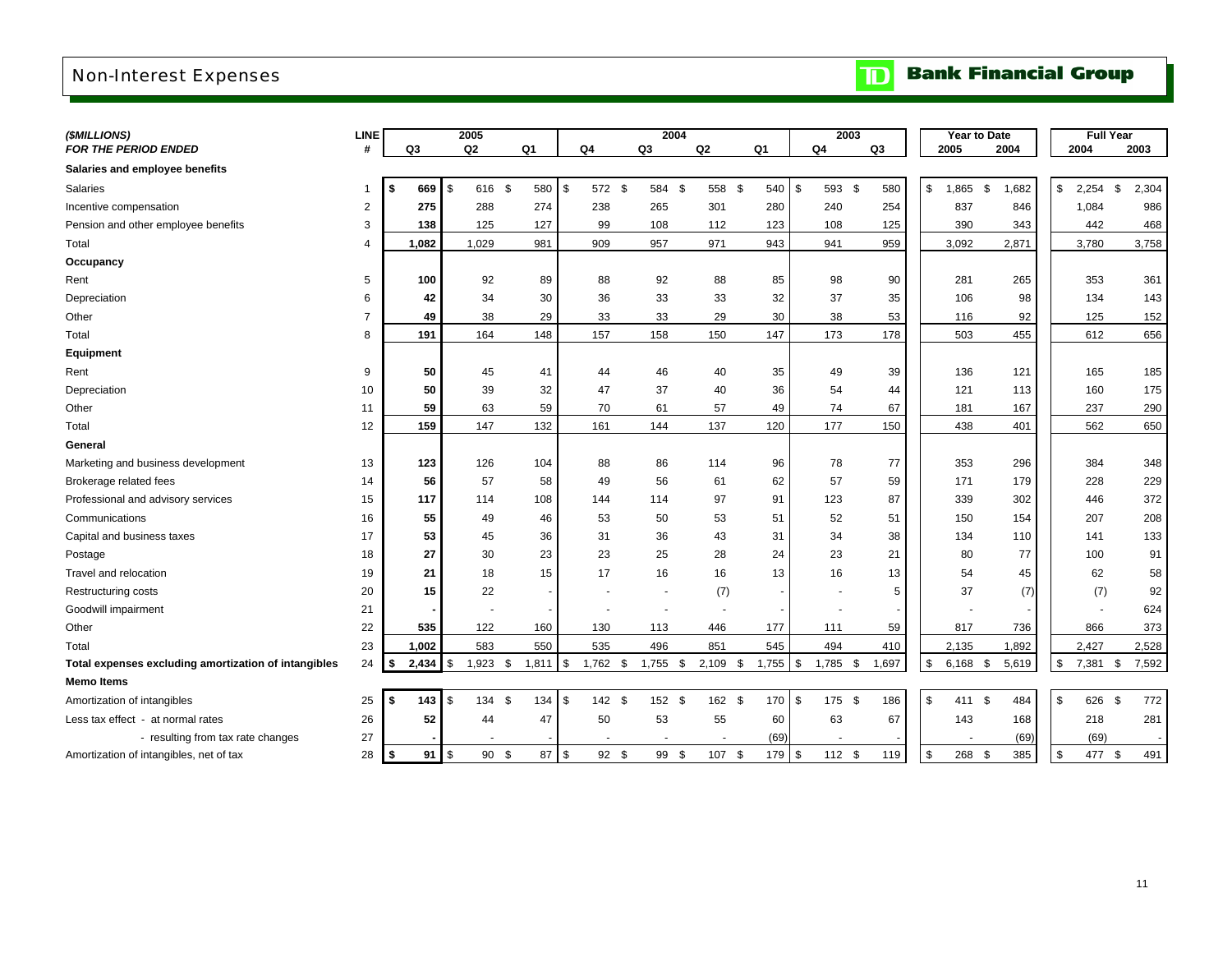### <span id="page-14-0"></span>Balance Sheet

# **TD** Bank Financial Group

| (\$MILLIONS)                                                       | <b>LINE</b>         |                  |                | 2005             |      |                  |      |                  |      | 2004             |     |                  |      |                  |            | 2003             |      |                  |
|--------------------------------------------------------------------|---------------------|------------------|----------------|------------------|------|------------------|------|------------------|------|------------------|-----|------------------|------|------------------|------------|------------------|------|------------------|
| AS AT                                                              | #                   | Q3               |                | Q2               |      | Q1               |      | Q4               |      | Q3               |     | Q2               |      | Q1               |            | Q4               |      | Q3               |
|                                                                    |                     |                  |                |                  |      |                  |      |                  |      |                  |     |                  |      |                  |            |                  |      |                  |
| Cash resources                                                     |                     | \$<br>12,479     | $\sqrt{3}$     | 10,854 \$        |      | $10,588$ \ \$    |      | $9,038$ \$       |      | 10,236 \$        |     | $9,434$ \$       |      | $8,065$ \$       |            | 7,719 \$         |      | 7,813            |
| Securities purchased under resale agreements                       | $\overline{2}$      | 25,624           |                | 23,727           |      | 26,220           |      | 21,888           |      | 25,401           |     | 28,982           |      | 27,842           |            | 17,475           |      | 26,643           |
| Investment securities                                              |                     |                  |                |                  |      |                  |      |                  |      |                  |     |                  |      |                  |            |                  |      |                  |
| Issued or guaranteed by Canada or provinces                        | 3<br>$\overline{4}$ | 21,195<br>4,366  |                | 19,379<br>4,073  |      | 18,905           |      | 16,725           |      | 17,906           |     | 16,579<br>3,896  |      | 17,294           |            | 14,023           |      | 13,570<br>3,585  |
| Issued by US federal government<br>Other securities                | 5                   | 15,148           |                | 16,432           |      | 5,448<br>10,509  |      | 4,464<br>10,198  |      | 3,781<br>11,966  |     | 11,973           |      | 3,173<br>10,983  |            | 1,951<br>8,801   |      | 11,204           |
|                                                                    |                     |                  |                |                  |      |                  |      |                  |      |                  |     |                  |      |                  |            |                  |      |                  |
| Total<br><b>Trading securities</b>                                 | 6<br>$\overline{7}$ | 40,709<br>72,597 |                | 39,884<br>71,748 |      | 34,862<br>75,977 |      | 31,387<br>66,893 |      | 33,653<br>67,702 |     | 32,448<br>66,197 |      | 31,450<br>71,713 |            | 24,775<br>54,890 |      | 28,359<br>65,000 |
| Total                                                              | 8                   | 113,306          |                | 111,632          |      |                  |      | 98,280           |      | 101,355          |     | 98,645           |      | 103,163          |            | 79,665           |      | 93,359           |
|                                                                    |                     |                  |                |                  |      | 110,839          |      |                  |      |                  |     |                  |      |                  |            |                  |      |                  |
| Loans and customers' liability under acceptances                   | 9                   | 54,696           |                | 55,591           |      | 52,341           |      | 51,374           |      | 51,480           |     | 51,956           |      | 52,844           |            | 52,525           |      | 53,667           |
| Residential mortgages<br>Personal                                  | 10                  | 63,652           |                | 60,831           |      | 52.793           |      | 51,119           |      | 49,507           |     | 47,955           |      | 45.414           |            | 42.908           |      | 39,869           |
| Business and government                                            | 11                  | 40,563           |                | 38,251           |      | 25,974           |      | 26,938           |      | 27,936           |     | 27,259           |      | 27,613           |            | 29,270           |      | 33,572           |
| Total                                                              | 12                  | 158,911          |                | 154,673          |      | 131,108          |      | 129,431          |      | 128,923          |     | 127,170          |      | 125,871          |            | 124,703          |      | 127,108          |
| Other assets                                                       |                     |                  |                |                  |      |                  |      |                  |      |                  |     |                  |      |                  |            |                  |      |                  |
| Intangible assets                                                  | 13                  | 2,286            |                | 2,421            |      | 2,010            |      | 2,144            |      | 2,286            |     | 2,438            |      | 2,570            |            | 2,737            |      | 2,786            |
| Goodwill                                                           | 14                  | 6,785            |                | 6,766            |      | 2,245            |      | 2,225            |      | 2,308            |     | 2,336            |      | 2,272            |            | 2,263            |      | 2,323            |
| Other                                                              | 15                  | 49,032           |                | 49,471           |      | 50,307           |      | 48,021           |      | 38,684           |     | 43,300           |      | 46,453           |            | 38,970           |      | 42,183           |
| Total                                                              | 16                  | 58,103           |                | 58,658           |      | 54,562           |      | 52,390           |      | 43,278           |     | 48,074           |      | 51,295           |            | 43,970           |      | 47,292           |
| <b>Total assets</b>                                                | 17                  | 368,423<br>\$    | \$             | 359,544          | \$   | 333,317          | \$   | 311,027          | \$   | 309,193          | \$  | 312,305          | \$   | 316,236          | <b>S</b>   | 273,532          | \$   | 302,215          |
| Deposits                                                           |                     |                  |                |                  |      |                  |      |                  |      |                  |     |                  |      |                  |            |                  |      |                  |
|                                                                    |                     | \$<br>74,635     | $\mathfrak s$  | 74,165 \$        |      | 61,492           | \$   | 59,441 \$        |      | 59,917 \$        |     | 59,045           | - \$ | 55,172 \$        |            | 53,364 \$        |      | 52,983           |
| Personal non-term<br>Personal term                                 | 18<br>19            | 59,134           |                | 58,954           |      | 52,735           |      | 51,919           |      | 51,647           |     | 51,268           |      | 51,602           |            | 52,632           |      | 51,472           |
| Banks and deposit taking institutions                              | 20                  | 15,756           |                | 17,431           |      | 14,588           |      | 11,459           |      | 16,501           |     | 17,664           |      | 18,185           |            | 11,958           |      | 19,303           |
| Business and government                                            | 21                  | 101,913          |                | 97,964           |      | 93,147           |      | 84,074           |      | 83,439           |     | 83,563           |      | 80,656           |            | 64,926           |      | 74,870           |
| Total                                                              | 22                  | 251,438          |                | 248,514          |      | 221,962          |      | 206,893          |      | 211,504          |     | 211,540          |      | 205,615          |            | 182,880          |      | 198,628          |
| Customers' liability under acceptances                             | 23                  | 5,631            |                | 5,871            |      | 5,275            |      | 5,507            |      | 5,701            |     | 5,438            |      | 5,886            |            | 6,645            |      | 7,030            |
| Obligations related to securities sold short                       | 24                  | 23,124           |                | 20,453           |      | 21,391           |      | 17,671           |      | 19,413           |     | 16,568           |      | 20,070           |            | 15,346           |      | 19,683           |
| Obligations related to securities sold under repurchase agreements | 25                  | 11,285           |                | 10,249           |      | 10,688           |      | 9,846            |      | 10,934           |     | 12,916           |      | 16,825           |            | 7,845            |      | 13,820           |
| Other liabilities                                                  | 26                  | 51,656           |                | 49,410           |      | 52,928           |      | 50,238           |      | 41,046           |     | 45,128           |      | 47,358           |            | 40,568           |      | 43,714           |
| Liability for preferred shares and Capital Trust Securities        | 27                  | 2,198            |                | 2,210            |      | 2,210            |      | 2,560            |      | 2,559            |     | 2,776            |      | 2,772            |            | 2,785            |      | 2,785            |
| Subordinated notes and debentures                                  | 28                  | 5,570            |                | 5,569            |      | 5,660            |      | 5,644            |      | 5,671            |     | 5,730            |      | 5,696            |            | 5,887            |      | 5,143            |
| Non-controlling interest in subsidiaries                           | 29                  | 1,746            |                | 1,676            |      |                  |      |                  |      |                  |     |                  |      |                  |            |                  |      |                  |
| Shareholders' equity<br>Common shares                              | 30                  | 5,744            |                | 5,632            |      | 3,475            |      | 3,373            |      | 3,245            |     | 3,281            |      | 3,192            |            | 3,179            |      | 3,078            |
| Contributed surplus                                                | 31                  |                  | 36             | 28               |      | 24               |      | 20               |      | 17               |     | 14               |      | 12               |            | 9                |      | $\overline{7}$   |
| Retained earnings                                                  | 32                  | 9,995            |                | 9,932            |      | 9,704            |      | 9,275            |      | 9,103            |     | 8,914            |      | 8,810            |            | 8,388            |      | 8,327            |
| Total                                                              | 33                  | 15,775           |                | 15,592           |      | 13,203           |      | 12,668           |      | 12,365           |     | 12,209           |      | 12,014           |            | 11,576           |      | 11,412           |
| Total liabilities and shareholders' equity                         | 34                  | 368,423<br>\$    | \$             | 359,544          | \$   | 333,317          | \$   | 311,027 \$       |      | 309,193 \$       |     | 312,305          | \$   | 316,236          | $\sqrt{3}$ | 273,532          | - \$ | 302,215          |
| Assets under administration                                        |                     |                  |                |                  |      |                  |      |                  |      |                  |     |                  |      |                  |            |                  |      |                  |
| Canadian Personal and Commercial Banking                           | 35                  | \$<br>37,612     | $\sqrt{3}$     | 37,125 \$        |      | 35,895           | \$   | 35,838           | -\$  | 33,213 \$        |     | 33,613           | \$   | 36,057           | - \$       | 36,247           | -\$  | 33,688           |
| U.S. Personal and Commercial Banking                               | 36                  | 15,714           |                | 14,543           |      |                  |      |                  |      |                  |     |                  |      |                  |            |                  |      |                  |
| Wealth Management                                                  | 37                  | 321,817          |                | 302,112          |      | 297,852          |      | 279,190          |      | 282,998          |     | 286,612          |      | 283,816          |            | 259,182          |      | 251,349          |
| Total                                                              | 38                  | 375,143<br>\$    | \$             | 353,780          | - \$ | 333,747          | - \$ | 315,028          | -\$  | 316,211          | -\$ | 320,225          | \$   | 319,873          | l \$       | 295,429          | -\$  | 285,037          |
| Assets under management                                            |                     |                  |                |                  |      |                  |      |                  |      |                  |     |                  |      |                  |            |                  |      |                  |
| Wealth Management                                                  | 39                  | 130,036<br>\$    | $\mathfrak{s}$ | 123,788 \$       |      | 122,726          | l \$ | 116,526          | - \$ | 118,264 \$       |     | 114,338          | \$   | 112,511          | $\sqrt{3}$ | 107,328          | -\$  | 105,475          |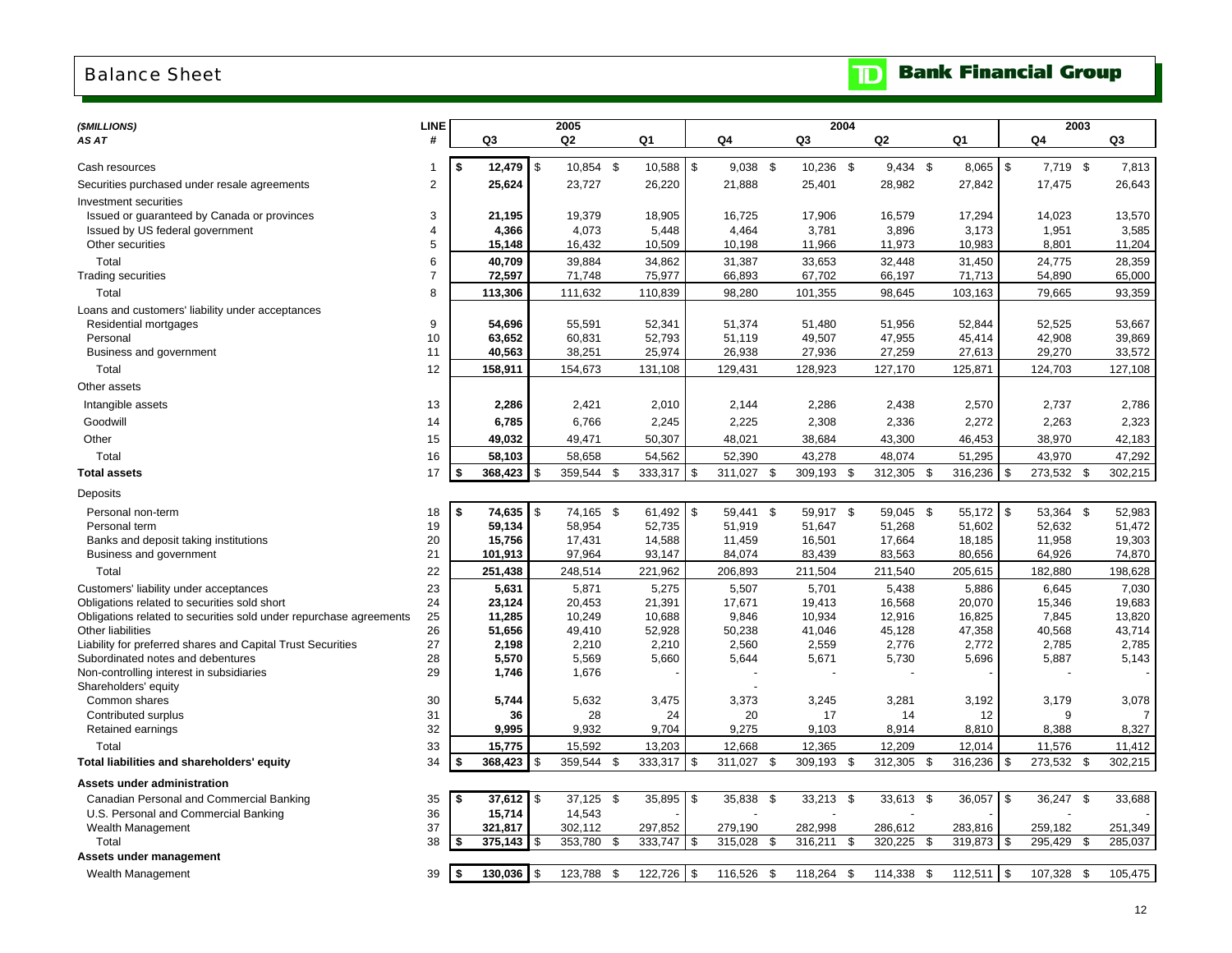## <span id="page-15-0"></span>Investment Securities, Intangibles and Goodwill, and Restructuring Costs

| (\$MILLIONS)                                                                  | <b>LINE</b>             |     |            |      | 2005           |      |                |               |            |     | 2004       |      |                |      |            |            | 2003                 |                |     |       | Year to Date         |       |                           |            | <b>Full Year</b> |            |
|-------------------------------------------------------------------------------|-------------------------|-----|------------|------|----------------|------|----------------|---------------|------------|-----|------------|------|----------------|------|------------|------------|----------------------|----------------|-----|-------|----------------------|-------|---------------------------|------------|------------------|------------|
| AS AT                                                                         | #                       |     | Q3         |      | Q <sub>2</sub> |      | Q <sub>1</sub> |               | Q4         |     | Q3         |      | Q <sub>2</sub> |      | Q1         |            | Q4                   | Q <sub>3</sub> |     | 2005  |                      | 2004  |                           | 2004       |                  | 2003       |
|                                                                               |                         |     |            |      |                |      |                |               |            |     |            |      |                |      |            |            |                      |                |     |       |                      |       |                           |            |                  |            |
| Investment securities - surplus (deficit) over book                           |                         |     |            |      |                |      |                |               |            |     |            |      |                |      |            |            |                      |                |     |       |                      |       |                           |            |                  |            |
| Debt                                                                          |                         | -\$ | 1          | -\$  | $\mathbf{1}$   | \$   |                | \$            | 6 \$       |     | $\sim$     | - \$ | $\blacksquare$ | - \$ |            | \$         | \$<br>$\blacksquare$ | 12             | \$  |       | \$<br>$\mathbf{1}$   |       | \$                        | 6          | \$               |            |
| Common & equivalents                                                          | $\overline{\mathbf{c}}$ |     | 684        |      | 513            |      | 506            |               | 387        |     | 308        |      | 364            |      | 374        |            | 329                  | 274            |     | 684   |                      | 308   |                           | 387        |                  | 329        |
| Preferred shares                                                              | 3                       |     | 48         |      | 36             |      | 31             |               | 25         |     | 13         |      | 41             |      | 38         |            | 40                   | 12             |     | 48    |                      | 13    |                           | 25         |                  | 40         |
| <b>Total</b>                                                                  | 4                       | -\$ | 733        | -\$  | 550            | -\$  | 537            | \$            | 418        | -\$ | 321        | \$   | 405            | -\$  | 412        | \$         | 369<br>- \$          | 298            | \$  | 733   | - \$                 | 321   | \$                        | 418        | \$               | 369        |
| Identifiable intangible assets                                                |                         |     |            |      |                |      |                |               |            |     |            |      |                |      |            |            |                      |                |     |       |                      |       |                           |            |                  |            |
| Opening balance                                                               | 5                       |     | 2,421      | - 35 | 2,010          | -\$  | 2,144          | \$            | 2,286      | -\$ | 2,438      | -S   | 2,570          | -\$  | 2,737      | \$         | 2,786<br>- \$        | 2,972          | \$  | 2,144 | \$                   | 2,737 | \$                        | 2,737      | \$               | 3,383      |
| Arising during the period                                                     | 6                       |     |            |      | 557            |      |                |               |            |     |            |      | 30             |      | 3          |            | 126                  |                |     | 557   |                      | 33    |                           | 33         |                  | 126        |
| Amortized in the period                                                       | $\overline{7}$          |     | (143)<br>8 |      | (134)          |      | (134)          |               | (142)      |     | (152)      |      | (162)          |      | (170)      |            | (175)                | (186)          |     | (411) |                      | (484) |                           | (626)      |                  | (772)      |
| Foreign exchange and other adjustments                                        | 8<br>9                  |     | 2.286      | \$.  | (12)<br>2.421  | \$.  |                |               |            |     | 2,286      | \$.  |                | -S   |            | \$         | \$                   |                | \$. | 2.286 | (4)<br>\$            |       | \$                        | 2.144      |                  |            |
| <b>Closing balance</b>                                                        |                         |     |            |      |                |      | 2,010          | \$            | 2,144      | -\$ |            |      | 2,438          |      | 2,570      |            | 2,737                | 2,786          |     |       |                      | 2,286 |                           |            | \$               | 2,737      |
| Future tax liability on intangible assets                                     |                         |     |            |      |                |      |                |               |            |     |            |      |                |      |            |            |                      |                |     |       |                      |       |                           |            |                  |            |
| Opening balance                                                               | 10                      | - 1 | $(802)$ \$ |      | $(657)$ \$     |      | (701)          | \$            | $(748)$ \$ |     | $(798)$ \$ |      | $(850)$ \$     |      | (841)      | \$         | $(904)$ \$           | (971)          | \$  |       | $(701)$ \$           | (841) | \$                        | (841)      | \$               | (1, 122)   |
| Arising during the period<br>Arising during the period - changes in tax rates | 11<br>12                |     |            |      | (189)          |      |                |               |            |     |            |      |                |      | (69)       |            |                      |                |     | (189) |                      | (69)  |                           | (69)       |                  |            |
| Recognized in the period                                                      | 13                      |     | 46         |      | 42             |      | 44             |               | 47         |     | 50         |      | 52             |      | 60         |            | 63                   | 67             |     | 132   |                      | 162   |                           | 209        |                  | 281        |
| Foreign exchange and other adjustments                                        | 14                      |     | (8)        |      | $\overline{2}$ |      |                |               |            |     |            |      |                |      |            |            |                      |                |     |       | (6)                  |       |                           |            |                  |            |
| <b>Closing balance</b>                                                        | 15                      | \$  | $(764)$ \$ |      | (802)          | - \$ | (657)          | \$            | (701)      | -\$ | $(748)$ \$ |      | $(798)$ \$     |      | $(850)$ \$ |            | $(841)$ \$           | (904)          | \$  |       | $(764)$ \$           | (748) | \$                        | $(701)$ \$ |                  | (841)      |
|                                                                               |                         |     |            |      |                |      |                |               |            |     |            |      |                |      |            |            |                      |                |     |       |                      |       |                           |            |                  |            |
| Net intangibles closing balance                                               | 16                      | \$  | 1,522      | \$   | 1,619          | \$   | 1,353          | \$            | 1,443      | \$  | 1,538      | \$   | 1,640          | - \$ | 1,720      | \$         | 1,896<br>\$          | 1,882          | \$  | 1,522 | - \$                 | 1,538 | \$                        | 1,443      | \$               | 1,896      |
| Goodwill                                                                      |                         |     |            |      |                |      |                |               |            |     |            |      |                |      |            |            |                      |                |     |       |                      |       |                           |            |                  |            |
| Opening balance                                                               | 17                      | \$  | 6,766      | -\$  | 2,245          | \$   | 2,225          | \$            | 2,308      | \$  | 2,336      | \$   | 2,272          | \$   | 2,263      | \$         | 2,323<br>\$          | 2,360          | \$  | 2,225 | \$                   | 2,263 | \$                        | 2,263      | \$               | 3,134      |
| Arising during the period                                                     | 18                      |     |            |      | 4,642          |      |                |               | 10         |     | 6          |      | 27             |      |            |            |                      |                |     | 4,642 |                      | 33    |                           | 43         |                  |            |
| Impairment during the period                                                  | 19                      |     |            |      |                |      |                |               |            |     |            |      |                |      |            |            |                      |                |     |       |                      |       |                           |            |                  | (624)      |
| Foreign exchange and other adjustments                                        | 20                      |     | 19         |      | (121)          |      | 20             |               | (93)       |     | (34)       |      | 37             |      | 9          |            | (60)                 | (37)           |     | (82)  |                      | 12    |                           | (81)       |                  | (247)      |
| <b>Closing balance</b>                                                        | 21                      | \$  | 6.785      | -S   | 6,766          | -\$  | 2,245          | \$            | 2,225      | \$  | 2,308      | \$   | 2,336          | -\$  | 2,272      | \$         | 2.263<br>- \$        | 2,323          | \$  | 6,785 | - \$                 | 2,308 | \$                        | 2,225      | -\$              | 2,263      |
| Total net intangibles and goodwill closing balance                            | 22                      | \$  | 8,307      | l \$ | 8,385          | \$   | 3,598          | \$            | 3,668      | \$  | 3,846      | -S   | 3,976          | - \$ | 3,992      | \$         | 4,159<br>- \$        | 4,205          | \$  | 8,307 | \$                   | 3,846 | $\boldsymbol{\mathsf{S}}$ | 3,668      | \$               | 4,159      |
| <b>Restructuring costs accrual</b>                                            |                         |     |            |      |                |      |                |               |            |     |            |      |                |      |            |            |                      |                |     |       |                      |       |                           |            |                  |            |
| Opening balance                                                               | 23                      | \$  | 28         | \$   | $\overline{7}$ | \$   | $\overline{7}$ | \$            | 8          | \$  | 8          | - \$ | 16 \$          |      | 19         | \$         | 53 \$                | 74             | \$  |       | $\overline{7}$<br>\$ | 19    | \$                        | 19         | \$               | 36         |
| Expensed during the period                                                    | 24                      |     | 15         |      | 22             |      |                |               |            |     |            |      | (7)            |      |            |            |                      | 5              |     | 37    |                      | (7)   |                           | (7)        |                  | 98         |
| Amount utilized during the period                                             |                         |     |            |      |                |      |                |               |            |     |            |      |                |      |            |            |                      |                |     |       |                      |       |                           |            |                  |            |
| Canadian Personal and Commercial Banking                                      | 25                      |     |            |      |                |      |                |               |            |     |            |      |                |      |            |            | (13)                 | (4)            |     |       |                      |       |                           |            |                  | (28)       |
| TD Waterhouse International                                                   | 26                      |     |            |      |                |      |                |               |            |     |            |      |                |      | (1)        |            | (2)                  | (10)           |     |       |                      | (1)   |                           | (1)        |                  | (25)       |
| <b>Wholesale Banking</b><br>Wholesale Banking - Equity Options                | 27<br>28                |     | (15)       |      |                |      |                |               |            |     |            |      | (1)            |      | (2)        |            | (19)                 | (3)<br>(9)     |     | (15)  |                      | (3)   |                           | (4)        |                  | (8)        |
|                                                                               | 29                      |     | 28         |      | (1)<br>28      | - \$ | $\overline{7}$ | $\mathfrak s$ | (1)<br>7S  |     | 8 \$       |      | 8 \$           |      | 16         | $\sqrt{3}$ | 19 \$                | 53             | \$  |       | (1)<br>28 \$         | 8     | \$                        | 7S         |                  | (54)<br>19 |
| <b>Closing balance</b>                                                        |                         | \$  |            | \$   |                |      |                |               |            |     |            |      |                |      |            |            |                      |                |     |       |                      |       |                           |            |                  |            |

<sup>1</sup> Excludes debt security positions which are used as part of the Bank's Asset and Liability Management hedging activities and preferred shares that are hedged

**Bank Financial Group** 

 $\mathbb{D}$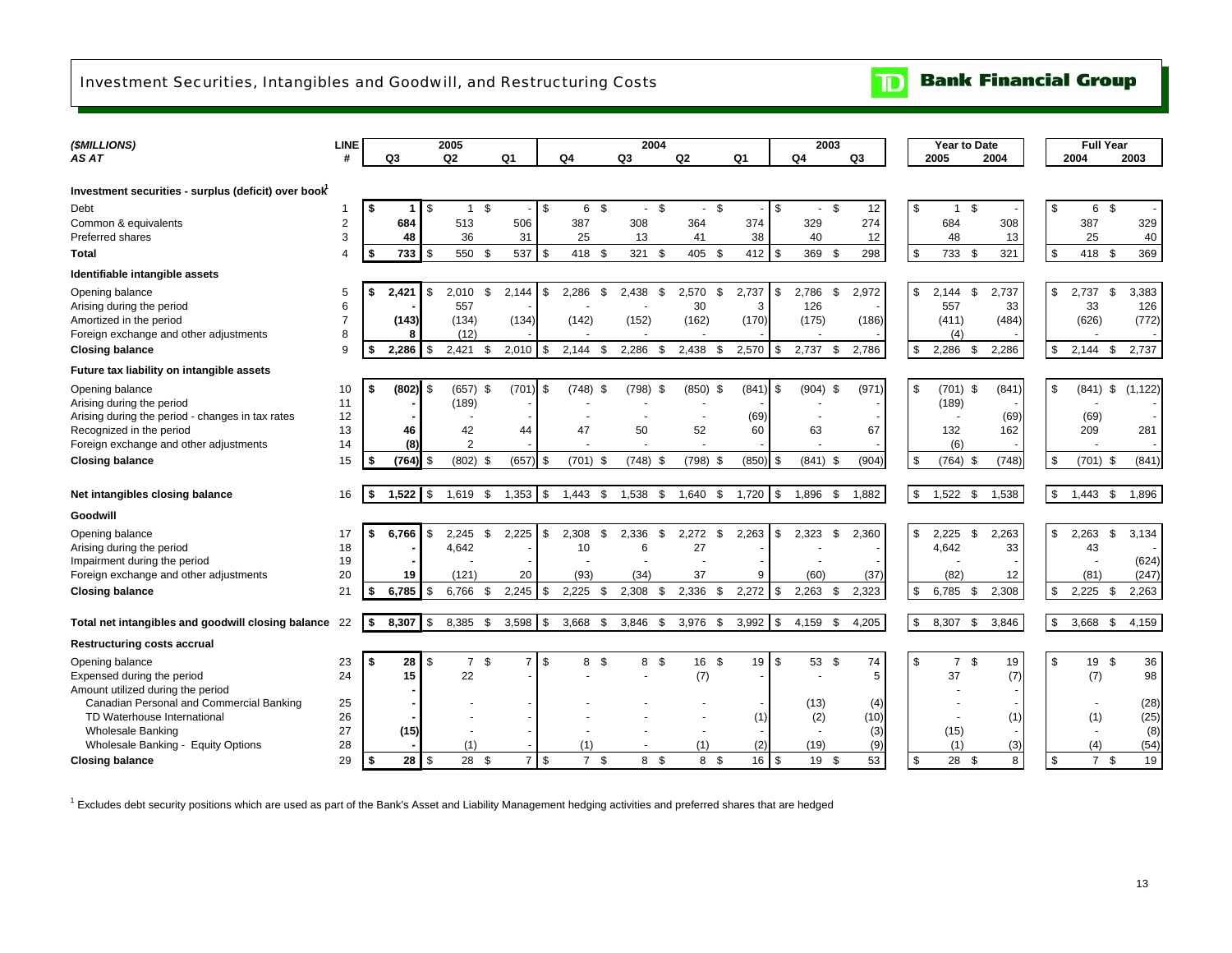### <span id="page-16-0"></span>Loan Securitization

**Bank Financial Group**  $\mathbf{D}$ 

ת ר

### *(\$MILLIONS)*

|                             | LINE |    | 2005 |           |   | 2004         |                    |    | 2003 |    |      | Year to date | <b>Full Year</b> |      |
|-----------------------------|------|----|------|-----------|---|--------------|--------------------|----|------|----|------|--------------|------------------|------|
| <b>FOR THE PERIOD ENDED</b> |      | nз | Q2   | $\Omega1$ | w | $\sim$<br>u. | $\sim$<br>w.<br>-- | n. | IJА  | Q3 | 2005 | 2004         | 2004             | 2003 |

### **Loans securitized and sold to third parties**

Securitized/(repurchased) during the period<sup>1</sup>

| Mortgage        | <b>MBS Pool</b> |                    | 1.460 | . 449 | .650                     | 1,817<br>S.              | 1,686                    | ,066     | ,056<br>J. | 2,138 | 2,338  | 4,559 | 3,808                              | 5,625<br>\$ | \$7,511 |
|-----------------|-----------------|--------------------|-------|-------|--------------------------|--------------------------|--------------------------|----------|------------|-------|--------|-------|------------------------------------|-------------|---------|
|                 | Commercial      | $\sim$<br><u>_</u> |       | 283   | $\sim$                   | 300                      |                          | 81       | 318        |       | 302    |       | 283<br>399                         | 699         | 879     |
| Personal        | <b>HELOC</b>    | ົ                  |       | 786   | $\overline{\phantom{a}}$ |                          | $\overline{\phantom{a}}$ |          | (370)      |       | $\sim$ |       | 786<br>(370)                       | (370)       | (300)   |
|                 | Credit Card     |                    |       |       | $\overline{\phantom{a}}$ | $\overline{\phantom{a}}$ | $\overline{\phantom{0}}$ |          | (39)       | (613) | 1,146  |       | (39)<br>$\overline{\phantom{0}}$   | (39)        | 13      |
| Corporate Loans |                 |                    |       |       | $\overline{\phantom{a}}$ |                          |                          | <b>.</b> |            |       | $\sim$ |       | $\overline{\phantom{a}}$<br>$\sim$ |             |         |
| Total           |                 | 6.                 | 1.460 | 2.518 | .650                     |                          | .686                     | .147     | 965        | .525  | 3,786  | 5,628 | \$3,798                            | \$ 5.915    | \$8,103 |

### Outstanding at period end

With Retained Interest

| Mortgage                                         | Commercial         | $\overline{7}$ | \$<br>159   | \$<br>186                          | \$<br>205            | -\$<br>243  | 283          | 314         | 262         | 257<br>\$   | 296            | \$<br>159   | 283                      | \$<br>243             | \$<br>257   |
|--------------------------------------------------|--------------------|----------------|-------------|------------------------------------|----------------------|-------------|--------------|-------------|-------------|-------------|----------------|-------------|--------------------------|-----------------------|-------------|
| Personal                                         | <b>HELOC</b>       | 8              | 4,800       | 4,800                              | 4,015                | 4,024       | 4,039        | 4,077       | 4,120       | 4,541       | 4,590          | 4,800       | 4,039                    | 4,024                 | 4,541       |
|                                                  | <b>Credit Card</b> | 9              | 1,300       | 1,300                              | 1,300                | 1,300       | 1,300        | 1,500       | 1,500       | 1,539       | 2,147          | 1,300       | 1,300                    | 1,300                 | 1,539       |
| Corporate Loans                                  |                    | 10             |             |                                    |                      |             |              | 28          | 42          | 79          | 108            |             | $\overline{\phantom{a}}$ |                       | 79          |
| Sub-total                                        |                    | 11             | 6,259<br>\$ | 6,286<br>\$                        | \$<br>5,520          | \$<br>5,567 | \$5,622      | 5,919<br>\$ | \$5,924     | \$6,416     | \$7,141        | \$6,259     | \$<br>5,622              | \$5,567               | \$6,416     |
| <b>Without Retained Interest</b>                 |                    |                |             |                                    |                      |             |              |             |             |             |                |             |                          |                       |             |
| Mortgage                                         | Conventional       | 12             | \$          | \$                                 | \$<br>$\overline{4}$ | \$          | 36<br>\$     | 382<br>\$   | \$<br>515   | 626<br>\$   | 788            | \$          | 36<br>\$                 | \$<br>11              | \$<br>626   |
|                                                  | <b>MBS Pool</b>    | 13             | 15,207      | 14,811                             | 14,074               | 13,060      | 12,004       | 11,200      | 11,031      | 10,683      | 9,532          | 15,207      | 12,004                   | 13,060                | 10,683      |
|                                                  | Commercial         | 14             | 1,827       | 1,841                              | 1,567                | 1,575       | 1,312        | 1,292       | 1,298       | 1,027       | 1,032          | 1,827       | 1,312                    | 1,575                 | 1,027       |
| Sub-total                                        |                    | 15             | \$17,034    | \$16,652                           | \$15,645             | \$14,646    | \$13,352     | \$12,874    | \$12,844    | \$12,336    | \$11,352       | \$17,034    | \$13,352                 | \$14,646              | \$12,336    |
|                                                  |                    |                |             |                                    |                      |             |              |             |             |             |                |             |                          |                       |             |
| Total outstanding at period end                  |                    | 16             | \$23,293    | \$22,938                           | \$21,165             | \$20,213    | \$18,974     | \$18,793    | \$18,768    | \$18,752    | \$18,493       | \$23,293    | \$18,974                 | \$20,213              | \$18,752    |
| Economic Impact - Pre-tax                        |                    |                |             |                                    |                      |             |              |             |             |             |                |             |                          |                       |             |
| Net interest income                              |                    | 17             | \$<br>(111) | $\overline{\phantom{a}}$ s<br>(94) | \$<br>(92)           | -\$<br>(89) | (105)<br>\$. | (109)<br>£. | (112)<br>\$ | \$<br>(100) | \$<br>(49)     | \$<br>(297) | \$.<br>(326)             | $\mathbb{S}$<br>(415) | \$<br>(267) |
| Other income                                     |                    | 18             | 101         | 100                                | 93                   | 82          | 90           | 107         | 111         | 89          | 60             | 294         | 308                      | 390                   | 250         |
| Provision for credit losses                      |                    | 19             | 10          | 9                                  | 8                    | 9           | 9            | 13          | 10          | 13          | $\overline{7}$ | 27          | 32                       | 41                    | 37          |
| Total impact                                     |                    | 20             | \$          | \$<br>15                           | \$<br>9              | \$<br>2     | (6)<br>\$    | \$<br>11    | \$<br>9     | \$<br>2     | 18<br>\$       | 24<br>\$    | 14<br>\$                 | \$<br>16              | 20<br>\$    |
|                                                  |                    |                |             |                                    |                      |             |              |             |             |             |                |             |                          |                       |             |
| Mortgage Backed Securities Retained <sup>2</sup> |                    |                |             |                                    |                      |             |              |             |             |             |                |             |                          |                       |             |
| Outstanding at end of period                     |                    | 21             | \$11,271    | \$11,628                           | \$10,302             | \$9,695     | \$10,522     | \$9,485     | \$7,217     | \$8,091     | \$5,920        | \$11,271    | \$10,522                 | \$9,695               | \$8,091     |

 $1$  Excludes principal repayments during the period

<sup>2</sup> Reported as investment securities issued or guaranteed by Canada on the consolidated balance sheet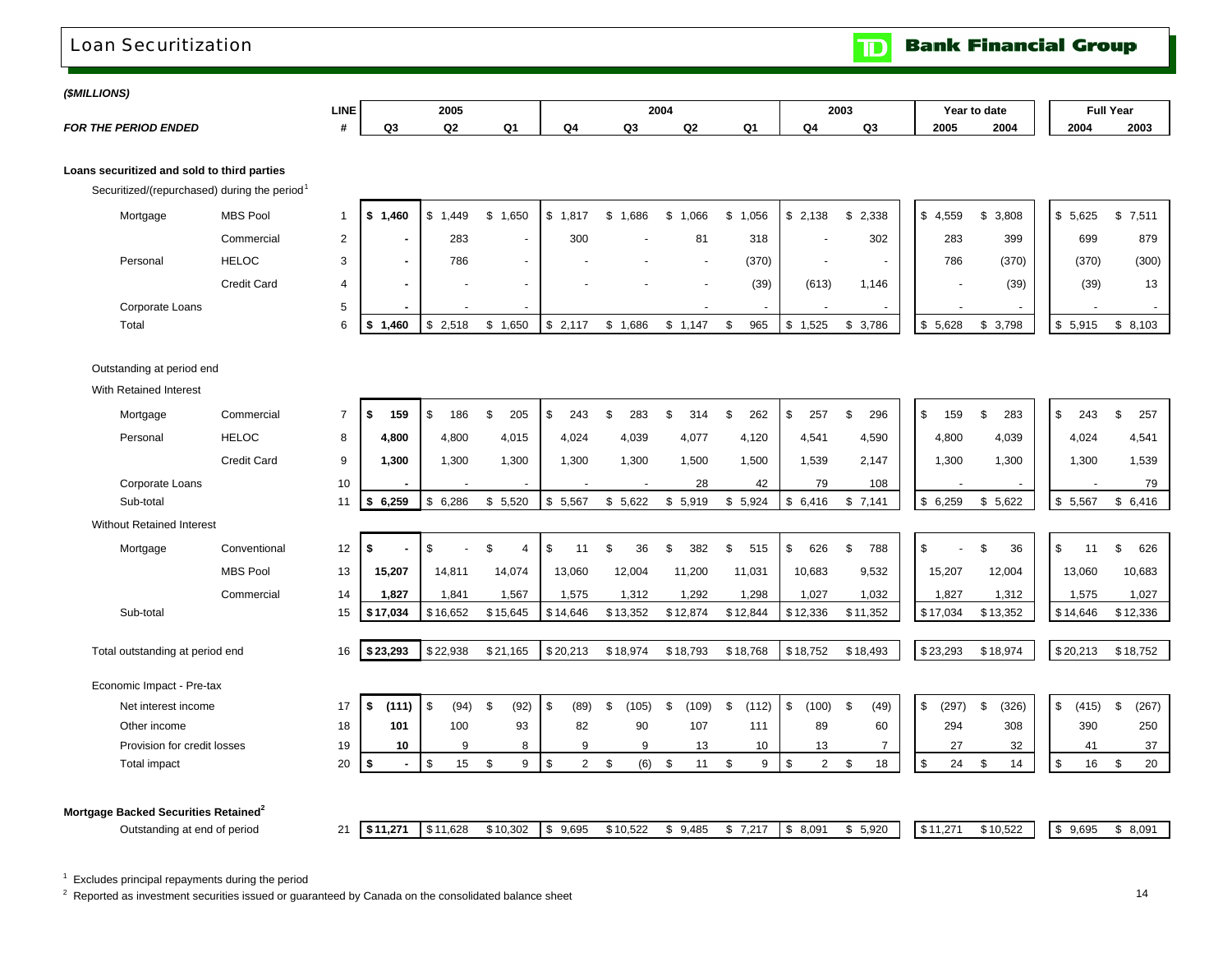<span id="page-17-0"></span>Impaired Loans and General Allowances

| (\$MILLIONS)                                               | LINE           |                | 2005                     |               |                          |                           |                          |               | 2004                     |                   |                          |               |                          |                         |                          | 2003          |         |
|------------------------------------------------------------|----------------|----------------|--------------------------|---------------|--------------------------|---------------------------|--------------------------|---------------|--------------------------|-------------------|--------------------------|---------------|--------------------------|-------------------------|--------------------------|---------------|---------|
| AS AT                                                      | #              | Q3             | Q2                       |               | Q <sub>1</sub>           |                           | Q <sub>4</sub>           |               | Q3                       |                   | Q2                       |               | Q <sub>1</sub>           |                         | Q <sub>4</sub>           |               | Q3      |
| <b>GROSS IMPAIRED LOANS</b>                                |                |                |                          |               |                          |                           |                          |               |                          |                   |                          |               |                          |                         |                          |               |         |
| Retail                                                     |                |                |                          |               |                          |                           |                          |               |                          |                   |                          |               |                          |                         |                          |               |         |
| Personal - Canada                                          | 1              | \$<br>135      | \$<br>135                | \$            | 138                      | $\sqrt[6]{\frac{1}{2}}$   | 138                      | $\mathfrak s$ | 156                      | $\mathfrak s$     | 165                      | $\mathfrak s$ | 204                      | $\sqrt[6]{\frac{1}{2}}$ | 215                      | $\mathfrak s$ | 206     |
| Commercial - Canada                                        | $\overline{2}$ | 147            | 149                      |               | 182                      |                           | 138                      |               | 166                      |                   | 173                      |               | 223                      |                         | 210                      |               | 209     |
| $- U.S.$                                                   | 3              | 88             | 86                       |               |                          |                           | $\overline{\phantom{a}}$ |               | $\overline{a}$           |                   | $\overline{\phantom{a}}$ |               | $\overline{\phantom{a}}$ |                         | $\overline{\phantom{a}}$ |               | $\sim$  |
| <b>Total Retail</b>                                        | 4              | 370            | 370                      |               | 320                      |                           | 276                      |               | 322                      |                   | 338                      |               | 427                      |                         | 425                      |               | 415     |
| <b>Wholesale Banking</b>                                   |                |                |                          |               |                          |                           |                          |               |                          |                   |                          |               |                          |                         |                          |               |         |
| Corporate loans - core                                     | 5              | $\blacksquare$ |                          |               | $\overline{\phantom{a}}$ |                           |                          |               |                          |                   |                          |               |                          |                         |                          |               |         |
| <b>Investment Banking</b>                                  | 6              | $\sim$         | $\overline{\phantom{a}}$ |               | $\blacksquare$           |                           | $\overline{\phantom{a}}$ |               |                          |                   | $\overline{\phantom{a}}$ |               | $\sim$                   |                         | $\overline{\phantom{a}}$ |               | 27      |
| <b>Total Wholesale Banking</b>                             | $\overline{7}$ | $\sim$         | $\blacksquare$           |               | $\overline{\phantom{a}}$ |                           | $\overline{\phantom{a}}$ |               | $\blacksquare$           |                   | $\overline{\phantom{a}}$ |               | $\sim$                   |                         | $\overline{\phantom{a}}$ |               | 27      |
| <b>Corporate Segment</b>                                   |                |                |                          |               |                          |                           |                          |               |                          |                   |                          |               |                          |                         |                          |               |         |
| Corporate loans - non-core                                 | 8              | 82             | 112                      |               | 193                      |                           | 261                      |               | 430                      |                   | 586                      |               | 739                      |                         | 946                      |               | 1,463   |
| <b>TOTAL GROSS IMPAIRED LOANS</b>                          | 9              | 452<br>\$      | \$<br>482                | \$            | 513                      | $\boldsymbol{\mathsf{S}}$ | 537                      | $\mathfrak s$ | 752                      | $\boldsymbol{\$}$ | 924                      | $\mathfrak s$ | 1,166                    | $\mathsf{\$}$           | 1,371                    | \$            | 1,905   |
| <b>NET IMPAIRED LOANS</b>                                  |                |                |                          |               |                          |                           |                          |               |                          |                   |                          |               |                          |                         |                          |               |         |
| Retail                                                     |                |                |                          |               |                          |                           |                          |               |                          |                   |                          |               |                          |                         |                          |               |         |
| Personal - Canada                                          | 10             | \$<br>64       | \$<br>62                 | $\mathfrak s$ | 68                       | $\mathfrak s$             | 63                       | $\mathfrak s$ | 81                       | $\mathfrak s$     | 87                       | $\mathfrak s$ | 111                      | $\mathsf{\$}$           | 121                      | $\mathfrak s$ | 118     |
| Commercial - Canada                                        | 11             | 80             | 80                       |               | 110                      |                           | 75                       |               | 86                       |                   | 91                       |               | 136                      |                         | 123                      |               | 113     |
| $- U.S.$                                                   | 12             | 51             | 60                       |               |                          |                           | $\overline{\phantom{a}}$ |               | $\overline{\phantom{a}}$ |                   | $\overline{\phantom{a}}$ |               | $\blacksquare$           |                         | $\overline{\phantom{a}}$ |               | $\sim$  |
| <b>Total Retail</b>                                        | 13             | 195            | 202                      |               | 178                      |                           | 138                      |               | 167                      |                   | 178                      |               | 247                      |                         | 244                      |               | 231     |
| <b>Wholesale Banking</b>                                   |                |                |                          |               |                          |                           |                          |               |                          |                   |                          |               |                          |                         |                          |               |         |
| Corporate loans - core                                     | 14             | $\blacksquare$ |                          |               | $\overline{\phantom{a}}$ |                           |                          |               |                          |                   |                          |               |                          |                         |                          |               |         |
| Investment banking                                         | 15             | $\sim$         | $\overline{\phantom{a}}$ |               | $\blacksquare$           |                           | $\overline{\phantom{a}}$ |               |                          |                   | $\overline{\phantom{a}}$ |               | $\sim$                   |                         | $\overline{\phantom{a}}$ |               | 27      |
| <b>Total Wholesale Banking</b>                             | 16             | $\sim$         | $\blacksquare$           |               | $\blacksquare$           |                           | $\overline{\phantom{a}}$ |               | $\blacksquare$           |                   | $\sim$                   |               | $\sim$                   |                         | $\blacksquare$           |               | 27      |
| <b>Corporate Segment</b>                                   |                |                |                          |               |                          |                           |                          |               |                          |                   |                          |               |                          |                         |                          |               |         |
| Corporate loans - non-core                                 | 17             | 20             | 30                       |               | 79                       |                           | 133                      |               | 293                      |                   | 400                      |               | 469                      |                         | 640                      |               | 938     |
| Total impaired loans net of specific provisions            | 18             | 215            | 232                      |               | 257                      |                           | 271                      |               | 460                      |                   | 578                      |               | 716                      |                         | 884                      |               | 1,196   |
| General allowance for credit losses                        | 19             | 1,143          | 1,160                    |               | 882                      |                           | 917                      |               | 917                      |                   | 917                      |               | 984                      |                         | 984                      |               | 1,141   |
| Sectoral allowance for credit losses                       | 20             |                |                          |               |                          |                           |                          |               | 160                      |                   | 228                      |               | 316                      |                         | 541                      |               | 698     |
| TOTAL NET IMPAIRED LOANS                                   | 21             | (928)<br>\$    | \$<br>(928)              | \$            | (625)                    | \$                        | (646)                    | \$            | (617)                    | \$                | (567)                    | \$            | (584)                    | \$                      | (641)                    | \$            | (643)   |
|                                                            |                |                |                          |               |                          |                           |                          |               |                          |                   |                          |               |                          |                         |                          |               |         |
| Allowance for credit losses as a % of gross impaired loans | 22             | 305.3%         | 292.5%                   |               | 221.8%                   |                           | 220.3%                   |               | 182.0%                   |                   | 161.4%                   |               | 150.1%                   |                         | 146.8%                   |               | 133.8%  |
| Total Loans (page 12, line 12)                             | 23             | \$<br>158,911  | \$<br>154,673            | \$            | 131,108                  | \$                        | 129,431                  | \$            | 128,923                  | \$                | 127,170                  | \$            | 125,871                  | \$                      | 124,703                  | \$            | 127,108 |
| Net impaired loans as a % of net loans                     | 24             | (0.6)%         | (0.6)%                   |               | (0.5)%                   |                           | (0.5)%                   |               | (0.5)%                   |                   | $(0.4)\%$                |               | (0.5)%                   |                         | (0.5)%                   |               | (0.5)%  |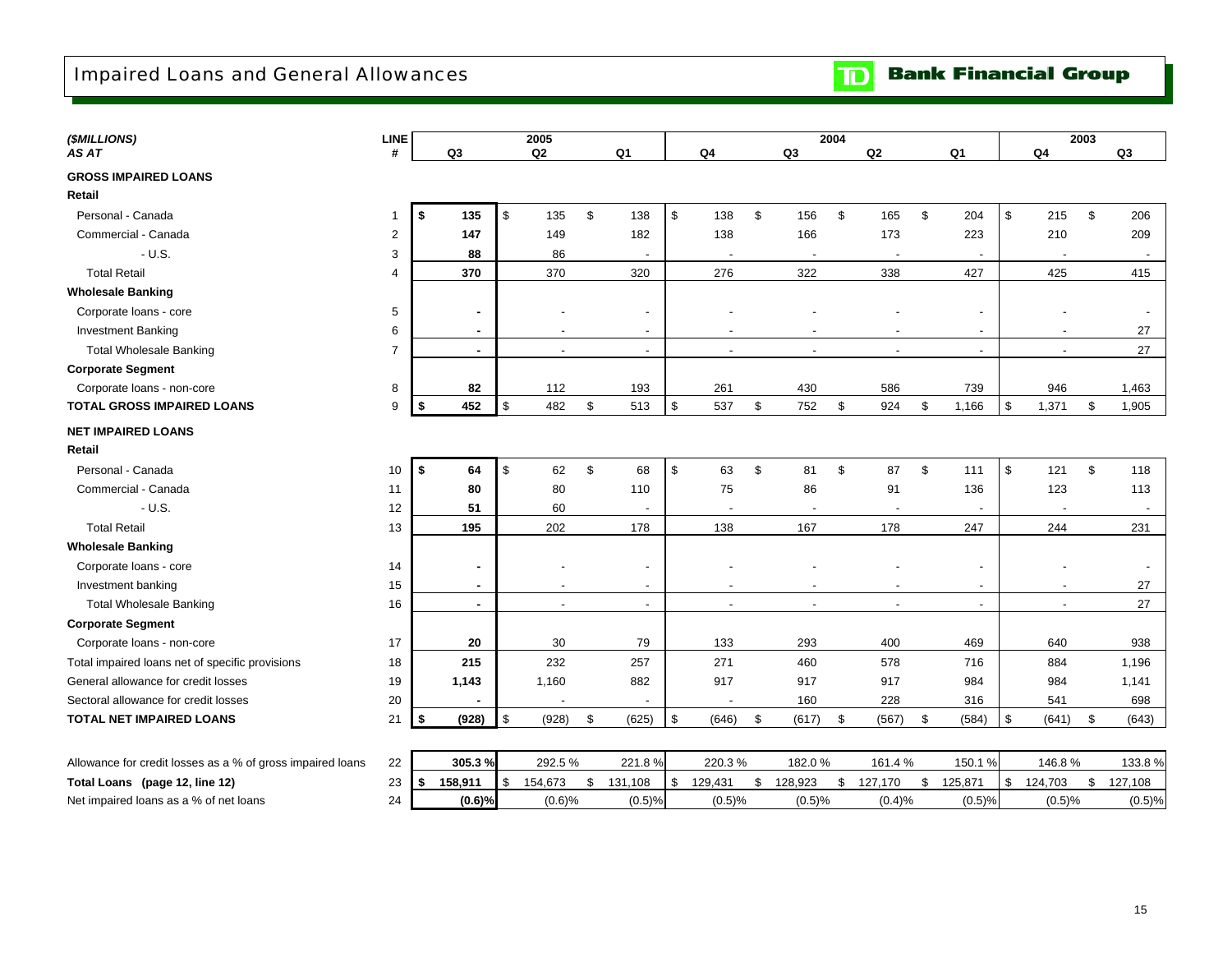## <span id="page-18-0"></span>Analysis of Change in Gross Impaired Loans & Allowance for Credit Losses

| (\$MILLIONS)<br>AS AT                                           | <b>LINE</b><br>Н. | Q3                   | 2005<br>Q2            | Q1             | Q4                    |                | Q3                       | 2004           | Q2                       | Q1                      | Q4          | 2003<br>Q3            |     | 2005           | Year to Date<br>2004 | 2004                 | <b>Full Year</b><br>2003 |
|-----------------------------------------------------------------|-------------------|----------------------|-----------------------|----------------|-----------------------|----------------|--------------------------|----------------|--------------------------|-------------------------|-------------|-----------------------|-----|----------------|----------------------|----------------------|--------------------------|
| <b>GROSS IMPAIRED LOANS</b>                                     |                   |                      |                       |                |                       |                |                          |                |                          |                         |             |                       |     |                |                      |                      |                          |
|                                                                 |                   |                      |                       |                |                       | $\mathbf{s}$   |                          |                |                          |                         |             |                       |     |                |                      |                      |                          |
| Balance at beginning of period                                  | -1                | 482<br>\$            | 513<br>S              | \$<br>537      | 752<br>\$.            |                | 924                      | $$\mathbb{S}$$ | 1,166                    | \$<br>1,371             | \$1,905     | \$<br>2.522           | \$  | 537            | \$<br>1,371          | \$<br>1,371          | \$2,525                  |
| Additions to impaired loans and acceptances                     | $\overline{2}$    |                      |                       |                |                       |                |                          |                |                          |                         |             |                       |     |                |                      |                      |                          |
| Canadian Personal and Commercial Banking - retail <sup>1</sup>  |                   | 141<br>12            | 138<br>21             | 140<br>71      | 139<br>$\overline{4}$ |                | 152<br>28                |                | 152<br>5                 | 206                     | 182<br>84   | 174                   |     | 419<br>104     | 510                  | 649                  | 730<br>185               |
| - commercial mid-market<br>U.S. Personal and Commercial Banking | 3<br>4            | 47                   |                       |                |                       |                |                          |                |                          | 22                      |             | 52                    |     | 47             | 55                   | 59                   |                          |
| Corporate - non-core                                            | 5                 |                      |                       |                | 23                    |                | 85                       |                |                          | 156                     | 262         | 292                   |     |                | 241                  | 264                  | 1,134                    |
| Total additions to impaired loans and acceptances               | 6                 | 200<br>\$            | 159<br>\$             | \$<br>211      | 166<br>\$             | \$             | 265                      | \$             | 157                      | \$<br>384               | \$<br>528   | 518<br>$\mathfrak{L}$ | \$  | 570            | \$<br>806            | \$<br>972            | \$<br>2,049              |
| Return to performing status, repaid or sold                     | $\overline{7}$    | (103)                | (164)                 | (129)          | (214)                 |                | (256)                    |                | (263)                    | (384)                   | (555)       | (291)                 |     | (396)          | (903)                | (1, 117)             | (1,358)                  |
| Net new additions (reductions)                                  | 8                 | 97<br>\$             | \$<br>(5)             | \$<br>82       | (48)<br>\$.           | \$             | 9                        | \$             | (106)                    | \$                      | \$<br>(27)  | 227<br>\$             | \$  | 174            | \$<br>(97)           | \$<br>(145)          | 691<br>\$                |
| Arising on acquisition of TD Banknorth                          | 9                 |                      | 86                    |                |                       |                | $\overline{\phantom{a}}$ |                | $\overline{\phantom{a}}$ |                         |             |                       |     | 86             |                      |                      |                          |
| Write-offs                                                      | 10                | (125)                | (113)                 | (111)          | (132)                 |                | (164)                    |                | (159)                    | (232)                   | (426)       | (808)                 |     | (349)          | (555)                | (687)                | (1,601)                  |
| Foreign exchange and other adjustments                          | 11                | (2)                  | $\mathbf{1}$          | 5              | (35)                  |                | (17)                     |                | 23                       | 27                      | (81)        | (36)                  |     | $\overline{4}$ | 33                   | (2)                  | (244)                    |
| Change during the period                                        | 12                | (30)                 | (31)                  | (24)           | (215)                 |                | (172)                    |                | (242)                    | (205)                   | (534)       | (617)                 |     | (85)           | (619)                | (834)                | (1, 154)                 |
| Balance at end of period                                        | 13                | 452                  | 482                   | \$<br>513      | 537                   | \$             | 752                      | \$             | 924                      | \$1,166                 | 1,371<br>\$ | 1,905<br>\$           |     | 452            | \$<br>752            | \$<br>537            | 1,371<br>\$              |
|                                                                 |                   |                      |                       |                |                       |                |                          |                |                          |                         |             |                       |     |                |                      |                      |                          |
| <b>GROSS IMPAIRED LOANS BY LOCATION<sup>2</sup></b>             |                   |                      |                       |                |                       |                |                          |                |                          |                         |             |                       |     |                |                      |                      |                          |
| Domestic                                                        | 14                | 285<br>\$            | 286<br>\$             | \$<br>320      | 277<br>\$.            | $\mathfrak{L}$ | 324                      | $\mathfrak{L}$ | 344                      | \$<br>467               | \$<br>506   | 562<br>\$             | £.  | 285            | \$<br>324            | \$<br>277            | \$<br>506                |
| International - USA                                             | 15                | 167                  | 196                   | 193            | 233                   |                | 313                      |                | 431                      | 507                     | 678         | 1,042                 |     | 167            | 313                  | 233                  | 678                      |
| - Offshore                                                      | 16                |                      |                       |                | 27                    |                | 115                      |                | 149                      | 192                     | 187         | 301                   |     |                | 115                  | 27                   | 187                      |
| Balance at end of period                                        | 17                | 452<br>Ŝ.            | 482<br>\$             | \$<br>513      | 537<br>\$             | \$             | 752                      | \$             | 924                      | \$1,166                 | 1,371<br>\$ | \$1,905               | \$  | 452            | 752<br>\$            | \$<br>537            | \$<br>1,371              |
| <b>ALLOWANCE FOR CREDIT LOSSES</b>                              |                   |                      |                       |                |                       |                |                          |                |                          |                         |             |                       |     |                |                      |                      |                          |
| Specific allowance                                              |                   |                      |                       |                |                       |                |                          |                |                          |                         |             |                       |     |                |                      |                      |                          |
| Balance at beginning of period                                  | 18                | 250<br>\$            | 256<br>\$             | \$<br>266      | 292<br>\$             | \$             | 346                      | \$             | 450                      | 487<br>\$               | \$<br>709   | 1,310<br>\$           | \$  | 266            | \$<br>487            | \$<br>487            | \$1,074                  |
| Write-offs                                                      | 19                | (125)                | (113)                 | (111)          | (132)                 |                | (164)                    |                | (159)                    | (232)                   | (426)       | (808)                 |     | (349)          | (555)                | (687)                | (1,601)                  |
| Recoveries                                                      | 20                | 54                   | 55                    | 54             | 30                    |                | 32                       |                | 35                       | 26                      | 29          | 33                    |     | 163            | 93                   | 123                  | 120                      |
| Transfer (to)/from sectoral                                     | 21                |                      |                       |                | -1                    |                | $\overline{2}$           |                | (61)                     | 64                      | 76          | 95                    |     |                | 5                    | 6                    | 577                      |
| Provision for credit losses                                     | 22                | 60                   | 24                    | 45             | 82                    |                | 83                       |                | 75                       | 96                      | 114         | 99                    |     | 129            | 254                  | 336                  | 423                      |
| Arising on acquisition of TD Banknorth                          | 23                |                      | 27                    |                |                       |                |                          |                |                          |                         |             |                       |     | 27             |                      |                      |                          |
| Foreign exchange and other adjustments                          | 24                | (2)                  |                       | $\overline{2}$ | (7)                   |                | (7)                      |                | 6                        | 9                       | (15)        | (20)                  |     |                | 8                    | $\overline{1}$       | (106)                    |
| Balance at end of period                                        | 25                | 237<br>\$            | 250<br>\$.            | \$<br>256      | 266                   | S.             | 292                      | \$             | 346                      | 450<br>\$               | 487<br>\$   | \$<br>709             | £.  | 237            | \$<br>292            | \$<br>266            | \$<br>487                |
| Sectoral allowance                                              |                   |                      |                       |                |                       |                |                          |                |                          |                         |             |                       |     |                |                      |                      |                          |
| Balance at beginning of period                                  | 26                | \$<br>$\blacksquare$ | \$                    | \$             | 160<br>\$             | $\mathfrak{L}$ | 228                      | $\mathfrak{s}$ | 316                      | 541<br>\$               | \$<br>698   | 813<br>$\mathfrak{L}$ | \$  |                | \$<br>541            | \$<br>541            | \$<br>1,285              |
| Transfer (to)/from specific                                     | 27                |                      |                       |                | (1)                   |                | (2)                      |                | 61                       | (64)                    | (76)        | (95)                  |     |                | (5)                  | (6)                  | (577)                    |
| Recoveries                                                      | 28                | ٠                    |                       |                | 12                    |                | 39                       |                | 67                       | 32                      | 20          | 37                    |     |                | 138                  | 150                  | 57                       |
| Provision for credit losses                                     | 29                |                      |                       |                | (155)                 |                | (100)                    |                | (200)                    | (200)                   | (40)        | (40)                  |     |                | (500)                | (655)                | (80)                     |
| Foreign exchange and loss on loan sales booked to sectoral      | 30                |                      |                       |                | (16)                  |                | (5)                      |                | (16)                     | $\overline{7}$          | (61)        | (17)                  |     |                | (14)                 | (30)                 | (144)                    |
| Balance at end of period                                        | 31                | $\sim$<br>S.         | $\overline{a}$<br>\$. | \$             | \$                    | \$             | 160                      | \$             | 228                      | 316<br>\$               | 541<br>\$.  | 698<br>\$             | \$. |                | \$<br>160            | \$<br>$\overline{a}$ | 541<br>\$                |
| General allowance                                               |                   |                      |                       |                |                       |                |                          |                |                          |                         |             |                       |     |                |                      |                      |                          |
| Balance at beginning of period                                  | 32                | \$1,160              | 882<br>\$             | \$<br>917      | \$.<br>917            |                | 917                      | \$.            | 984                      | 984<br>\$.              | \$1,141     | \$<br>1,141           | \$  | 917            | \$<br>984            | \$<br>984            | \$<br>1,141              |
| Provision for credit losses                                     | 33                | (20)                 | (4)                   | (35)           |                       |                |                          |                | (67)                     |                         | (157)       |                       |     | (59)           | (67)                 | (67)                 | (157)                    |
| Arising on acquisition of TD Banknorth                          | 34                | ä,                   | 289                   |                |                       |                |                          |                |                          | $\sim$                  |             | $\overline{a}$        |     | 289            |                      |                      |                          |
| Foreign exchange and other adjustments                          | 35                | 3                    | (7)                   |                |                       |                |                          |                |                          |                         |             |                       |     | (4)            |                      |                      |                          |
| Balance at end of period                                        | 36                | \$1,143              | \$1,160               | \$<br>882      | 917<br>£.             | \$             | 917                      | \$             | 917                      | 984<br>\$               | \$<br>984   | \$1,141               | \$  | 1,143          | 917<br>\$            | 917<br>\$.           | 984<br>\$                |
| Total allowance for credit losses at end of period              | 37                | \$1,380              | \$1,410               | \$<br>1,138    | \$<br>1,183           | \$             | 1,369                    | $$\mathbb{S}$$ | 1,491                    | $$\mathbb{S}$$<br>1,750 | \$<br>2,012 | \$2,548               | \$  | 1,380          | \$<br>1,369          | \$<br>1,183          | \$<br>2,012              |

<sup>1</sup> Including Small Business Banking

<sup>2</sup> Based on geographic location of unit responsible for recording revenue

**Bank Financial Group** 

 $\mathbf{D}$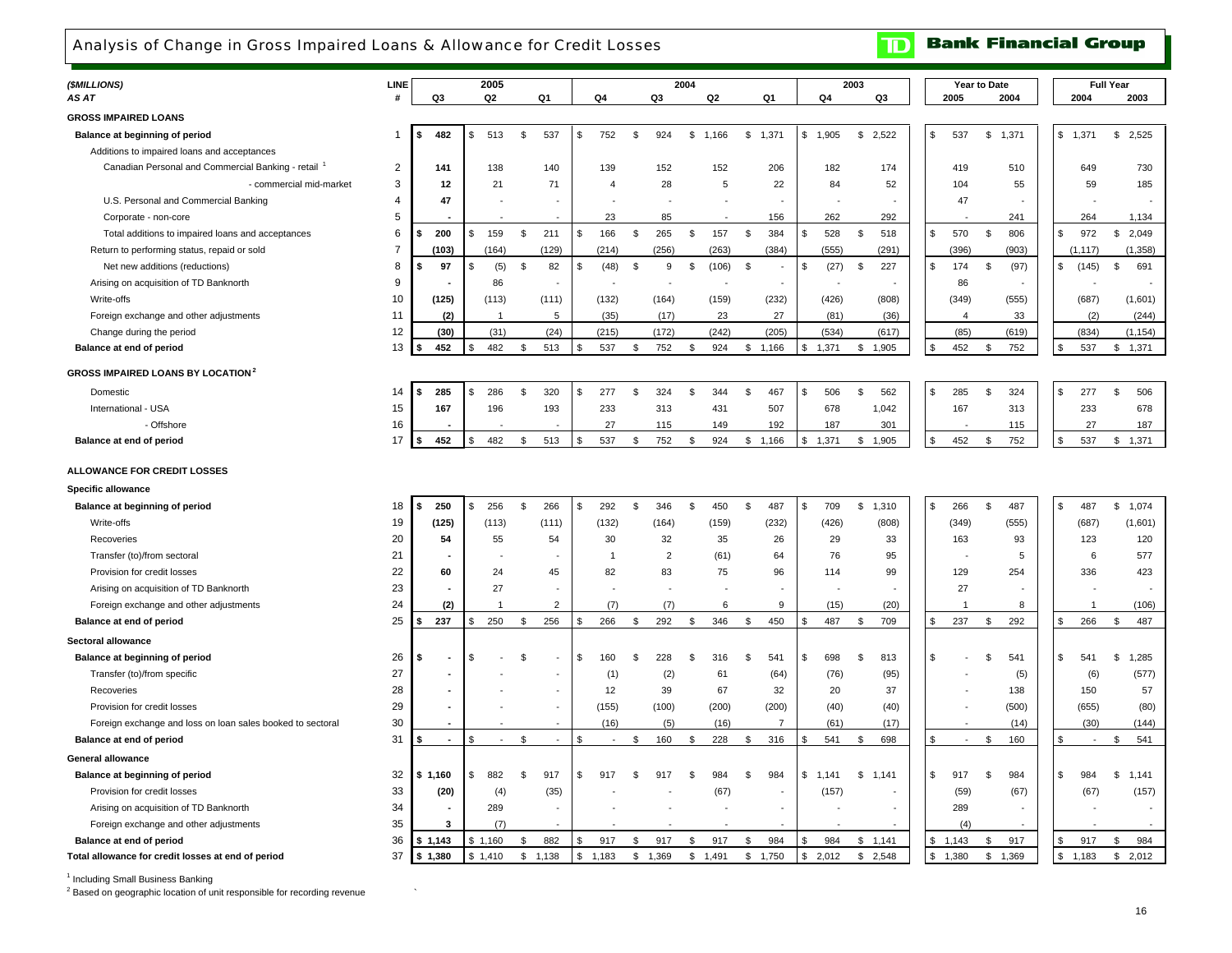# <span id="page-19-0"></span>Analysis of Change in Shareholders' Equity & Non-Controlling interest

#### **Bank Financial Group**  $\mathbf{D}$

| (\$MILLIONS)                                           | <b>LINE</b>    |              | 2005               |                |                            | 2004                     |                          |              | 2003                 |                       |                |                          | Year to Date | <b>Full Year</b>                                   |          |
|--------------------------------------------------------|----------------|--------------|--------------------|----------------|----------------------------|--------------------------|--------------------------|--------------|----------------------|-----------------------|----------------|--------------------------|--------------|----------------------------------------------------|----------|
| <b>FOR THE PERIOD ENDED</b>                            | #              | Q3           | Q2                 | Q1             | Q <sub>4</sub>             | Q3                       | Q <sub>2</sub>           | Q1           | Q4                   | Q3                    |                | 2005                     | 2004         | 2004                                               | 2003     |
| <b>Common shares</b>                                   |                |              |                    |                |                            |                          |                          |              |                      |                       |                |                          |              |                                                    |          |
| Opening balance                                        |                | 5,632        | 3,475<br>\$        | 3,373<br>\$    | \$<br>3,245<br>- \$        | 3,281<br>-S              | 3,192<br>- \$            | 3,179        | 3.078<br>\$          | 3,000<br>$\mathbf{s}$ | \$             | 3,373                    | 3.179<br>\$  | 3.179<br>\$                                        | 2,846    |
| Issued - options                                       | $\overline{2}$ | 22           | 45                 | 27             | 17                         | 11                       | 36                       | 35           | 19                   | $\overline{7}$        |                | 94                       | 82           | 99                                                 | 47       |
| - dividend reinvestment plan                           | 3              | 102          | 101                | 73             | 78                         | 9                        | 11                       | 76           | 82                   | 71                    |                | 276                      | 96           | 174                                                | 286      |
| - acquisition of TD Banknorth                          | $\overline{4}$ |              | 1,988              |                |                            |                          |                          |              |                      |                       |                | 1,988                    |              |                                                    |          |
| Impact of shares (acquired) sold for trading purposes' | 5              | (12)         | 23                 | $\overline{2}$ | 33                         | (46)                     | 70                       | (98)         | n/a                  | n/a                   |                | 13                       | (74)         | (41)                                               | n/a      |
| Repurchase of common shares                            | 6              |              |                    |                |                            | (10)                     | (28)                     |              |                      |                       |                |                          | (38)         | (38)                                               |          |
| Closing balance                                        | $\overline{7}$ | 5,744        | 5,632              | 3,475          | 3,373                      | 3,245                    | 3,281                    | 3,192        | 3,179                | 3,078                 |                | 5,744                    | 3,245        | 3,373                                              | 3,179    |
| <b>Contributed surplus</b>                             |                |              |                    |                |                            |                          |                          |              |                      |                       |                |                          |              |                                                    |          |
| Opening balance                                        | 8              | 28           | 24                 | 20             | 17                         | 14                       | 12                       | 9            | $\overline{7}$       | 5                     |                | 20                       | 9            | 9                                                  |          |
| Stock option expense                                   | 9              | 8            | 5                  | 4              | 3                          | 3                        | 3                        | 3            | $\overline{2}$       | $\overline{2}$        |                | 17                       | 9            | 12                                                 | 9        |
| Stock option exercised                                 | 10             |              | (1)                |                |                            | $\overline{\phantom{a}}$ | (1)                      |              |                      |                       |                | (1)                      | (1)          | (1)                                                |          |
| Closing balance                                        | 11             | 36           | 28                 | 24             | 20                         | 17                       | 14                       | 12           | 9                    | $\overline{7}$        |                | 36                       | 17           | 20                                                 | 9        |
| <b>Retained earnings</b>                               |                |              |                    |                |                            |                          |                          |              |                      |                       |                |                          |              |                                                    |          |
| Opening balance                                        | 12             | 10,230       | 9,916              | 9,540          | 9,176                      | 8,898                    | 8,867                    | 8,518        | 8,247                | 7,953                 |                | 9,540                    | 8,518        | 8,518                                              | 8,292    |
| Net income                                             | 13             | 411          | 599                | 630            | 595                        | 565                      | 490                      | 582          | 480                  | 480                   |                | 1,640                    | 1,637        | 2,232                                              | 989      |
| Dividends - common                                     | 14             | (283)        | (281)              | (236)          | (235)                      | (222)                    | (224)                    | (209)        | (209)                | (183)                 |                | (800)                    | (655)        | (890)                                              | (754)    |
| Premium paid on common shares repurchased              | 15             |              |                    |                |                            | (77)                     | (235)                    |              |                      |                       |                |                          | (312)        | (312)                                              |          |
| Other                                                  | 16             |              | (4)                | (18)           | 4                          | 12                       | $\overline{\phantom{a}}$ | (24)         |                      | (3)                   |                | (22)                     | (12)         | (8)                                                | (9)      |
| Closing balance                                        | 17             | 10,358       | 10,230             | 9,916          | 9,540                      | 9,176                    | 8,898                    | 8,867        | 8,518                | 8,247                 |                | 10,358                   | 9,176        | 9,540                                              | 8,518    |
| Foreign currency translation adjustments               |                |              |                    |                |                            |                          |                          |              |                      |                       |                |                          |              |                                                    |          |
| Opening balance                                        | 18             | (298)        | (212)              | (265)          | (73)                       | 16                       | (57)                     | (130)        | 80                   | 136                   |                | (265)                    | (130)        | (130)                                              | 418      |
| Investments in subsidiaries                            | 19             | (369)        | 36                 | 243            | (910)                      | (320)                    | 322                      | 169          | (551)                | (205)                 |                | (90)                     | 171          | (739)                                              | (1, 595) |
| Hedging activities                                     | 20             | 462          | (198)              | (279)          | 1,092                      | 392                      | (329)                    | (151)        | 516                  | 212                   |                | (15)                     | (88)         | 1,004                                              | 1,528    |
| Provision for/ benefit of income taxes                 | 21             | (158)        | 76                 | 89             | (374)                      | (161)                    | 80                       | 55           | (175)                | (63)                  |                | $\overline{7}$           | (26)         | (400)                                              | (481)    |
| Closing balance                                        | 22             | (363)        | (298)              | (212)          | (265)                      | (73)                     | 16                       | (57)         | (130)                | 80                    |                | (363)                    | (73)         | (265)                                              | (130)    |
| Total shareholders' equity                             | 23             | 15,775<br>s. | 15,592<br>\$       | \$<br>13,203   | \$<br>12,668<br>\$         | 12,365 \$                | 12,209                   | \$<br>12,014 | \$<br>11,576         | \$<br>11,412          | \$             | 15,775                   | 12,365<br>\$ | \$<br>12,668<br>\$                                 | 11,576   |
|                                                        |                |              |                    |                |                            |                          |                          |              |                      |                       |                |                          |              |                                                    |          |
| Non-controlling interest in subsidiaries               |                |              |                    |                |                            |                          |                          |              |                      |                       |                |                          |              |                                                    |          |
| Opening balance                                        | 24             | 1,676        | \$<br>$\mathbf{r}$ | <b>S</b>       | \$<br>\$<br>$\sim$         | $-$ \$                   | \$<br>$\mathbf{r}$       |              | \$<br>- \$           |                       | \$             | $\overline{\phantom{a}}$ | - \$         | $\mathfrak{L}$<br>- \$<br>$\overline{\phantom{a}}$ |          |
| Arising during the period                              | 25             | 50           | 1,716              |                |                            |                          |                          |              |                      |                       |                | 1,766                    |              |                                                    |          |
| Foreign exchange adjustments                           | 26             | 20           | (40)               |                |                            |                          |                          |              |                      |                       |                | (20)                     |              |                                                    |          |
| Closing balance                                        | 27             | 1,746<br>\$  | 1,676<br>\$        | <b>S</b>       | \$<br>\$<br>$\blacksquare$ | \$<br>$\sim$             | \$<br>$\mathbf{r}$       |              | \$<br>$\blacksquare$ | \$                    | $\mathfrak{s}$ | 1,746                    | \$           | \$<br>$-$ \$                                       |          |
| <b>NUMBER OF COMMON SHARES (thousands)</b>             |                |              |                    |                |                            |                          |                          |              |                      |                       |                |                          |              |                                                    |          |
| Opening balance                                        | 28             | 706,699      | 658,349            | 655,902        | 652,960                    | 655,309                  | 657,601                  | 656,261      | 653,365              | 651,075               |                | 655,902                  | 656,261      | 656,261                                            | 645,399  |
| Issued - options                                       | 29             | 786          | 1,517              | 941            | 618                        | 377                      | 1,625                    | 1,829        | 946                  | 359                   |                | 3,244                    | 3,831        | 4,449                                              | 2,900    |
| - dividend reinvestment plan                           | 30             | 1,813        | 2,046              | 1,497          | 1,641                      | 219                      | 236                      | 1,748        | 1.950                | 1,931                 |                | 5.356                    | 2,203        | 3,844                                              | 7,962    |
| - acquisition of TD Banknorth                          | 31             |              | 44,287             |                |                            |                          |                          |              |                      |                       |                | 44,287                   |              |                                                    |          |
| Impact of shares (acquired) sold for trading purposes' | 32             | (269)        | 500                | 9              | 683                        | (1,005)                  | 1,507                    | (2, 237)     | n/a                  | n/a                   |                | 240                      | (1,735)      | (1,052)                                            | n/a      |
| Repurchase of common shares                            | 33             |              |                    |                |                            | (1,940)                  | (5,660)                  |              |                      |                       |                |                          | (7,600)      | (7,600)                                            |          |
| Closing balance                                        | 34             | 709,029      | 706,699            | 658,349        | 655,902                    | 652,960                  | 655,309                  | 657,601      | 656,261              | 653,365               |                | 709,029                  | 652,960      | 655,902                                            | 656,261  |

<sup>1</sup> Purchased by subsidiaries of the Bank which are regulated securities entities in accordance with Regulation 92-313 of the Bank Act. Prospectively reflected change to CICA Handbook s. 1100 effective Q1/04